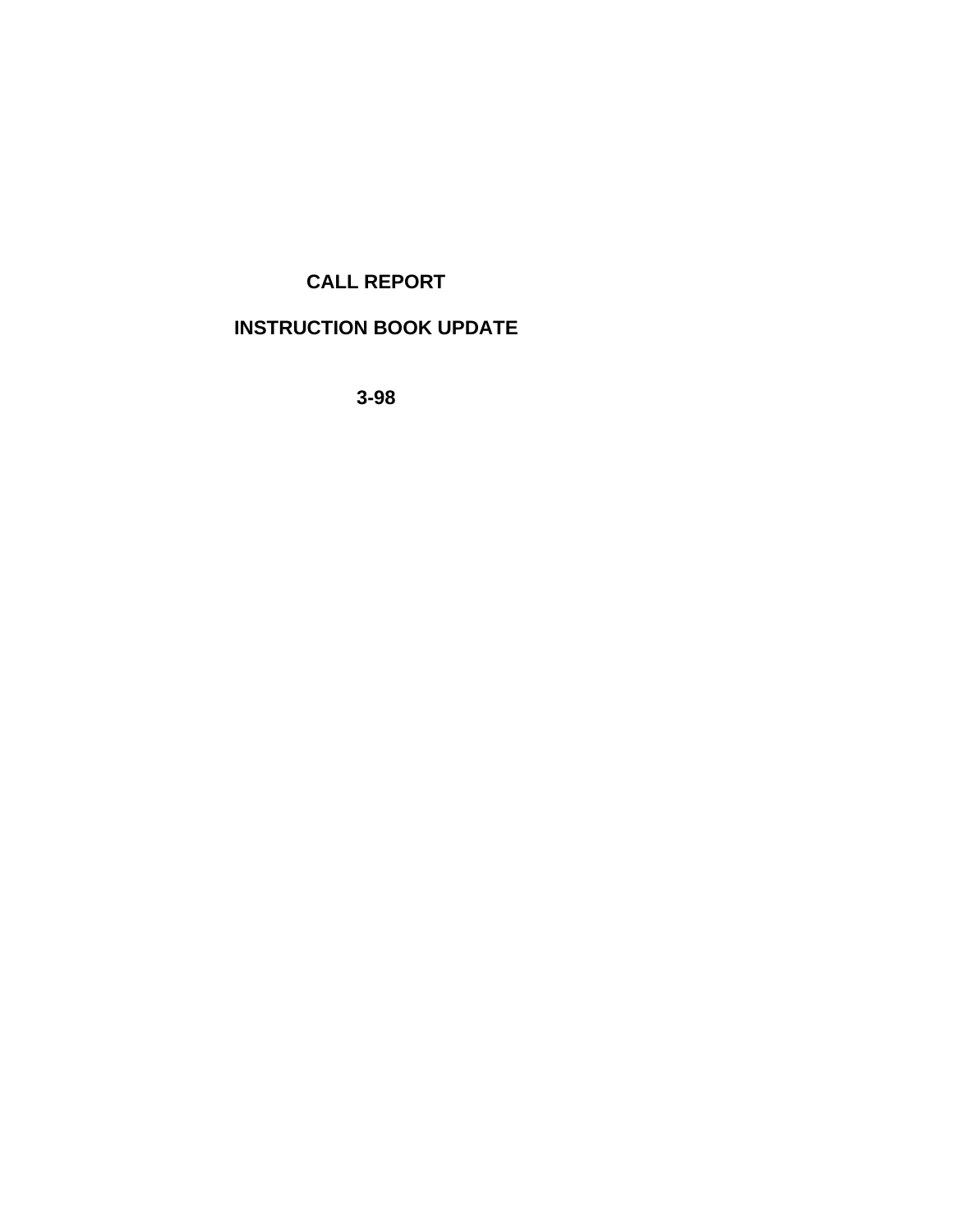# **FILING INSTRUCTIONS**

NOTE: The pages listed in the column below headed "Remove Pages" are no longer needed in the *Instructions for Preparation of Reports of Condition and Income* and should be removed and discarded. The pages listed in the column headed "Insert Pages" are the pages included in this update of your instruction book and should be filed promptly in your instruction book.

# **Remove Pages Insert Pages**

iii - iv (9-97) iii - iv (3-98) RC-1 - RC-4 (9-97) RC-1 - RC-4 (3-98) RC-R-5 - RC-R-20 (9-97) RI-11 - RI-12 (9-97) RI-11 - RI-12 (3-98) A-43 - A-44 (9-97) A-43 - A-44 (3-98)

RC-B-1 - RC-B-6 (9-97) RC-B-1 - RC-B-6 (3-98) RC-C-17 - RC-C-18 (9-97) RC-C-17 - RC-C-18 (3-98) RC-D-1 - RC-D-2 (9-97) RC-D-1 - RC-D-2 (3-98) RC-F-3 - RC-F-4 (9-97) RC-F-3 - RC-F-4 (3-98) RC-H-1 - RC-H-4 (9-97) RC-H-1 - RC-H-4 (3-98) RC-L-21 - RC-L-23 (9-97) RC-L-21 - RC-L-23 (3-98) RI-B-1 - RI-B-2 (9-97) RI-B-1 - RI-B-2 (3-98) RI-B-7 - RI-B-10 (9-97) RI-B-7 - RI-B-10 (3-98) RI-E-3 - RI-E-4 (9-97) RI-E-3 - RI-E-4 (3-98) A-67 - A-74a (3-98)

3-98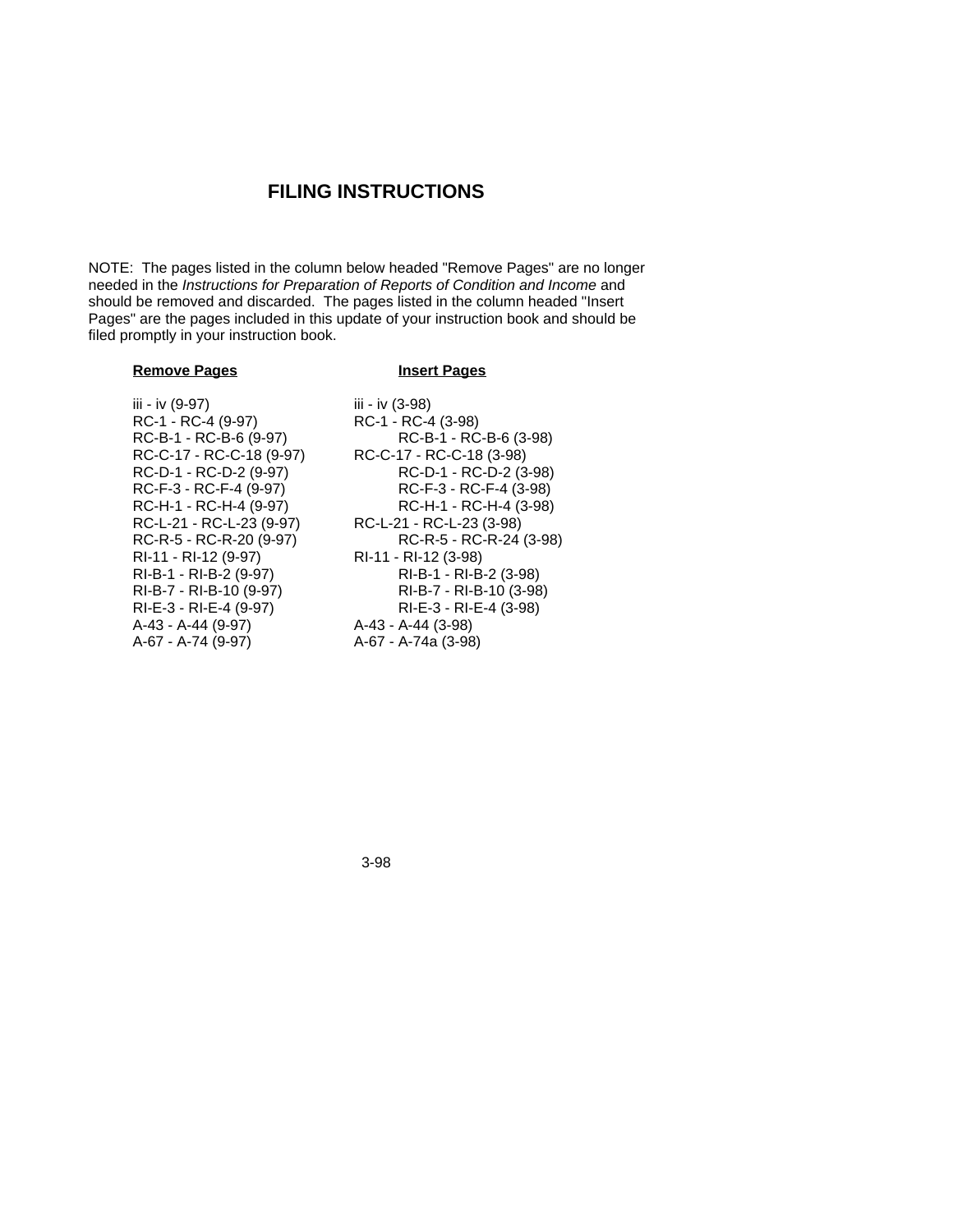| <b>GLOSSARY</b>                                              |         |
|--------------------------------------------------------------|---------|
| <b>Accounting Changes</b>                                    | $A-1$   |
| Acquisition, Development, or Construction (ADC) Arrangements | A-3     |
| Allowance for Loan and Lease Losses                          | $A-3$   |
| <b>Bankers Acceptances</b>                                   | $A - 4$ |
| Banks, U.S. and Foreign                                      | $A-7$   |
| Borrowings and Deposits in Foreign Offices                   | $A-9$   |
| <b>Brokered Deposits</b>                                     | $A-9$   |
| <b>Broker's Security Draft</b>                               | $A-11$  |
| <b>Business Combinations</b>                                 | $A-11$  |
| <b>Capitalization of Interest Costs</b>                      | $A-13$  |
| Cash Management Arrangements                                 | $A-14$  |
| <b>Commercial Paper</b>                                      | $A-15$  |
| Commodity or Bill-of-Lading Draft                            | $A-15$  |
| Coupon Stripping, Treasury Receipts, and STRIPS              | $A-15$  |
| <b>Custody Account</b>                                       | A-16    |
| Dealer Reserve Account                                       | $A-16$  |
| Depository Institutions in the U.S.                          | $A-16$  |
| Deposits                                                     | $A-17$  |
| <b>Derivative Contracts</b>                                  | $A-25$  |
| <b>Dividends</b>                                             | $A-33$  |
| Domestic Office                                              | $A-33$  |
| Domicile                                                     | $A-33$  |
| Due Bills                                                    | $A-34$  |
| Edge and Agreement Corporation                               | $A-34$  |
| <b>Extinguishments of Liabilities</b>                        | $A-34$  |
| <b>Extraordinary Items</b>                                   | $A-34$  |
| Fails                                                        | $A-35$  |
| <b>Federal Funds Transactions</b>                            | $A-35$  |
| Federally-Sponsored Lending Agency                           | $A-36$  |
| <b>Foreclosed Assets</b>                                     | $A-36$  |
| Foreign Currency Transactions and Translation                | $A-39$  |
| Foreign Debt Exchange Transactions                           | $A-40$  |
| Foreign Governments and Official Institutions                | A-41    |
| Foreign Office                                               | $A-42$  |
| <b>Hypothecated Deposit</b>                                  | $A-42$  |
| <b>Income Taxes</b>                                          | $A-42$  |
| Internally Developed Computer Software                       | $A-50$  |

**FFIEC 031, 032, 033, and 034 iii CONTENTS**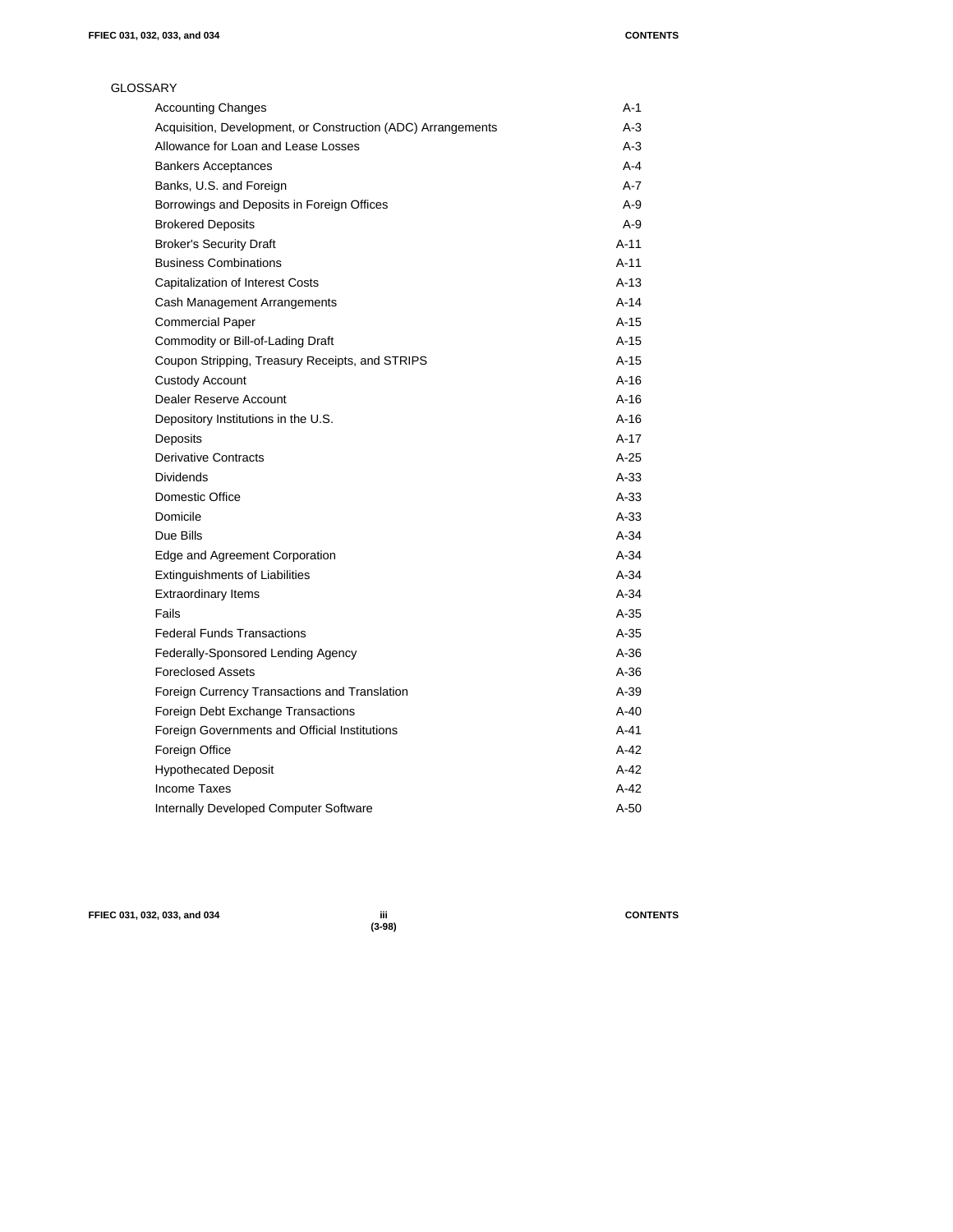| GLOSSARY (cont.)                                |        |
|-------------------------------------------------|--------|
| International Banking Facility (IBF)            | A-50   |
| Lease Accounting                                | $A-52$ |
| Letter of Credit                                | $A-54$ |
| Loan                                            | $A-55$ |
| Loan Fees                                       | $A-56$ |
| Loan Impairment                                 | $A-58$ |
| Loan Secured by Real Estate                     | $A-59$ |
| <b>Loss Contingencies</b>                       | $A-59$ |
| Mandatory Convertible Debt                      | $A-60$ |
| <b>Market Value of Securities</b>               | A-60   |
| Nonaccrual of Interest                          | A-60   |
| Offsetting                                      | A-63   |
| <b>Organization Costs</b>                       | $A-64$ |
| Overdraft                                       | $A-65$ |
| Pass-through Reserve Balances                   | $A-66$ |
| <b>Placements and Takings</b>                   | $A-66$ |
| <b>Preferred Stock</b>                          | $A-67$ |
| <b>Premiums and Discounts</b>                   | $A-67$ |
| Reciprocal Balances                             | $A-68$ |
| Repurchase/Resale Agreements                    | $A-68$ |
| Sales of Assets for Risk-Based Capital Purposes | $A-70$ |
| Securities Borrowing/Lending Transactions       | A-74   |
| Servicing Assets and Liabilities                | A-74   |
| <b>Shell Branches</b>                           | A-74a  |
| <b>Short Position</b>                           | A-75   |
| Subordinated Notes and Debentures               | A-75   |
| <b>Subsidiaries</b>                             | A-75   |
| <b>Suspense Accounts</b>                        | $A-76$ |
| Syndications                                    | A-76   |
| Trade Date and Settlement Date Accounting       | A-77   |
| <b>Trading Account</b>                          | A-77   |
| <b>Transfers of Financial Assets</b>            | A-78   |
| <b>Treasury Stock</b>                           | A-81   |
| <b>Troubled Debt Restructurings</b>             | A-81   |
| U.S. Territories and Possessions                | A-83   |
| <b>Valuation Allowance</b>                      | A-83   |
| <b>When-Issued Securities Transactions</b>      | $A-83$ |

INDEX

**FFIEC 031, 032, 033, and 034 iv CONTENTS**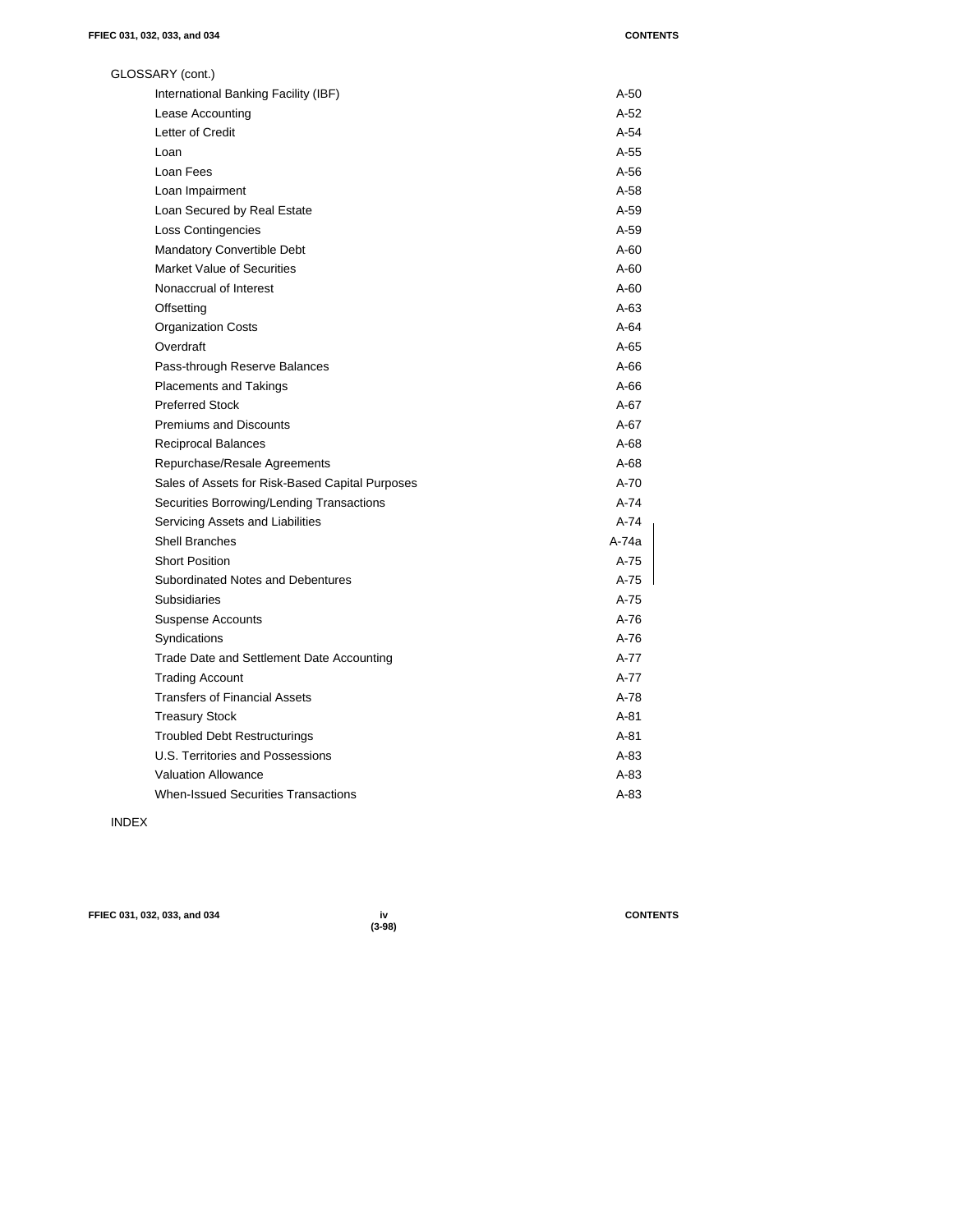# **LINE ITEM INSTRUCTIONS FOR THE CONSOLIDATED REPORT OF CONDITION**

The line item instructions should be read in conjunction with the Glossary and other sections of these instructions. See the discussion of the Organization of the Instruction Books in the General Instructions.

# **SCHEDULE RC - BALANCE SHEET**

The form of Schedule RC, Balance Sheet, in the Report of Condition is identical for all banks regardless of size and regardless of the location of the bank's offices. Consequently, certain Schedule RC items related to foreign offices are not applicable to banks with domestic offices only. For banks filing one of the three versions of the Report of Condition for a bank with domestic offices only (FFIEC 032, 033, or 034), Schedule RC includes items 13.b, 13.b.(1), and 13.b.(2) for deposits in foreign offices and item 27, "Cumulative foreign currency translation adjustments." The boxes for these items are shaded and no amounts are to be reported for these items.

# **ASSETS**

# **Item No. Caption and Instructions**

 **1 Cash and balances due from depository institutions**. On the FFIEC 031, the sum of items 1.a and 1.b must equal Schedule RC-A, item 5, column A, "Total." On the FFIEC 032 and 033, the sum of items 1.a and 1.b must equal Schedule RC-A, item 5, "Total." Schedule RC-A is not applicable to banks filing the FFIEC 034 report forms.

> Treatment of reciprocal balances with depository institutions -- Reciprocal balances arise when two depository institutions maintain deposit accounts with each other, i.e., when a reporting bank has both a "due from" and a "due to" balance with another depository institution. Reciprocal balances between the reporting bank and other depository institutions may be reported on a net basis when a right of setoff exists. Net "due from" balances should be reported in items 1.a and 1.b below, as appropriate. Net "due to" balances should be reported as deposit liabilities in Schedule RC, item 13 below. See the Glossary entry for "offsetting" for the conditions that must be met for a right of setoff to exist. See also the Glossary entry for "reciprocal balances."

 **1.a Noninterest-bearing balances and currency and coin**. Report the total of all noninterest-bearing balances due from depository institutions, currency and coin, cash items in process of collection, and unposted debits. On the FFIEC 031, the components of this item will also be included in the appropriate items of Schedule RC-A, column A. On the FFIEC 032 and 033, the components of this item will also be included in the appropriate items of Schedule RC-A.

> For purposes of these reports, deposit accounts "due from" other depository institutions that are overdrawn are to be reported as borrowings in Schedule RC, item 16.a, except overdrawn "due from" accounts arising in connection with checks or drafts drawn by the reporting bank and drawn on, or payable at or through, another depository institution either on a zero-balance account or on an account that is not routinely maintained with sufficient balances to cover checks or drafts drawn in the normal course of business during the

**FFIEC 031, 032, 033, and 034 RC-1 RC - BALANCE SHEET**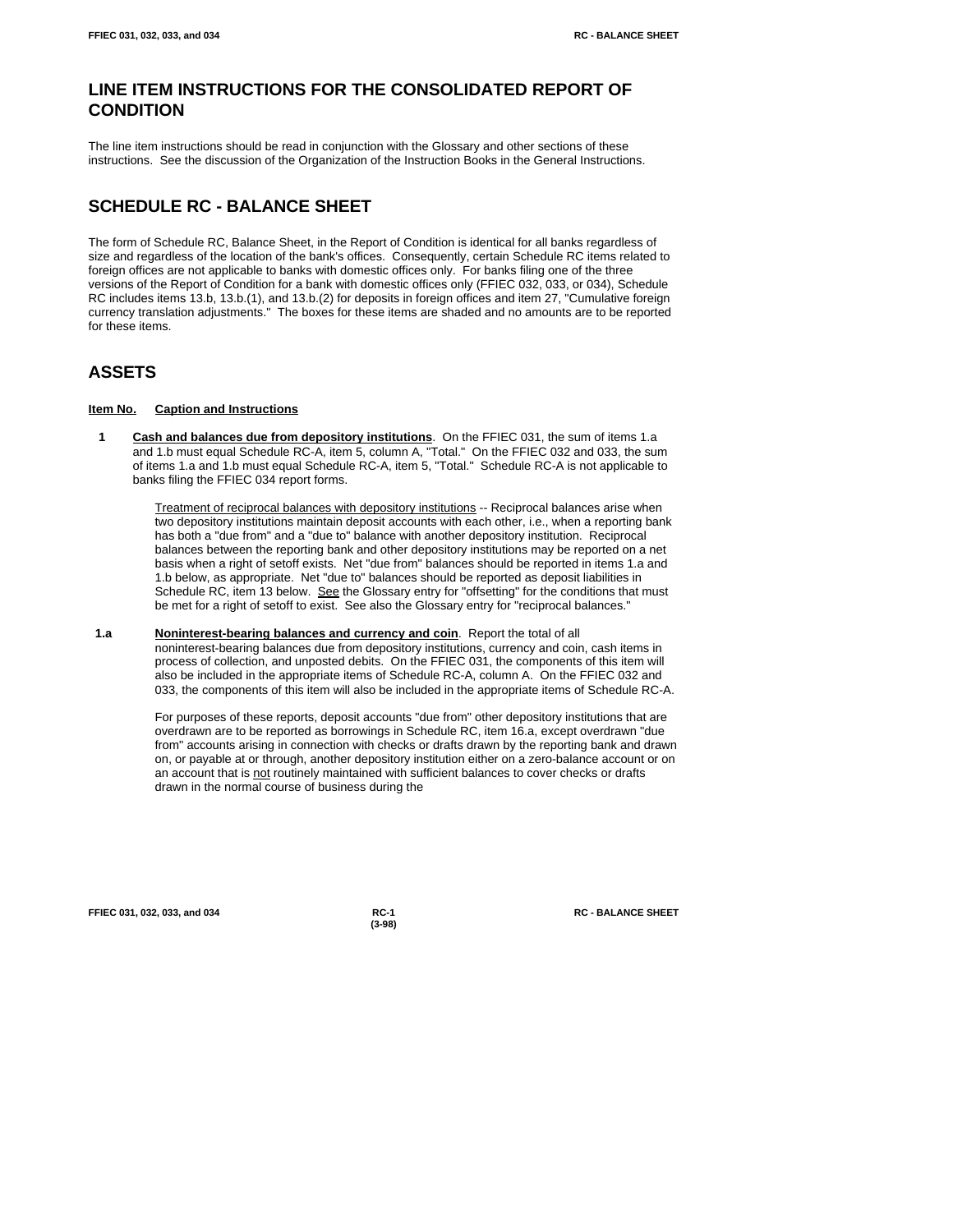**1.a** period until the amount of the checks or drafts is remitted to the other depository (cont.) institution (in which case, report the funds received or held in connection with such checks or drafts as deposits in Schedule RC-E until the funds are remitted). For further information, refer to the Glossary entry for "overdraft."

Cash items in process of collection include:

- (1) Checks or drafts in process of collection that are drawn on another depository institution (or on a Federal Reserve Bank) and that are payable immediately upon presentation in the United States. This includes:
	- (a) Checks or drafts drawn on other institutions that have already been forwarded for collection but for which the reporting bank has not yet been given credit ("cash letters").
	- (b) Checks or drafts on hand that will be presented for payment or forwarded for collection on the following business day.
	- (c) Checks or drafts that have been deposited with the reporting bank's correspondent and for which the reporting bank has already been given credit, but for which the amount credited is not subject to immediate withdrawal ("ledger credit" items).

However, if the reporting bank has been given immediate credit by its correspondent for checks or drafts presented for payment or forwarded for collection and if the funds on deposit are subject to immediate withdrawal, the amount of such checks or drafts is considered part of the reporting bank's balances due from depository institutions.

- (2) Government checks drawn on the Treasurer of the United States or any other government agency that are payable immediately upon presentation and that are in process of collection.
- (3) Such other items in process of collection that are payable immediately upon presentation and that are customarily cleared or collected as cash items by depository institutions in the United States, such as:
	- (a) Redeemed United States savings bonds and food stamps.
	- (b) Amounts associated with automated payment arrangements in connection with payroll deposits, federal recurring payments, and other items that are credited to a depositor's account prior to the payment date to ensure that the funds are available on the payment date.
	- (c) Federal Reserve deferred account balances until credit has been received in accordance with the appropriate time schedules established by the Federal Reserve Banks. At that time, such balances are considered part of the reporting bank's balances due from depository institutions.
	- (d) Checks or drafts drawn on another depository institution that have been deposited in one office of the reporting bank and forwarded for collection to another office of the reporting bank.

**FFIEC 031, 032, 033, and 034 RC-2 RC - BALANCE SHEET**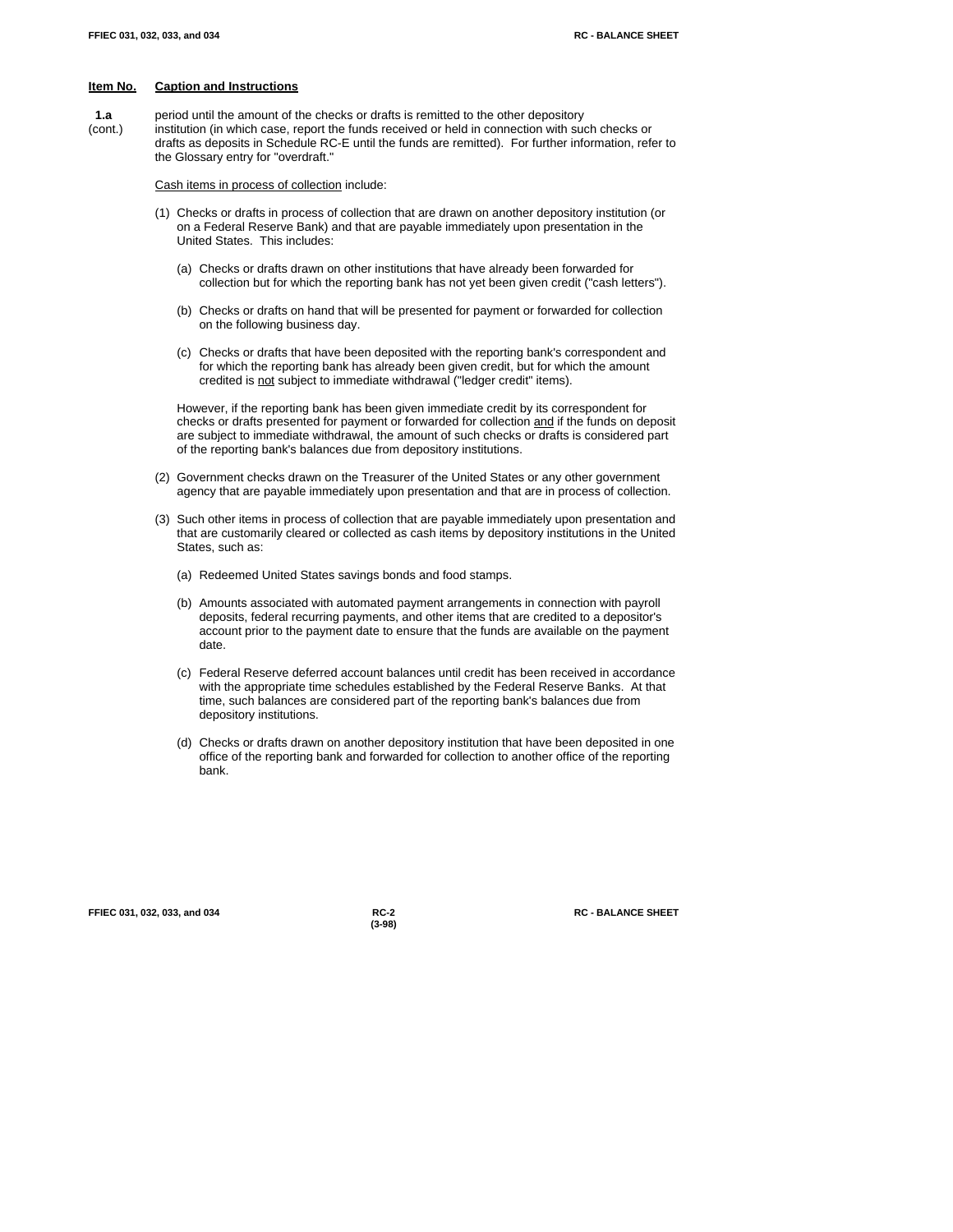- 
- **1.a** (e) Brokers' security drafts and commodity or bill-of-lading rafts payable immediately (cont.) upon presentation in the U.S. (See the Glossary entries for "broker's security draft" and "commodity or bill-of-lading draft" for the definitions of these terms.)

Exclude from cash items in process of collection:

- (1) Cash items for which the reporting bank has already received credit, provided that the funds on deposit are subject to immediate withdrawal. The amount of such cash items is considered part of the reporting bank's balances due from depository institutions.
- (2) Credit or debit card sales slips in process of collection (report as noncash items in Schedule RC-F, item 4, "Other" assets). However, when the reporting bank has been notified that it has been given credit, the amount of such sales slips is considered part of the reporting bank's balances due from depository institutions.
- (3) Cash items not conforming to the definition of in process of collection, whether or not cleared through Federal Reserve Banks (report in Schedule RC-F, item 4, "Other" assets).
- (4) Commodity or bill-of-lading drafts (including arrival drafts) not yet payable (because the merchandise against which the draft was drawn has not yet arrived), whether or not deposit credit has been given. (If deposit credit has been given, report as loans in the appropriate item of Schedule RC-C, part I; if the drafts were received on a collection basis, they should be excluded entirely from the bank's balance sheet, Schedule RC, until the funds have actually been collected.)

Unposted debits are cash items in the bank's possession, drawn on itself, that are immediately chargeable, but that have not been charged to the general ledger deposit control account at the close of business on the report date. All banks including an amount for unposted debits in this item should also see Schedule RC-O, item 1.a or 1.b, "Unposted debits."

Currency and coin include both U.S. and foreign currency and coin owned and held in all offices of the reporting bank, currency and coin in transit to a Federal Reserve Bank or to any other depository institution for which the reporting bank has not yet received credit, and currency and coin in transit from a Federal Reserve Bank or from any other depository institution for which the reporting bank's account has already been charged. Foreign currency and coin should be converted into U.S. dollar equivalents as of the report date.

Noninterest-bearing balances due from depository institutions include balances due from Federal Reserve Banks (including reserve and other balances), commercial banks in the U.S., other depository institutions in the U.S. (e.g., credit unions, mutual and stock savings banks, savings or building and loan associations, and cooperative banks), Federal Home Loan Banks, banks in foreign countries, and foreign central banks. Noninterest-bearing balances include those noninterest-bearing funds on deposit at other depository institutions for which the reporting bank has already received credit and which are subject to immediate withdrawal. Balances for which the bank has not yet received credit and balances representing checks or drafts for which immediate credit has been given but which are not subject to immediate withdrawal are considered "cash items in process of collection."

**FFIEC 031, 032, 033, and 034 RC-3 RC - BALANCE SHEET**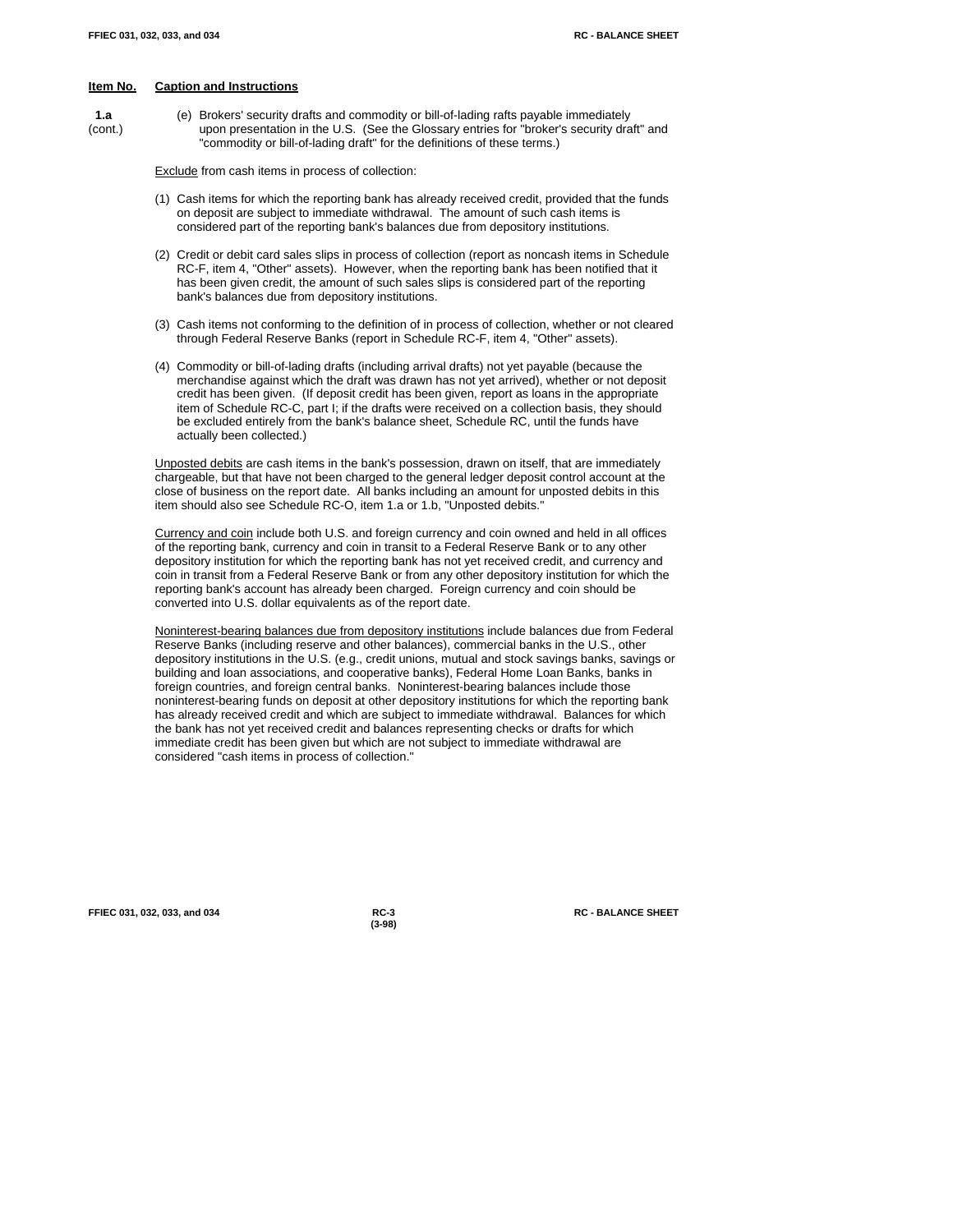(cont.)

#### **Item No. Caption and Instructions**

**1.a** Include as noninterest-bearing balances due from depository institutions:

- (1) Noninterest-bearing balances due from the reporting bank's correspondents, including amounts that its correspondent is to pass through or already has passed through to a Federal Reserve Bank on behalf of the reporting bank (see the Glossary entry for "pass-through reserve balances" for further discussion).
- (2) Noninterest-bearing balances that reflect deposit credit received by the reporting bank because of credit or debit card sales slips that had been forwarded for collection. (Until credit has been received, report as noncash items in process of collection in Schedule RC-F, item 4, "Other" assets.)
- (3) Amounts that the reporting bank has actually passed through to a Federal Reserve Bank on behalf of its respondent depository institutions (see the Glossary entry for "pass-through reserve balances" for further discussion).

Exclude from noninterest-bearing balances due from depository institutions:

- (1) Deposit accounts "due to" other depository institutions that are overdrawn (report in Schedule RC-C, part I, item 2, "Loans to depository institutions").
- (2) All noninterest-bearing balances that the reporting bank's trust department maintains with other depository institutions.
- **1.b Interest-bearing balances**. Report all interest-bearing balances due from depository institutions whether in the form of savings or time balances, including certificates of deposit, but excluding certificates of deposit held for trading. Include balances due from commercial banks in the U.S., other depository institutions in the U.S., Federal Home Loan Banks, banks in foreign countries, and foreign central banks.

On the FFIEC 031, the components of this item will also be included in the appropriate items of Schedule RC-A, column A. On the FFIEC 032 and 033, the components of this item will also be included in the appropriate items of Schedule RC-A.

**Exclude** from interest-bearing balances:

- (1) Loans to depository institutions (report in Schedule RC-C, part I, item 2).
- (2) All interest-bearing balances that the reporting bank's trust department maintains with other depository institutions.
- (3) Certificates of deposit held for trading (report in Schedule RC, item 5).

#### **2 Securities**:

- **2.a Held-to-maturity securities**. Report the amount from Schedule RC-B, item 7, column A, "Total amortized cost."
- **2.b Available-for-sale securities**. Report the amount from Schedule RC-B, item 7, column D, "Total fair value."

**FFIEC 031, 032, 033, and 034 RC-4 RC - BALANCE SHEET**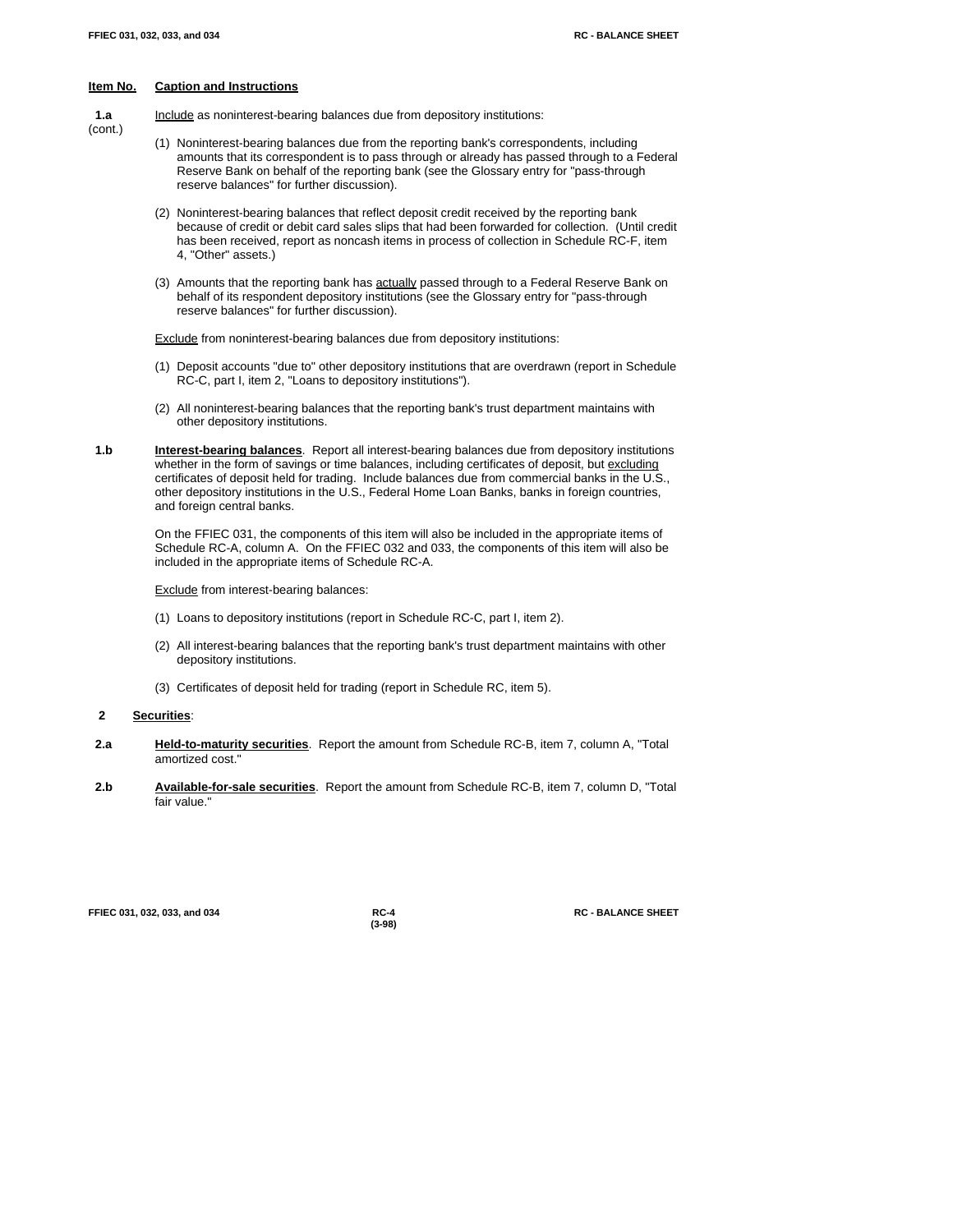# **SCHEDULE RC-B -- SECURITIES**

#### **General Instructions**

Exclude from this schedule all securities held for trading. Securities held for trading are to be reported in Schedule RC, item 5, "Trading assets," and, for certain banks that file the FFIEC 031 and 032 report forms, in Schedule RC-D -- Trading Assets and Liabilities.

This schedule has four columns for information on securities, two columns for held-to-maturity securities and two columns for available-for-sale securities.<sup>1</sup> Report the amortized cost and the current fair (market) value of held-to-maturity securities in columns A and B, respectively. Report the amortized cost and the current fair (market) value of available-for-sale debt securities in columns C and D, respectively. Information on equity securities is reported in the columns for available-for-sale securities only (columns C and D). For equity securities with readily determinable fair values, historical cost (not amortized cost) is reported in column C and fair (market) value is reported in column D. For equity securities that do not have readily determinable fair values, historical cost is reported in both columns C and D. See the Glossary entry for "market value of securities" for a discussion of acceptable valuation methods.

Amortized cost is the purchase price of a debt security adjusted for amortization of premium or accretion of discount if the debt security was purchased at other than par or face value. (See the Glossary entry for "premiums and discounts.")

The preferred method for reporting purchases and sales of securities is as of trade date. However, settlement date accounting is acceptable if the reported amounts would not be materially different. (See the Glossary entry for "trade date and settlement date accounting.")

For purposes of this schedule, the following events and transactions shall affect the amounts to be reported in Schedule RC-B for the bank's holdings of securities in the manner indicated below:

- (1) Purchases of securities under agreements to resell and sales of securities under agreements to repurchase -- These transactions are not to be treated as purchases or sales of securities but as lending or borrowing (i.e., financing) transactions collateralized by these securities if the agreements meet the criteria for a borrowing set forth in FASB Statement No. 125, "Accounting for Transfers and Servicing of Financial Assets and Extinguishments of Liabilities." For further information, see the Glossary entries for "transfers of financial assets" and "repurchase/resale agreements."
- (2) Purchases and sales of participations in pools of securities -- Similarly, these transactions are not to be treated as purchases or sales of the securities in the pool but as lending or borrowing (i.e., financing) transactions collateralized by the pooled securities if the participation agreements meet the criteria for a borrowing set forth in FASB Statement No. 125. For further information, see the Glossary entries for "transfers of financial assets" and "repurchase/resale agreements."

**FFIEC 031, 032, 033, and 034 RC-B-1 RC-B -- SECURITIES**

 $<sup>1</sup>$  Available-for-sale securities are generally reported in Schedule RC-B, columns C and D. However, a bank may</sup> have certain assets that fall within the definition of "securities" in FASB Statement No. 115 (e.g., certain industrial development obligations) that the bank has designated as "available-for-sale" which are reported for purposes of the Report of Condition in a balance sheet category other than "Securities" (e.g., "Loans and lease financing receivables").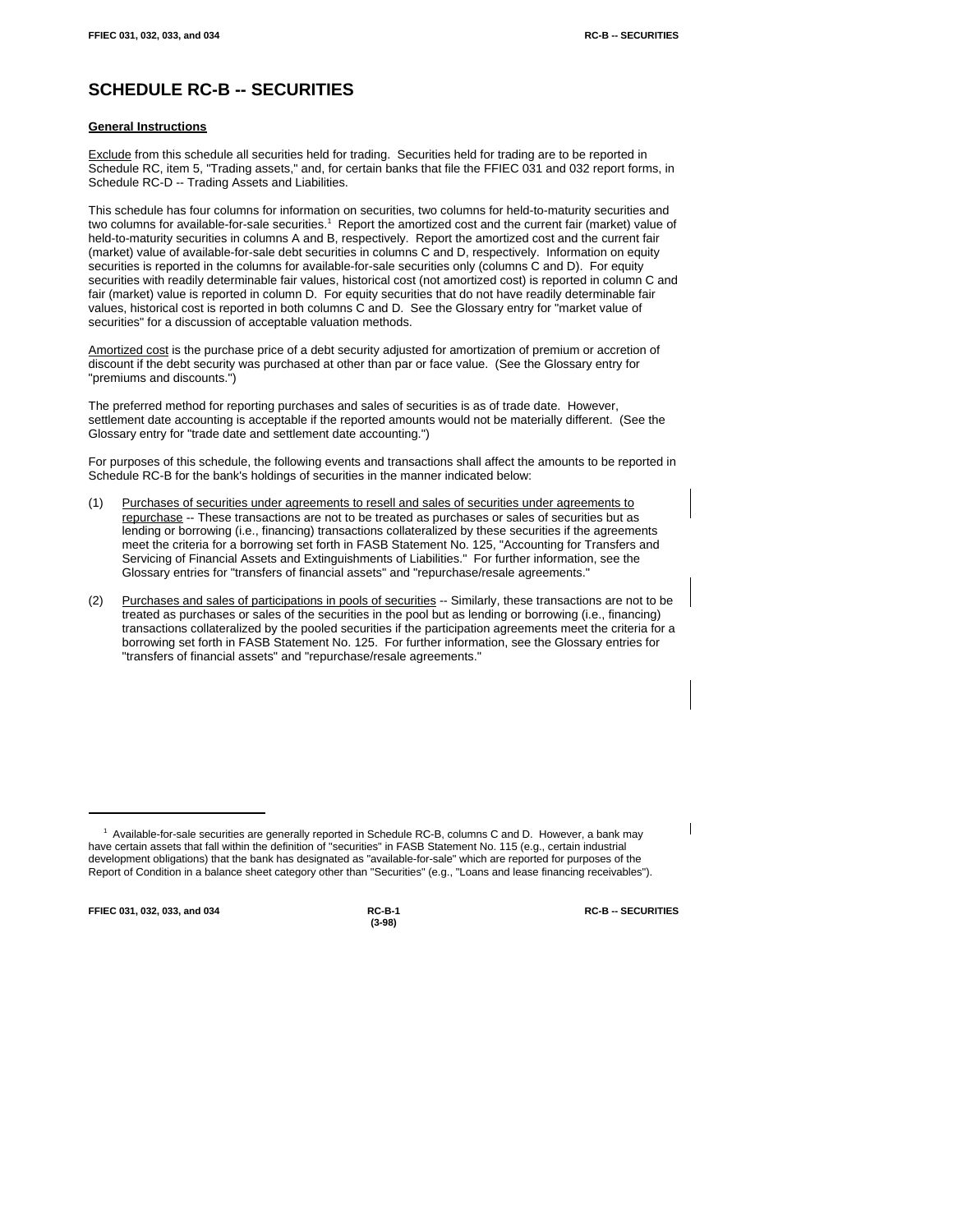- (3) Pledged securities -- Pledged securities that have not been transferred to the secured party should continue to be included in the pledging bank's holdings of securities that are reported in Schedule RC-B. If the reporting bank has transferred pledged securities to the secured party, the reporting bank should account for the pledged securities in accordance with FASB Statement No. 125.
- (4) Securities borrowed and lent -- Securities borrowed and lent shall be reported on the balance sheet of either the borrowing or lending bank in accordance with FASB Statement No. 125. For further information, see the Glossary entries for "transfers of financial assets" and "securities borrowing/lending transactions."
- (5) Short sales of securities -- Such transactions are to be reported as described in the Glossary entry for "short position."
- (6) Futures, forward, and option contracts -- Treat such open contracts to buy or sell in the future as offbalance sheet items (report in Schedule RC-L, item 14). Under no circumstances shall the dollar amount of securities reported in this schedule be increased or decreased by the purchase or sale of futures, forward, and option contracts. If a futures, forward, or option contract is exercised and an actual transfer of securities occurs, the effects of the acquisition or disposal of the securities should be reflected in the appropriate items of the Reports of Condition and Income. For further information, see the Glossary entry for "derivative contracts."

#### **Item Instructions**

#### **Item No. Caption and Instructions**

**1 U.S. Treasury securities**. Report in the appropriate columns the amortized cost and fair value of all U.S. Treasury securities not held in trading accounts. Include all bills, certificates of indebtedness, notes, and bonds, including those issued under the Separate Trading of Registered Interest and Principal of Securities (STRIPS) program and those that are "inflationindexed."

Exclude all obligations of U.S. Government agencies. Also exclude detached Treasury security coupons and ex-coupon Treasury securities held as the result of either their purchase or the bank's stripping of such securities and Treasury receipts such as CATS, TIGRs, COUGARs, LIONs, and ETRs (report in Schedule RC-B, item 5 below). Refer to the Glossary entry for "coupon stripping, Treasury receipts, and STRIPS" for additional information.

**FFIEC 031, 032, 033, and 034 RC-B-2 RC-B -- SECURITIES**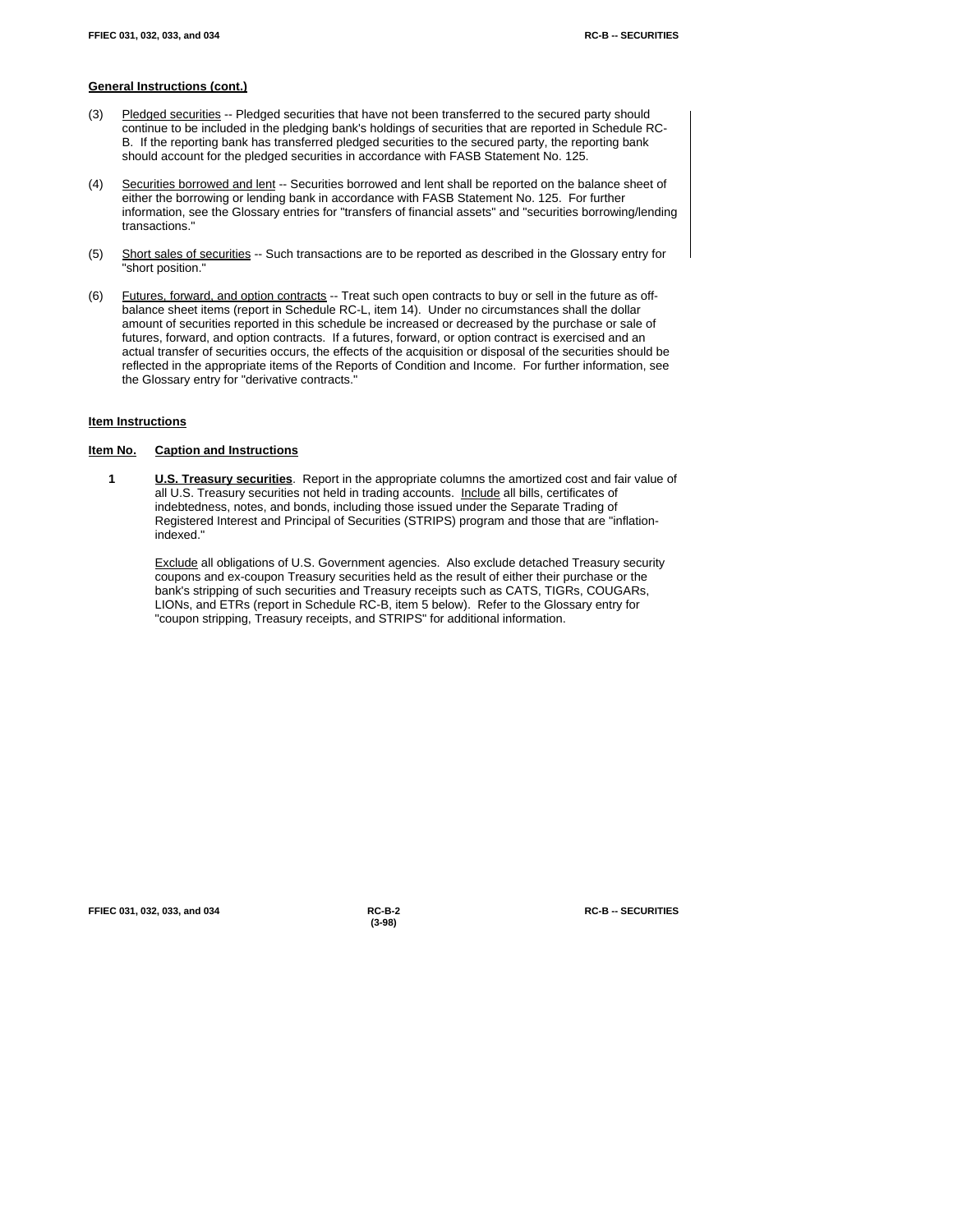**2 U.S. Government agency obligations.** Report in the appropriate columns of the appropriate subitems the amortized cost and fair value of all U.S. Government agency obligations (excluding mortgage-backed securities) not held for trading.

Exclude from U.S. Government agency obligations:

- (1) Loans to the Export-Import Bank and to federally-sponsored lending agencies (report in "All other loans," Schedule RC-C, part I, item 8 on the FFIEC 034; item 9.b on the FFIEC 031, 032, and 033). Refer to the Glossary entry for "federally-sponsored lending agency" for the definition of this term.
- (2) All holdings of U.S. Government-issued or -guaranteed mortgage pass-through securities (report in Schedule RC-B, item 4.a below).
- (3) Collateralized mortgage obligations (CMOs), real estate mortgage investments conduits (REMICs), CMO and REMIC residuals, and stripped mortgage-backed securities (such as interest-only strips (IOs), principal-only strips (POs), and similar instruments) issued by U.S. Government agencies and corporations (report in Schedule RC-B, item 4.b below).
- (4) Participations in pools of Federal Housing Administration (FHA) Title I loans, which generally consist of junior lien home improvement loans (report as loans in Schedule RC-C, generally in item 1.c.(2)(b), Loans "secured by junior liens" on 1-to-4 family residential properties).
- **2.a Issued by U.S. Government agencies**. Report in the appropriate columns the amortized cost and fair value of all obligations (excluding mortgage-backed securities) not held for trading that have been issued by U.S. Government agencies. For purposes of these reports, a U.S. Government agency is defined as an instrumentality of the U.S. Government whose debt obligations are fully and explicitly guaranteed as to the timely payment of principal and interest by the full faith and credit of the U.S. Government.

Include, among others, debt securities (but not mortgage-backed securities) of the following U.S. Government agencies:

- (1) Export-Import Bank (Ex-Im Bank)
- (2) Federal Housing Administration (FHA)
- (3) Government National Mortgage Association (GNMA)
- (4) Maritime Administration<br>(5) Small Business Adminis
- Small Business Administration (SBA)

Include such obligations as:

- (1) Small Business Administration (SBA) "Guaranteed Loan Pool Certificates," which represent an undivided interest in a pool of SBA-guaranteed portions of loans for which the SBA has further guaranteed the timely payment of scheduled principal and interest payments.
- (2) Participation certificates issued by the Export-Import Bank and the General Services Administration.

**FFIEC 031, 032, 033, and 034 RC-B-3 RC-B -- SECURITIES**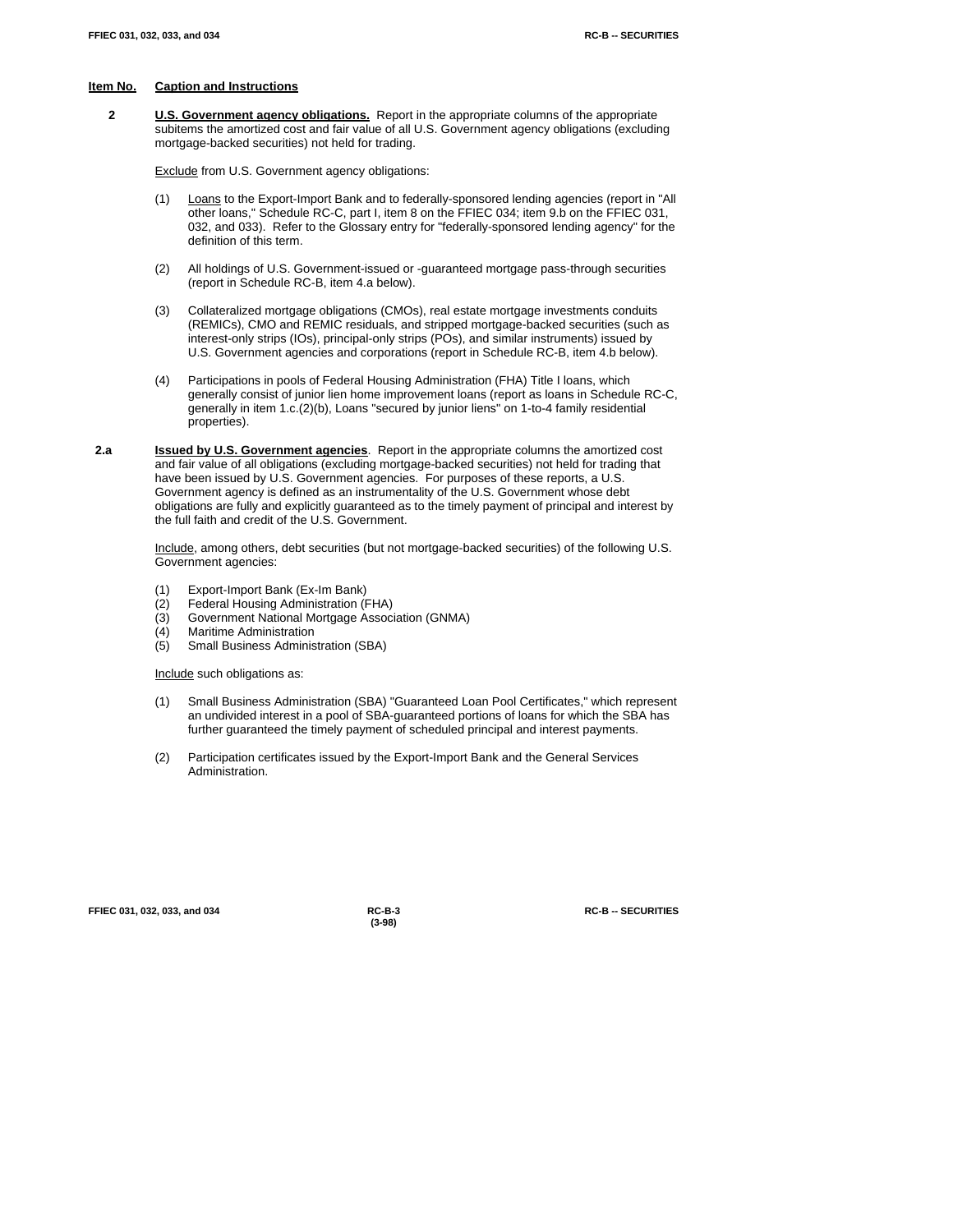- **2.a** (3) Notes insured by the Farmers Home Administration (FmHA) and instruments (cont.) (certificates of beneficial ownership and insured note insurance contracts) representing an interest in FmHA-insured notes.
- **2.b Issued by U.S. Government-sponsored agencies**. Report in the appropriate columns the amortized cost and fair value of all obligations (excluding mortgage-backed securities) not held for trading that have been issued by U.S. Government-sponsored agencies. For purposes of these reports, U.S. Government-sponsored agencies are defined as agencies originally established or chartered by the U.S. Government to serve public purposes specified by the U.S. Congress but whose debt obligations are not explicitly guaranteed by the full faith and credit of the U.S. Government.

Include, among others, debt securities and mortgage-backed bonds (i.e., bonds that are collateralized by mortgages) of the following government-sponsored agencies:

- (1) Federal Agricultural Mortgage Corporation (Farmer Mac)
- (2) Federal Farm Credit Banks<br>(3) Federal Home Loan Banks
- (3) Federal Home Loan Banks (FHLBs)<br>(4) Federal Home Loan Mortgage Corpo
- Federal Home Loan Mortgage Corporation (FHLMC or Freddie Mac)
- 
- (5) Federal Land Banks (FLBs)<br>(6) Federal National Mortgage / Federal National Mortgage Association (FNMA or Fannie Mae)
- (7) Financing Corporation (FICO)
- (8) Resolution Funding Corporation (REFCORP)
- (9) Student Loan Marketing Association (SLMA or Sallie Mae)
- (10) Tennessee Valley Authority (TVA)
- (11) U.S. Postal Service
- **3 Securities issued by states and political subdivisions in the U.S.** Report in the appropriate columns of the appropriate subitems the amortized cost and fair value of all securities issued by states and political subdivisions in the United States not held for trading.

States and political subdivisions in the U.S., for purposes of this report, include:

- (1) the fifty States of the United States and the District of Columbia and their counties, municipalities, school districts, irrigation districts, and drainage and sewer districts; and
- (2) the governments of Puerto Rico and of the U.S. territories and possessions and their political subdivisions.

Treatment of industrial development bonds (IDBs). Industrial development bonds (IDBs), sometimes referred to as "industrial revenue bonds," are typically issued by local industrial development authorities to benefit private commercial and industrial development. For purposes of these reports, all IDBs should be reported as securities in this item (in Schedule RC-B, item 3.c) or as loans in Schedule RC-C, part I (in item 7 on the FFIEC 034; in item 8 on the FFIEC 031, 032, and 033), consistent with the asset category in which the bank reports IDBs on its balance sheet for other financial reporting purposes. Regardless of whether they are reported as securities in Schedule RC-B or as loans in Schedule RC-C, part I, all IDBs that meet the definition of a "security" in FASB Statement No. 115 must be measured in accordance with Statement No. 115.

**FFIEC 031, 032, 033, and 034 RC-B-4 RC-B -- SECURITIES**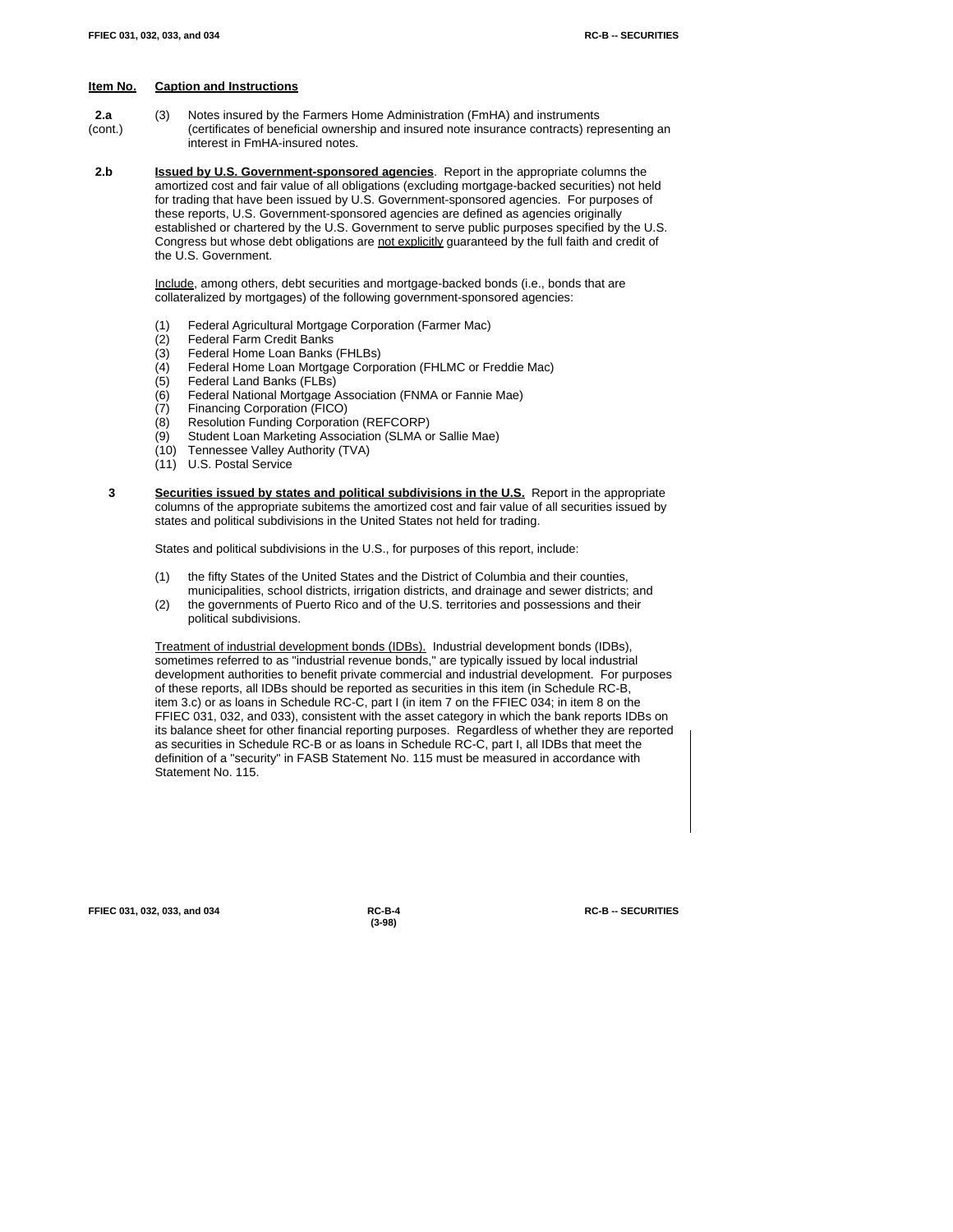**3** Treatment of other obligations of states and political subdivisions in the U.S. In addition to (cont.) those IDBs that are reported as securities in accordance with the preceding paragraph, also include in this item (in the appropriate subitem) as securities issued by states and political subdivisions in the U.S. all obligations other than IDBs that meet any of the following criteria:

- (1) Nonrated obligations of states and political subdivisions in the U.S., other than those specifically excluded below, that the bank considers securities for other financial reporting purposes.
- (2) Notes, bonds, and debentures (including tax warrants and tax-anticipation notes) that are rated by a nationally-recognized rating service.
- (3) Obligations of state and local governments that are guaranteed by the United States Government (excluding mortgage-backed securities).

Exclude from item 3:

- (1) All overdrafts of states and political subdivisions in the U.S. (report as loans in Schedule RC-C, item 7 on the FFIEC 034; item 8 on the FFIEC 031, 032, and 033).
- (2) All lease financing receivables of states and political subdivisions in the U.S. (report as leases in Schedule RC-C, item 9 on the FFIEC 034; item 10 on the FFIEC 031, 032, and 033).
- (3) All IDBs that are reported as loans in accordance with the reporting treatment described above (report as loans in Schedule RC-C, item 7 on the FFIEC 034; item 8 on the FFIEC 031, 032, and 033).
- (4) All other nonrated obligations of states and political subdivisions in the U.S. that the bank considers loans for other financial reporting purposes (report as loans in Schedule RC-C, item 7 on the FFIEC 034; item 8 on the FFIEC 031, 032, and 033).
- (5) All mortgage pass-through securities issued by state and local housing authorities in the U.S. (report in Schedule RC-B, item 4.a below).
- (6) Collateralized mortgage obligations (CMOs), real estate mortgage investments conduits (REMICs), CMO and REMIC residuals, and stripped mortgage-backed securities (such as interest-only strips (IOs), principal-only strips (POs), and similar instruments) issued by state and local housing authorities in the U.S. (report in Schedule RC-B, item 4.b below).
- (7) All obligations of states and political subdivisions in the U.S. held by the reporting bank for trading (report in Schedule RC, item 5).

**FFIEC 031, 032, 033, and 034 RC-B-5 RC-B -- SECURITIES**

**(3-98)**

 $\overline{\phantom{a}}$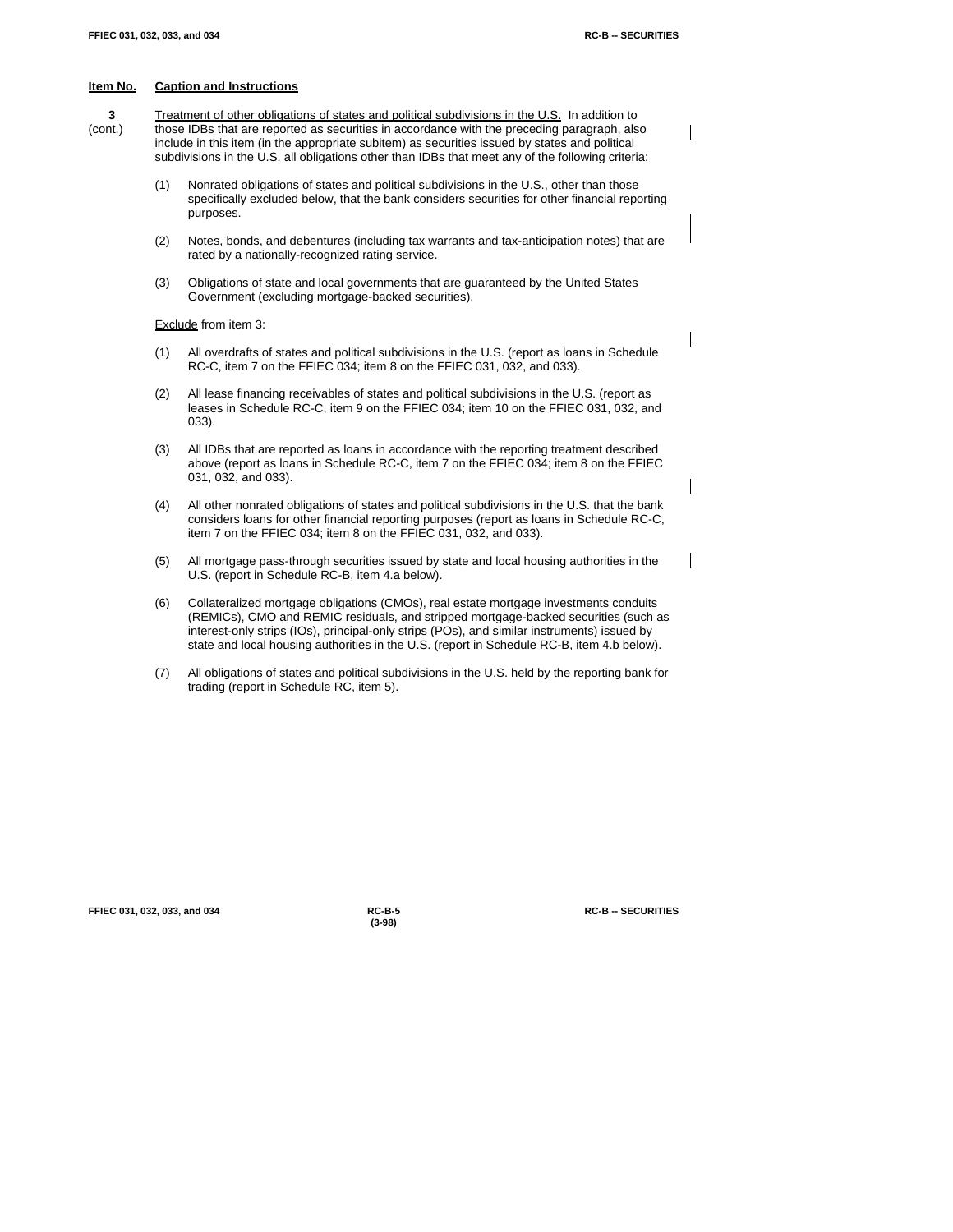- **3.a General obligations**. Report in the appropriate columns the amortized cost and fair value of all general obligation securities of states and political subdivisions in the U.S. not held for trading. General obligations are securities whose principal and interest will be paid from the general tax receipts of the state or political subdivision.
- **3.b Revenue obligations**. Report in the appropriate columns the amortized cost and fair value of all revenue bonds and similar obligations of states and political subdivisions in the U.S. not held for trading. Revenue obligations are securities whose debt service is paid solely from the revenues of the projects financed by the securities rather than from general tax funds.
- **3.c Industrial development and similar obligations**. Report in the appropriate columns the amortized cost and fair value of all industrial development bonds and similar obligations of states and political subdivisions in the U.S. not held for trading. Industrial development bonds and similar obligations are issued under the auspices of states or political subdivisions for the benefit of a private party or enterprise where that party or enterprise, rather than the government entity, is obligated to pay the principal and interest on the obligation. Exclude mortgage-backed securities issued by state and local housing authorities in the U.S. (report in Schedule RC-B, item 4, below.)
- **4 Mortgage-backed securities**. Report in the appropriate columns of the appropriate subitems the amortized cost and fair value of all mortgage-backed securities, including mortgage passthrough securities, collateralized mortgage obligations (CMOs), real estate mortgage investment conduits (REMICs), CMO and REMIC residuals, and stripped mortgage-backed securities (such as interest-only strips (IOs), principal-only strips (POs), and similar instruments).

Exclude from mortgage-backed securities:

- (1) Bonds issued by the Federal National Mortgage Association (FNMA) and the Federal Home Loan Mortgage Corporation (FHLMC) that are collateralized by mortgages, i.e., mortgagebacked bonds, (report in Schedule RC-B, item 2.b, Obligations "Issued by U.S. Government-sponsored agencies") and mortgage-backed bonds issued by non-U.S. Government issuers (report in Schedule RC-B, item 5, "Other debt securities," below).
- (2) Participation certificates issued by the Export-Import Bank and the General Services Administration (report in Schedule RC-B, item 2.a, Obligations "Issued by U.S. Government agencies").
- (3) Participation certificates issued by a Federal Intermediate Credit Bank (report in Schedule RC-B, item 6.b, "All other equity securities").
- (4) Notes insured by the Farmers Home Administration (FmHA) and instruments (certificates of beneficial ownership and insured note insurance contracts) representing an interest in FmHA-insured notes (report in Schedule RC-B, item 2.a).

| FFIEC 031, 032, 033, and 034 |  |  |  |  |
|------------------------------|--|--|--|--|
|------------------------------|--|--|--|--|

**(3-98)**

**FFIEC 031, 032, 033, and 034 RC-B-6 RC-B -- SECURITIES**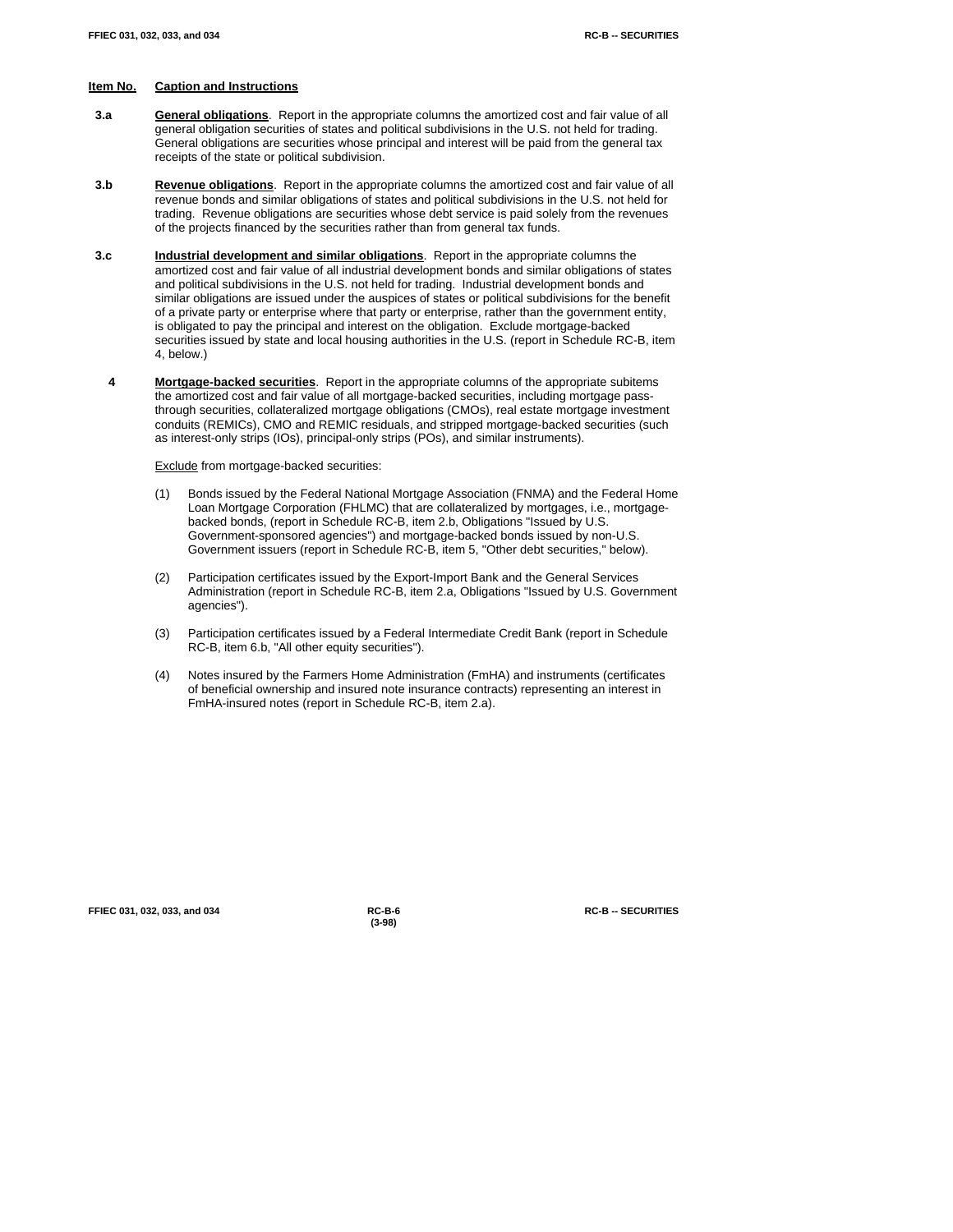**Part I. (cont.)**

| FFIEC 034 and 033<br>ltem No. | <b>FFIEC</b><br>031, 032,<br>Item No. |          | <b>Caption and Instructions</b>                                                                                                                                                                                                                                                                                                                                                                                                                                                                                                                                                                          |  |
|-------------------------------|---------------------------------------|----------|----------------------------------------------------------------------------------------------------------------------------------------------------------------------------------------------------------------------------------------------------------------------------------------------------------------------------------------------------------------------------------------------------------------------------------------------------------------------------------------------------------------------------------------------------------------------------------------------------------|--|
| 7<br>(cont.)                  | 8<br>(cont.)                          | No. 115. | and industrial development. For purposes of these reports, all IDBs should be<br>reported as securities issued by states and political subdivisions in the U.S. in<br>Schedule RC-B, item 3, or as loans in this item, consistent with the asset category in<br>which the bank reports IDBs on its balance sheet for other financial reporting<br>purposes. Regardless of whether they are reported as securities in Schedule RC-B<br>or as loans in Schedule RC-C, part I, all IDBs that meet the definition of a "security"<br>in FASB Statement No. 115 must be measured in accordance with Statement |  |
|                               |                                       |          | Treatment of other obligations of states and political subdivisions in the U.S. In<br>addition to those IDBs that are reported in this item in accordance with the preceding<br>paragraph, also include in this item all obligations (other than securities) of states and<br>political subdivisions in the U.S. except those that meet any of the following criteria:                                                                                                                                                                                                                                   |  |
|                               |                                       | (1)      | Industrial development bonds (IDBs) that are reported as securities in<br>accordance with the reporting treatment described above (report as securities<br>in Schedule RC, item 2, and Schedule RC-B, item 3).                                                                                                                                                                                                                                                                                                                                                                                           |  |
|                               |                                       | (2)      | Notes, bonds, and debentures (including tax warrants and tax-anticipation<br>notes) that are rated by a nationally-recognized rating service (report as<br>securities in Schedule RC, item 2, and Schedule RC-B, item 3).                                                                                                                                                                                                                                                                                                                                                                                |  |
|                               |                                       | (3)      | Mortgage-backed securities issued by state and local housing authorities<br>(report as securities in Schedule RC, item 2, and Schedule RC-B, item 4).                                                                                                                                                                                                                                                                                                                                                                                                                                                    |  |
|                               |                                       | (4)      | Obligations of state and local governments that are guaranteed by the United<br>States Government (report as securities in Schedule RC, item 2, and Schedule<br>RC-B, item 3).                                                                                                                                                                                                                                                                                                                                                                                                                           |  |
|                               |                                       | (5)      | Nonrated obligations of states and political subdivisions in the U.S. that the<br>bank considers securities for other financial reporting purposes (report as<br>securities in Schedule RC, item 2, and Schedule RC-B, item 3).                                                                                                                                                                                                                                                                                                                                                                          |  |
|                               |                                       | (6)      | Lease financing receivables of states and political subdivisions in the U.S.<br>(report as leases in Schedule RC-C, part I, item 9, on the FFIEC 034; in<br>Schedule RC-C, part I, item 10, on the FFIEC 031, 032, and 033).                                                                                                                                                                                                                                                                                                                                                                             |  |
|                               |                                       | (7)      | Obligations of states and political subdivisions in the U.S. held by the reporting<br>bank for trading purposes (report in Schedule RC, item 5).                                                                                                                                                                                                                                                                                                                                                                                                                                                         |  |

**(3-98)**

**FFIEC 031, 032, 033, and 034 RC-C-17 RC-C - LOANS AND LEASES**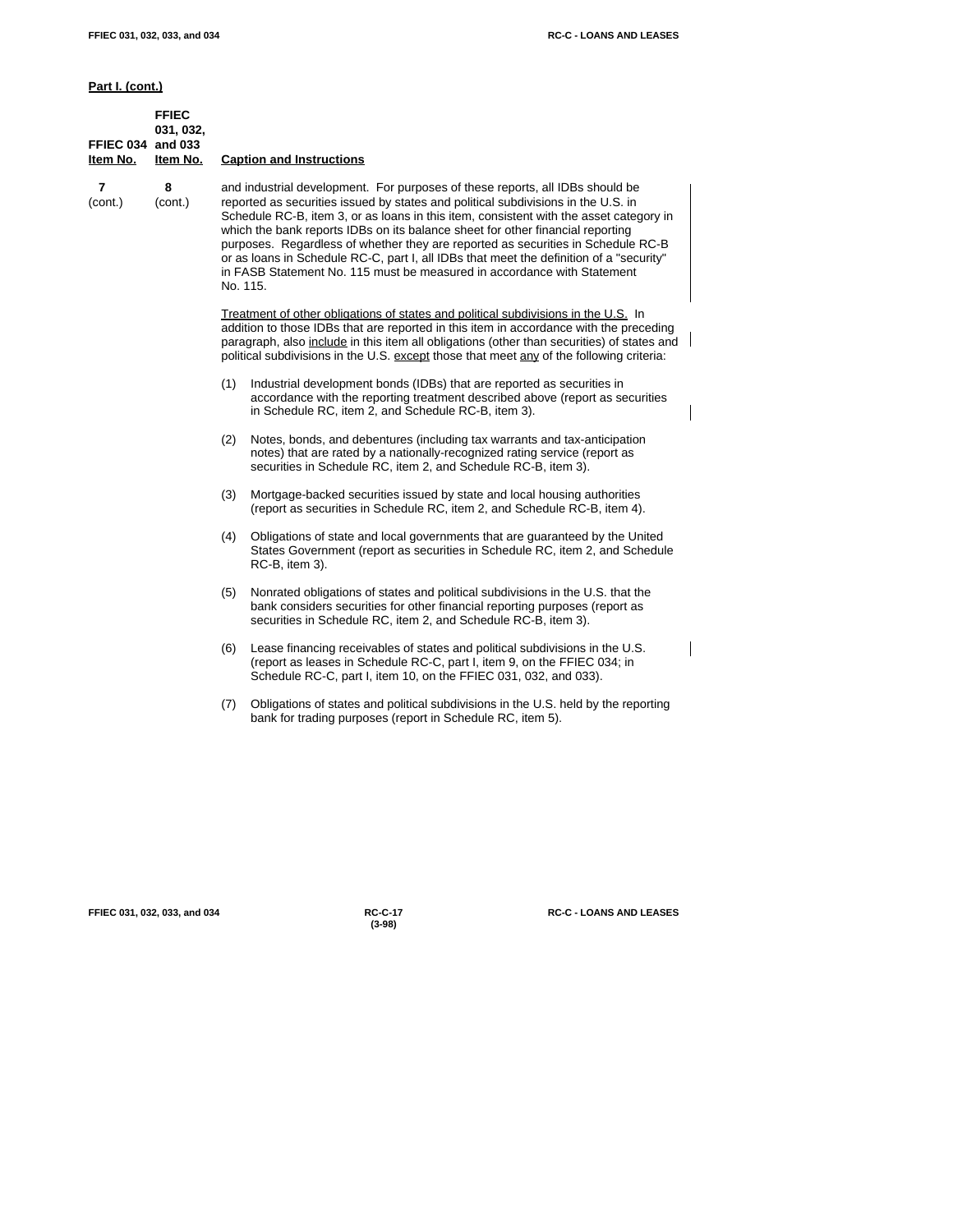**Part I. (cont.)**

|                          | <b>FFIEC</b> |                                 |
|--------------------------|--------------|---------------------------------|
|                          | 031, 032,    |                                 |
| <b>FFIEC 034 and 033</b> |              |                                 |
| Item No. Item No.        |              | <b>Caption and Instructions</b> |
|                          |              |                                 |

 **8 9 Other loans**. On the FFIEC 034, report as a single total all loans for purchasing or carrying securities and all other loans that cannot properly be reported in one of the preceding items in this schedule. On the FFIEC 032 and 033, report in the appropriate subitem all loans for purchasing or carrying securities and all other loans that cannot properly be reported in one of the preceding items in this schedule. On the FFIEC 031, report this item as a single total for the fully consolidated bank in column A but with a breakdown between loans for purchasing or carrying securities (item 9.a) and all other loans (item 9.b) for domestic offices in column B.

Loans for purchasing or carrying securities include:

- (1) All loans to brokers and dealers in securities (other than those secured by real estate and those to depository institutions).
- (2) All loans, whether secured (other than by real estate) or unsecured, to any other borrower for the purpose of purchasing or carrying securities, such as:
	- (a) Loans made to provide funds to pay for the purchase of securities at settlement date.
	- (b) Loans made to provide funds to repay indebtedness incurred in purchasing securities.
	- (c) Loans that represent the renewal of loans to purchase or carry securities.
	- (d) Loans to investment companies and mutual funds, but excluding loans to Small Business Investment Companies.
	- (e) Loans to "plan lenders" as defined in Section 207.4(a) of Federal Reserve Regulation G.
	- (f) Loans to lenders other than brokers, dealers, and banks whose principal business is to extend credit for the purpose of purchasing or carrying securities as described in Section 221.3(q) of Federal Reserve Regulation U, unless the loan is excepted by that section.

For purposes of the Report of Condition, the purpose of a loan collateralized by "stock" is determined as follows:

(1) For loans that are collateralized in whole or in part by "margin stock," as defined by Federal Reserve Regulation U, the purpose of the loan is determined by the latest Statement of Purpose (Form FR U-1) on file.

| FFIEC 031, 032, 033, and 034 |  |
|------------------------------|--|
|------------------------------|--|

**(3-98)**

**FFIEC 031, 032, 033, and 034 RC-C-18 RC-C - LOANS AND LEASES**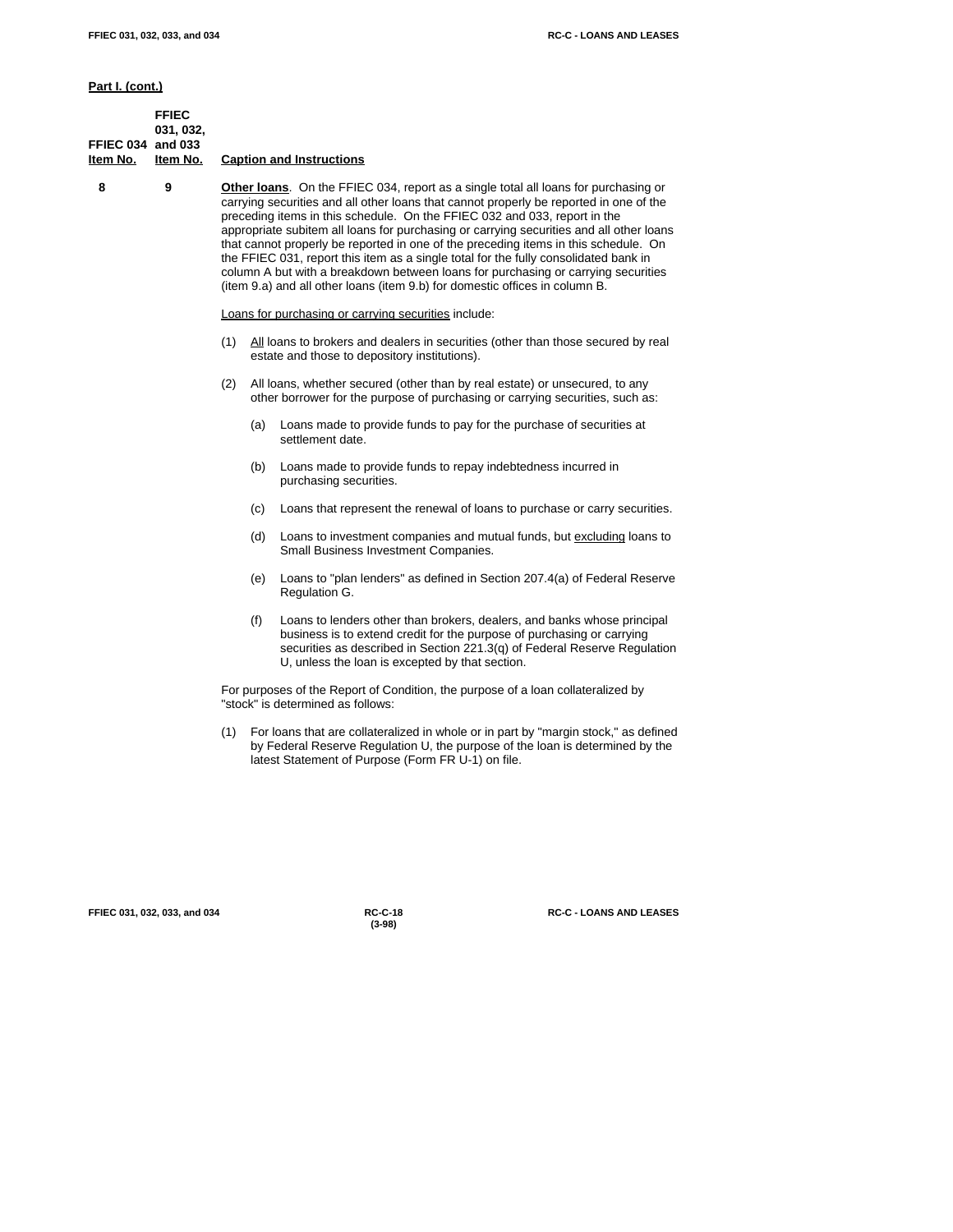# **SCHEDULE RC-D - TRADING ASSETS AND LIABILITIES**

#### **General Instructions**

Schedule RC-D is to be completed only by banks filing the FFIEC 031 and 032 report forms that have \$1 billion or more in total assets or \$2 billion or more in par/notional amount of off-balance sheet interest rate, foreign exchange rate, and other commodity and equity contracts.

Banks that (a) regularly underwrite or deal in securities, interest rate contracts, foreign exchange rate contracts, other off-balance sheet commodity and equity contracts, other financial instruments, and other assets for resale (or repurchase), (b) acquire or take positions in such items principally for the purpose of selling in the near term or otherwise with the intent to resell (or repurchase) in order to profit from short-term price movements, or (c) acquire or take positions in such items as an accommodation to customers or for other trading purposes shall report in this schedule the value of such items or positions on the report date. Assets, liabilities, and other financial instruments held for trading shall be consistently valued at fair value.

Do not include in this schedule the carrying value of any available-for-sale securities or of any loans or leases that are held for sale. Available-for-sale securities are generally reported in Schedule RC, item 2.b, and in Schedule RC-B, columns C and D. However, a bank may have certain assets that fall within the definition of "securities" in FASB Statement No. 115 (e.g., nonrated industrial development obligations) that the bank has designated as "available-for-sale" which are reported for purposes of the Report of Condition in a balance sheet category other than "Securities" (e.g., "Loans and lease financing receivables"). Loans and leases held for sale should be reported in Schedule RC, item 4.a, "Loans and leases, net of unearned income," and in Schedule RC-C (including part I, Memorandum item 5).

#### **Item Instructions**

**Item No. Caption and Instructions**

#### **ASSETS**

- **1 U.S. Treasury securities (in domestic offices)**. Report the total value of securities issued by the U.S. Treasury (as defined for Schedule RC-B, item 1, "U.S. Treasury securities") held for trading (in domestic offices).
- **2 U.S. Government agency obligations (in domestic offices)**. Report the total value of all obligations of U.S. Government agencies (as defined for Schedule RC-B, item 2, "U.S. Government agency obligations") held for trading (in domestic offices).
- **3 Securities issued by states and political subdivisions in the U.S. (in domestic offices)**. Report the total value of all securities issued by states and political subdivisions in the United States (as defined for Schedule RC-B, item 3, "Securities issued by states and political subdivisions in the U.S.") held for trading (in domestic offices).
- **4 Mortgage-backed securities (in domestic offices)**. Report in the appropriate subitem the total value of all mortgage-backed securities held for trading (in domestic offices).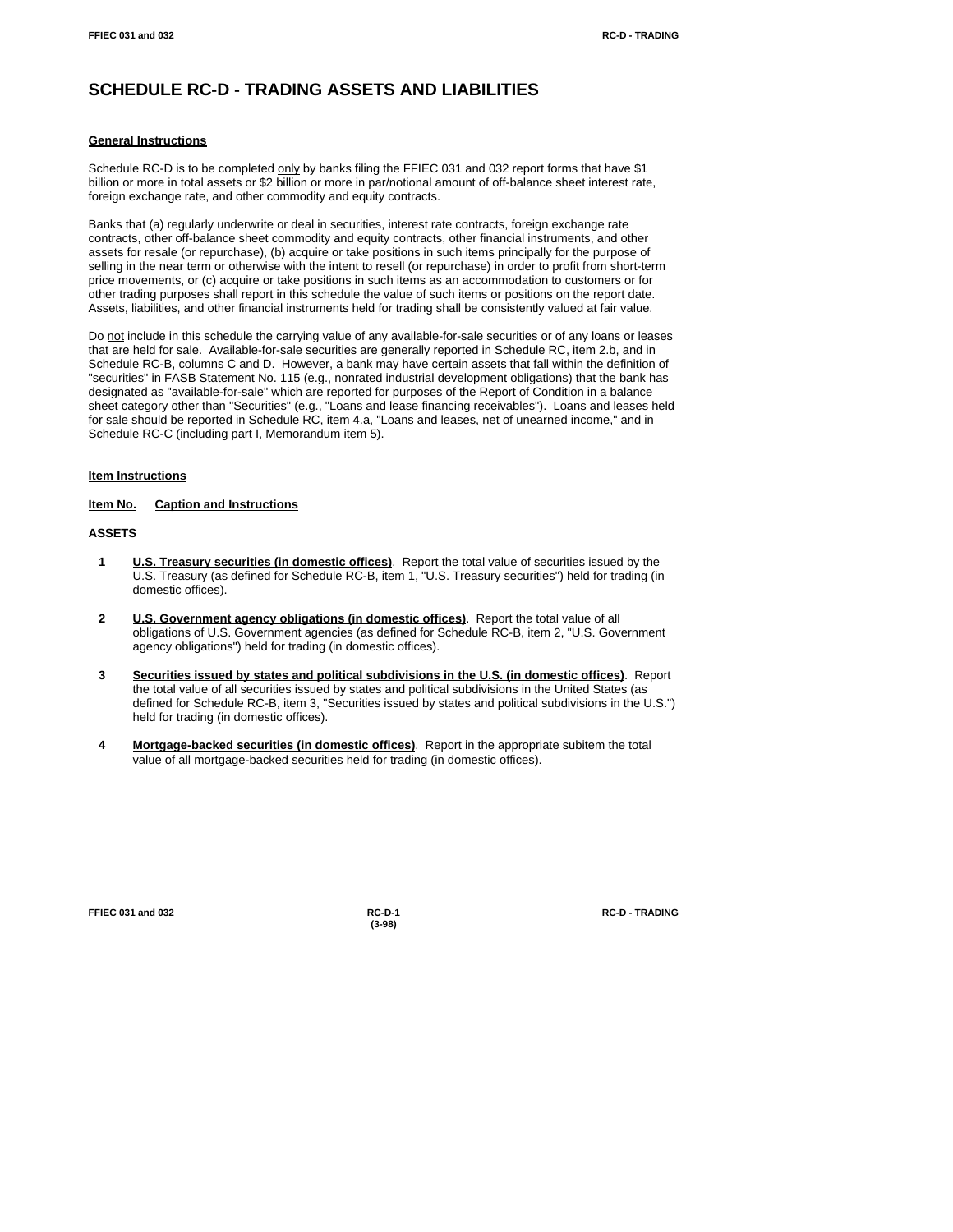$\overline{\phantom{a}}$ 

# **Item No. Caption and Instructions**

- **4.a Pass-through securities issued or guaranteed by FNMA, FHLMC, or GNMA**. Report the total value of all pass-through securities issued or guaranteed by FNMA, FHLMC, or GNMA (as defined for Schedule RC-B, item 4.a.(1), Pass-through securities "Guaranteed by GNMA," and item 4.a.(2), Pass-through securities "Issued by FNMA and FHLMC") held for trading (in domestic offices).
- **4.b Other mortgage-backed securities issued or guaranteed by FNMA, FHLMC, or GNMA**. Report the total value of all other mortgage-backed securities issued by FNMA, FHLMC, or GNMA (as defined for Schedule RC-B, item 4.b.(1), Other mortgage-backed securities "Issued or guaranteed by FNMA, FHLMC, or GNMA") held for trading (in domestic offices).
- **4.c All other mortgage-backed securities**. Report the total value of all other mortgage-backed securities (as defined for Schedule RC-B, item 4.a.(3), "Other pass-through securities," item 4.b.(2), Other mortgage-backed securities "Collateralized by MBS issued or guaranteed by FNMA, FHLMC, or GNMA," and item 4.b.(3) "All other mortgage-backed securities") held for trading (in domestic offices).
- **5 Other debt securities (in domestic offices)**. Report the total value of all other debt securities (as defined for Schedule RC-B, item 5, "Other debt securities") held for trading (in domestic offices).
- **6-8** Not applicable.
- **9 Other trading assets (in domestic offices)**. Report the total value of all trading assets (in domestic | offices) that cannot properly be reported in items 1 through 5. Exclude revaluation gains on offbalance sheet interest rate, foreign exchange rate, and other commodity and equity contracts (in domestic offices) (report in item 11 below).
- **10 Trading assets in foreign offices**. (Item 10 is not applicable to banks filing the FFIEC 032 report form.) On the FFIEC 031 only, report the total value of all assets held for trading in foreign offices. Exclude revaluation gains on off-balance sheet interest rate, foreign exchange rate, and other commodity and equity contracts in foreign offices (report in item 11.b below).
- **11 Revaluation gains on interest rate, foreign exchange rate, and other commodity and equity contracts**. Report (on the FFIEC 031, in the appropriate subitem) the amount of revaluation gains (i.e., assets) from the "marking to market" of interest rate, foreign exchange rate, and other off-balance sheet commodity and equity contracts held for trading purposes. Revaluation gains and losses (i.e., assets and liabilities) from the "marking to market" of the reporting bank's interest rate, foreign exchange rate, and other off-balance sheet commodity and equity contracts executed with the same counterparty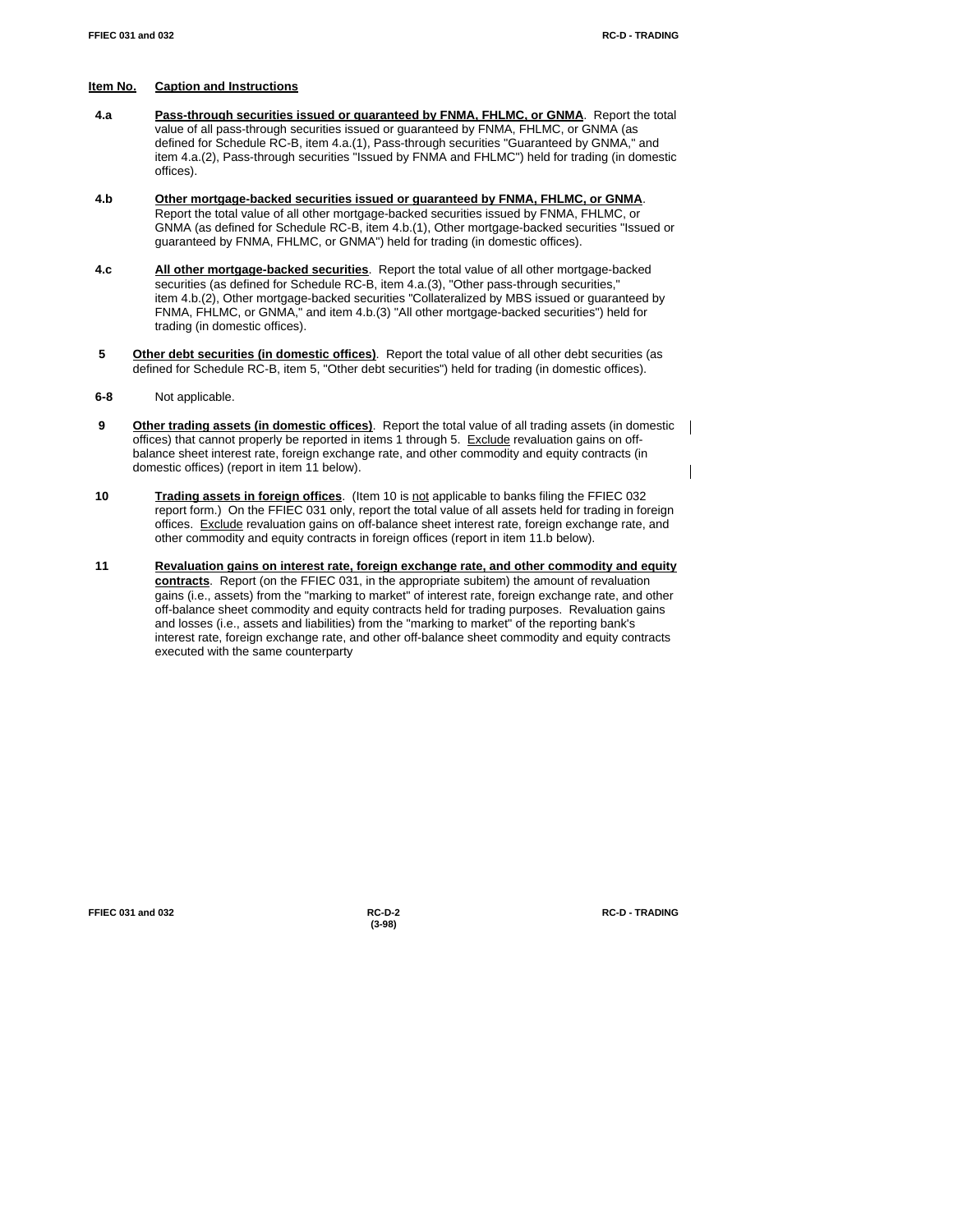**4** (12)Cash surrender value of life insurance policies for which the bank is the beneficiary.

- (cont.) (Policies acquired after November 14, 1985, should be reported at the amount that could be realized under the insurance contracts as of the report date. For further information, see FASB Technical Bulletin No. 85-4.)
	- (13) Cost of issuing subordinated notes and debentures, net of accumulated amortization.
	- (14) Furniture and equipment rented to others under operating leases, net of accumulated depreciation.
	- (15) Ground rents.
	- (16) Customers' liability for deferred payment letters of credit.

**Exclude** from all other assets:

- (1) Redeemed U.S. savings bonds and food stamps (report in Schedule RC, item 1.a, "Noninterest-bearing balances and currency and coin," and also on the FFIEC 031, 032, and 033 in Schedule RC-A, item 1, "Cash items in process of collection, unposted debits, and currency and coin").
- (2) Real estate owned or leasehold improvements to property intended for future use as banking premises (report in Schedule RC, item 6, "Premises and fixed assets").
- (3) Accounts identified as "building accounts," "construction accounts," or "remodeling accounts" (report in Schedule RC, item 6, "Premises and fixed assets").
- (4) Real estate acquired in any manner for debts previously contracted (including, but not limited to, real estate acquired through foreclosure and real estate acquired by deed in lieu of foreclosure), even if the bank has not yet received title to the property, and real estate collateral underlying a loan when the bank has obtained physical possession of the collateral, regardless of whether formal foreclosure proceedings have been instituted against the borrower (report as "All other real estate owned" in Schedule RC-M, item 8.a.(2)).
- (5) Due bills representing purchases of securities or other assets by the reporting bank that have not yet been delivered (report as loans in Schedule RC-C).
- (6) Factored accounts receivable (report as loans in Schedule RC-C).
- **5 Total**. Report the sum of items 1 through 4. This amount must equal Schedule RC, item 11, "Other assets."

**FFIEC 031, 032, 033, and 034 RC-F-3 RC-F - OTHER ASSETS**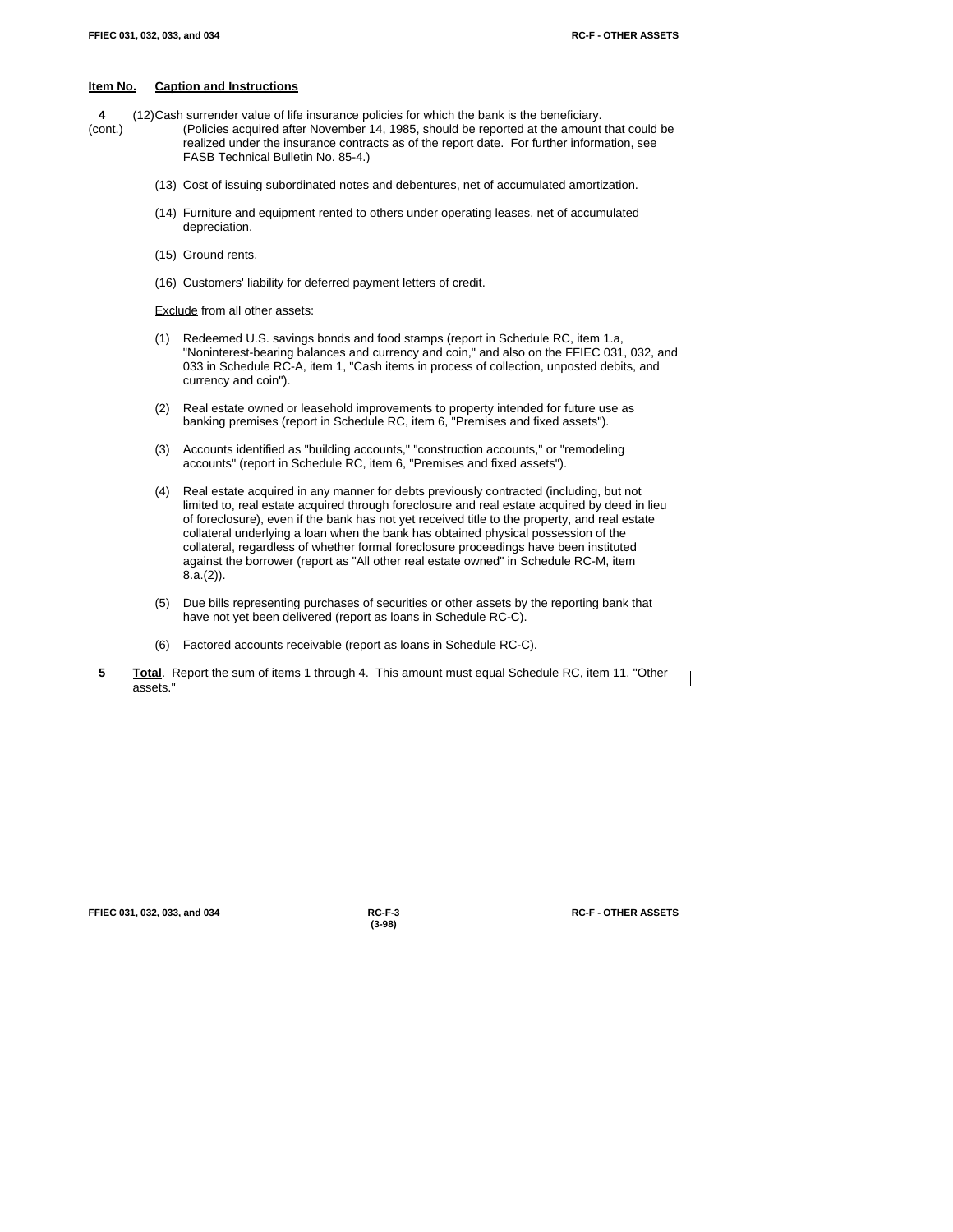#### **Memorandum**

#### **Item No. Caption and Instructions**

- **1 Deferred tax assets disallowed for regulatory capital purposes**. Report in this item the amount of deferred tax assets (included in Schedule RC-F, item 2, above) that are dependent upon future taxable income, net of any valuation allowance for deferred tax assets (included in Schedule RC-F, item 2), that exceeds the lesser of:
	- (1) The amount of deferred tax assets that are dependent upon future taxable income that is expected to be realized within one year of the calendar quarter-end date, based on the reporting bank's projected future taxable income for that year; or
	- (2) Ten percent of the amount of the reporting bank's Tier 1 (core) capital that exists before the deduction of any disallowed purchased mortgage servicing rights, any disallowed purchased credit card relationships, and any disallowed deferred tax assets.

Under the federal banking agencies' regulatory capital standards, deferred tax assets in excess of the preceding limit must be deducted from a bank's Tier 1 (core) capital, from its total assets, as defined, for leverage capital purposes, and are not included in its risk-weighted assets for riskbased capital purposes. A bank may calculate one overall limit on deferred tax assets that covers all tax jurisdictions in which the bank operates.

Deferred tax assets that are dependent upon future taxable income are (a) deferred tax assets arising from deductible temporary differences that exceed the amount of taxes previously paid that a bank could recover through loss carrybacks if the bank's temporary differences (both deductible and taxable) fully reverse at the report date and (b) deferred tax assets arising from operating loss and tax credit carryforwards. Therefore, for purposes of this item, all temporary differences should be assumed to fully reverse at the report date.

A bank may use its future taxable income projection for its current fiscal year (adjusted for any significant changes that have occurred or are expected to occur) when determining the regulatory capital limit for its deferred tax assets at an interim calendar quarter-end date rather than preparing a new projection each quarter. Projected future taxable income should not include net operating loss carryforwards expected to be used within one year of the quarter-end report date or the amount of existing temporary differences expected to reverse within that year, but should include the estimated effect of tax planning strategies that are expected to be implemented to realize carryforwards that will otherwise expire during that year.

When determining the amount to be reported in this item, each reporting bank's calculations should be made on a separate entity basis. Under the separate entity method, a bank (together with its consolidated subsidiaries) that is a subsidiary of a holding company is treated as a separate taxpayer rather than as part of the consolidated group of which it is a member.

**FFIEC 031, 032, 033, and 034 RC-F-4 RC-F - OTHER ASSETS**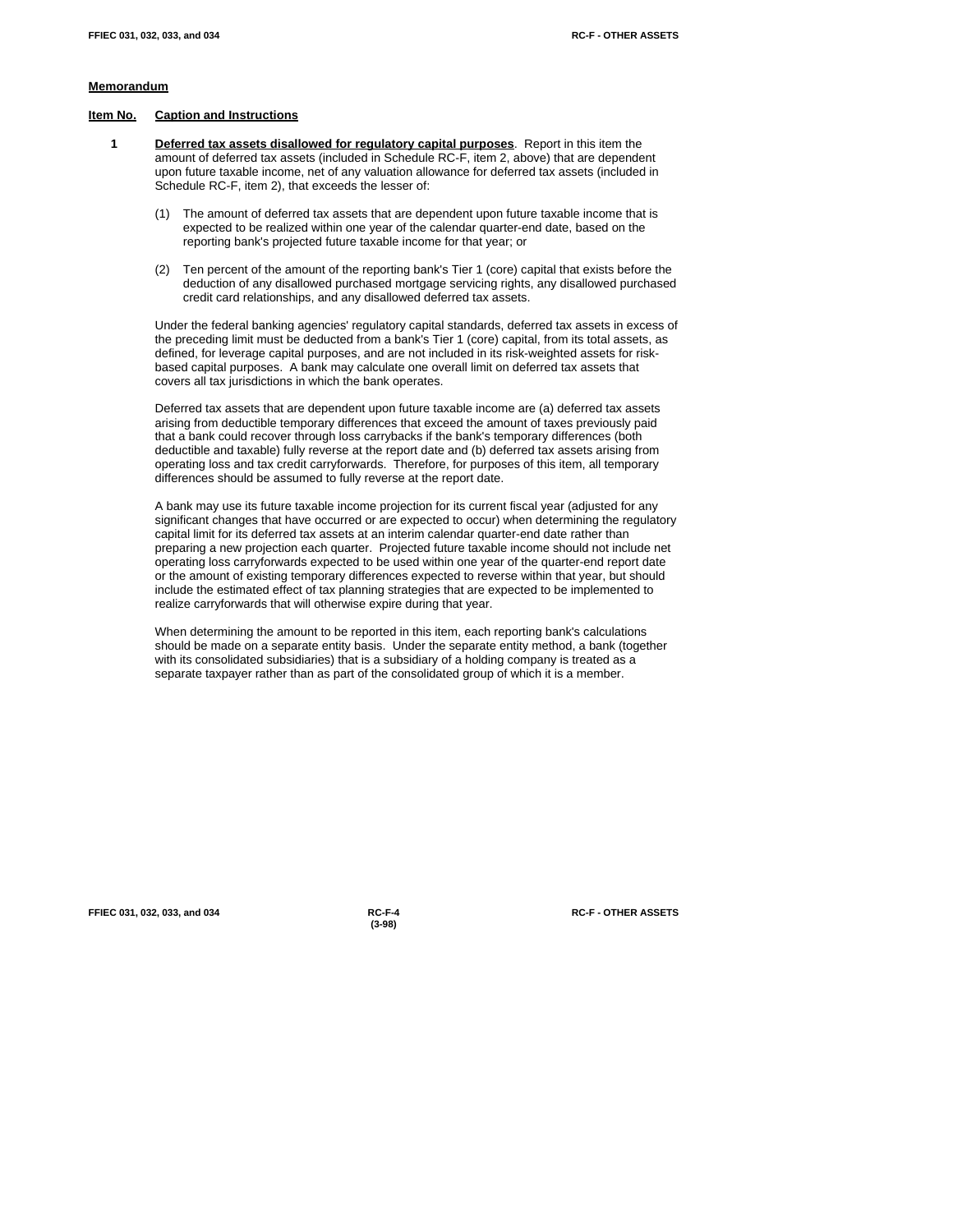# **SCHEDULE RC-H -- SELECTED BALANCE SHEET ITEMS FOR DOMESTIC OFFICES**

#### **General Instructions**

Schedule RC-H is applicable only to banks filing the FFIEC 031 report forms.

For the following items, report balances outstanding in the bank's domestic offices only.

## **Item Instructions**

# **Item No. Caption and Instructions**

- **1 Customers' liability to this bank on acceptances outstanding**. Report the amount in domestic offices of the reporting bank of customers' liability on drafts and bills of exchange that have been accepted by the reporting bank, or by others for its account, and are outstanding. See the Glossary entry for "bankers acceptances" for further information.
- **2 Bank's liability on acceptances executed and outstanding**. Report the amount of liability represented by drafts and bills of exchange that have been accepted by domestic offices of the reporting bank, or by others for the account of such offices, and are outstanding. See the Glossary entry for "bankers acceptances" for further information.
- **3 Federal funds sold and securities purchased under agreements to resell**. Report the amount of federal funds sold and securities purchased under agreements to resell (as defined for Schedule RC, item 3) held in domestic offices of the reporting bank. See the Glossary entry for "federal funds transactions."

Exclude such assets held in IBFs or in domestic offices of Edge and Agreement subsidiaries.

**4 Federal funds purchased and securities sold under agreements to repurchase**. Report the amount of federal funds purchased and securities sold under agreements to repurchase (as defined for Schedule RC, item 14) held in domestic offices of the reporting bank. See the Glossary entry for "federal funds transactions."

Exclude such liabilities held in IBFs or in domestic offices of Edge and Agreement subsidiaries.

- **5 Other borrowed money**. Report the amount of other borrowed money (as defined for Schedule RC, item 16, "Other borrowed money") held in domestic offices of the reporting bank.
- **6 Net due from own foreign offices, Edge and Agreement subsidiaries, and IBFs**. (See the instructions following item 7 of this schedule.)

OR

 **7 Net due to own foreign offices, Edge and Agreement subsidiaries, and IBFs**. Report in the appropriate item either the "net due from" (item 6) or the "net due to" (item 7) position of the domestic offices of the bank relative to all the bank's Edge and Agreement subsidiaries, foreign branches, IBFs, consolidated foreign subsidiaries, and branches in Puerto Rico and

**(3-98)**

**FFIEC 031 RC-H-1 RC-H - DOMESTIC BALANCE SHEET**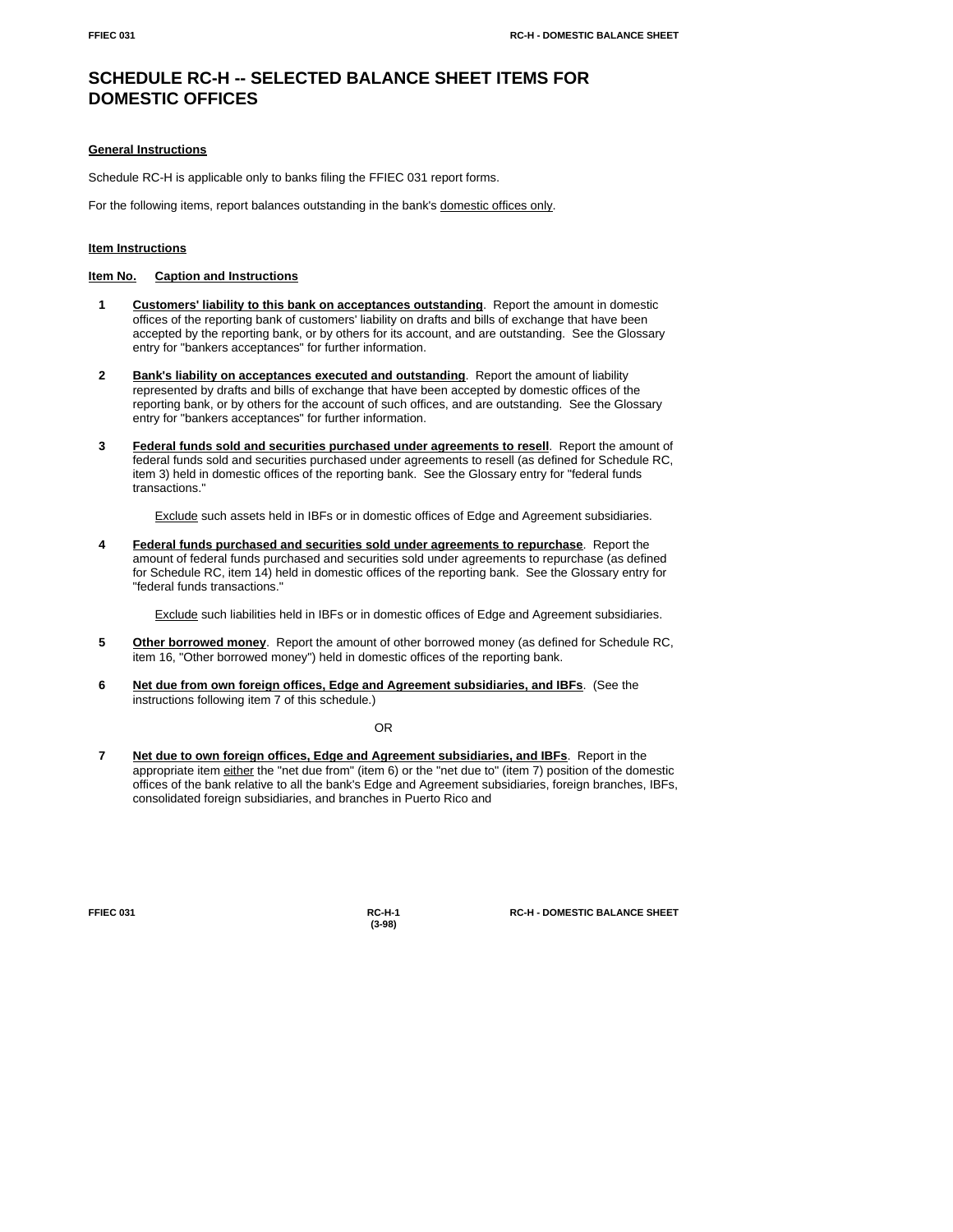- **7** U.S. territories and possessions. These items must reflect all intrabank transactions of
- (cont.) domestic offices with such other offices of the reporting bank, including investments (both equity and debt) in consolidated foreign subsidiaries. All other items in the Report of Condition (except for the memorandum item below) must exclude intrabank transactions.

Calculate a single net amount for all the intrabank due to and due from positions of the domestic offices and enter it  $\frac{e^{i} - 1}{e^{i} - 1}$  in item 6 or in item 7 of this schedule, depending on the nature of the single net amount.

- **8 Total assets**. Report the amount of total assets (as defined for Schedule RC, item 12, "Total assets") held in domestic offices of the reporting bank. For purposes of this report, "Net due from own foreign offices, Edge and Agreement subsidiaries, and IBFs" should be excluded from total assets in domestic offices.
- **9 Total liabilities**. Report the amount of total liabilities (as defined for Schedule RC, item 21, "Total liabilities") held in domestic offices of the reporting bank. For purposes of this report, "Net due to own foreign offices, Edge and Agreement subsidiaries, and IBFs" should be excluded from total liabilities in domestic offices.

NOTE: Items 10 through 17 include held-to-maturity and available-for-sale securities in domestic offices. Report the amortized cost of both held-to-maturity and available-for-sale debt securities in these items. Report the historical cost of both available-for-sale equity securities and equity securities without readily determinable fair values in these items. These amounts will have been included in the amounts reported in Schedule RC-B, columns A and C.

- **10 U.S. Treasury securities**. Report the amortized cost of both held-to-maturity and available-for-sale U.S. Treasury securities (as defined for Schedule RC-B, item 1) held in domestic offices of the reporting bank.
- **11 U.S. Government agency obligations**. Report the amortized cost of both held-to-maturity and available-for-sale U.S. Government agency obligations (as defined for Schedule RC-B, items 2.a and 2.b) held in domestic offices of the reporting bank. Exclude mortgage-backed securities (report in Schedule RC-H, item 13 below).
- 12 **Securities issued by states and political subdivisions in the U.S.** Report the amortized cost of both held-to-maturity and available-for-sale securities issued by states and political subdivisions in the U.S. (as defined for Schedule RC-B, item 3) held in domestic offices of the reporting bank.

# **13 Mortgage-backed securities**:

- **13.a Pass-through securities**. Report in the appropriate subitem the amortized cost of both held-to-maturity and available-for-sale mortgage pass-through securities (as defined for Schedule RC-B, item 4.a) held in domestic offices of the reporting bank.
- **13.a.(1) Issued or guaranteed by FNMA, FHLMC, or GNMA**. Report the amortized cost of both held-to-maturity and available-for-sale mortgage pass-through securities issued or guaranteed by the Federal National Mortgage Association (FNMA), the Federal Home Loan Mortgage Corporation (FHLMC), or the Government National Mortgage Association (GNMA) (as defined for Schedule RC-B, items 4.a.(1) and 4.a.(2)) held in domestic offices of the reporting bank.

**(3-98)**

**FFIEC 031 RC-H-2 RC-H - DOMESTIC BALANCE SHEET**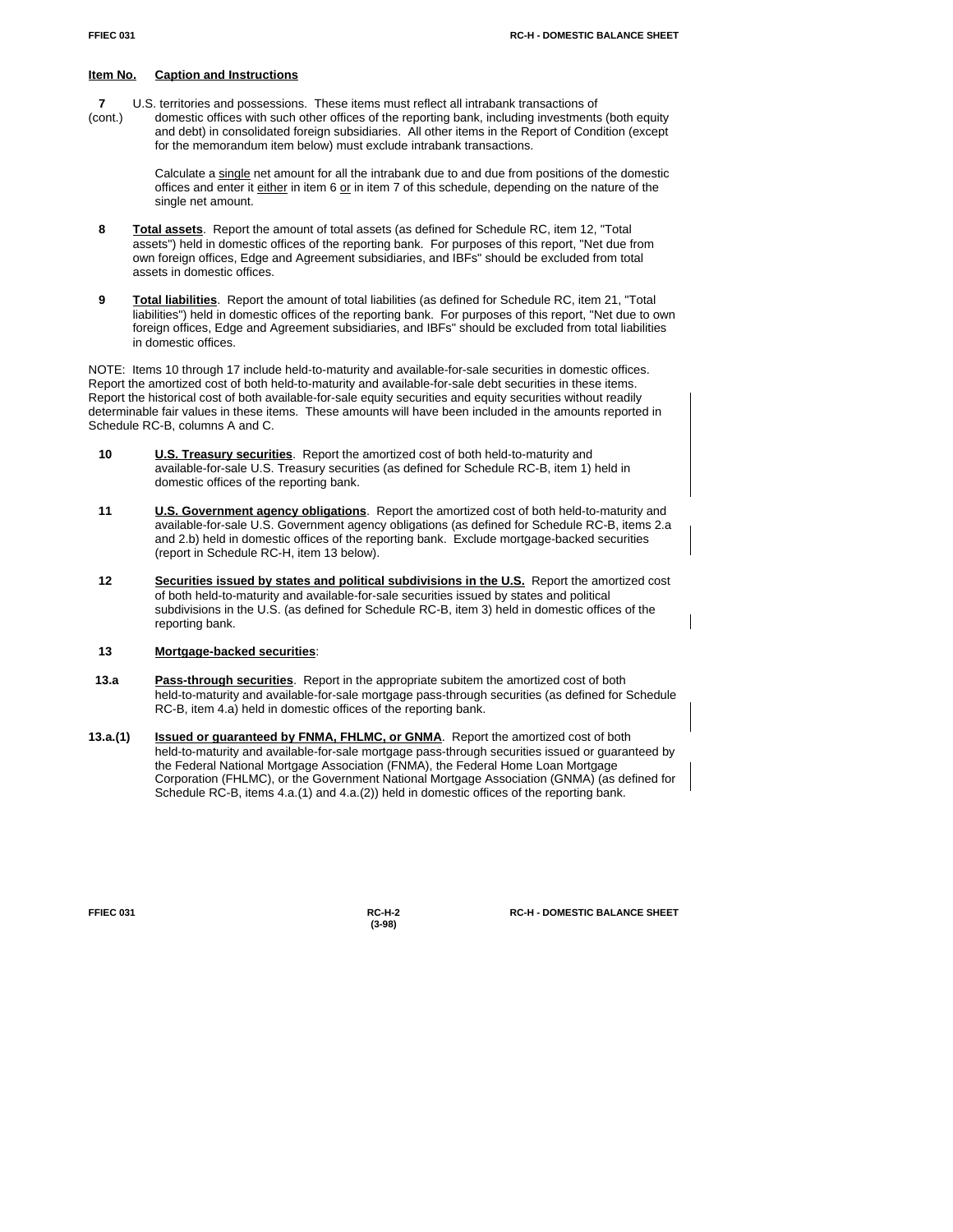- **13.a.(2) Other pass-through securities**. Report the amortized cost of both held-to-maturity and available-for-sale mortgage pass-through securities issued by non-U.S. Government issuers (as defined for Schedule RC-B, item 4.a.(3)) held in domestic offices of the reporting bank.
- **13.b Other mortgage-backed securities**. Report in the appropriate subitem the amortized cost of both held-to-maturity and available-for-sale mortgage-backed securities other than pass-through securities (as defined for Schedule RC-B, item 4.b) held in domestic offices of the reporting bank.
- **13.b.(1) Issued or guaranteed by FNMA, FHLMC, or GNMA**. Report the amortized cost of both held-to-maturity and available-for-sale collateralized mortgage obligations (CMOs), real estate mortgage investment conduits (REMICs), CMO and REMIC residuals, and stripped mortgagebacked securities issued by the Federal National Mortgage Association (FNMA) or the Federal Home Loan Mortgage Corporation (FHLMC) or guaranteed by the Government National Mortgage Association (GNMA) (as defined for Schedule RC-B, item 4.b.(1)) held in domestic offices of the reporting bank. Also include REMICs issued by the U.S. Department of Veterans Affairs (VA) held in domestic offices of the reporting bank.
- **13.b.(2) All other mortgage-backed securities**. Report the amortized cost of both held-to-maturity and available-for-sale collateralized mortgage obligations (CMOs), real estate mortgage investment conduits (REMICs), CMO and REMIC residuals, and stripped mortgage-backed securities issued by non-U.S. Government issuers (as defined for Schedule RC-B, items 4.b.(2) and 4.b.(3)) held in domestic offices of the reporting bank.
- **14 Other domestic debt securities**. Report the amortized cost of both held-to-maturity and available-for-sale "Other domestic debt securities" (as defined for Schedule RC-B, item 5.a) held in domestic offices of the reporting bank.
- **15 Foreign debt securities**. Report the amortized cost of both held-to-maturity and available-for-sale foreign debt securities (as defined for Schedule RC-B, item 5.b) held in domestic offices of the reporting bank.
- **16 Equity securities**. Report in the appropriate subitem the historical cost of equity securities (as defined for Schedule RC-B, item 6) held in domestic offices of the reporting bank.
- **16.a Investments in mutual funds and other equity securities with readily determinable fair values**. Report the historical cost of all investments in mutual funds and other equity securities with readily determinable fair values (as defined for Schedule RC-B, item 6.a) held in domestic offices of the reporting bank.
- **16.b All other equity securities**. Report the historical cost of all other equity securities, i.e., equity securities without readily determinable fair values (as defined for Schedule RC-B, item 6.b) held in domestic offices of the reporting bank.
- **17 Total held-to-maturity and available-for-sale securities**. Report the sum of items 10 through 16.c. This amount must be less than or equal to Schedule RC-B, item 7, the sum of columns A and C.

**(3-98)**

**FFIEC 031 RC-H-3 RC-H - DOMESTIC BALANCE SHEET**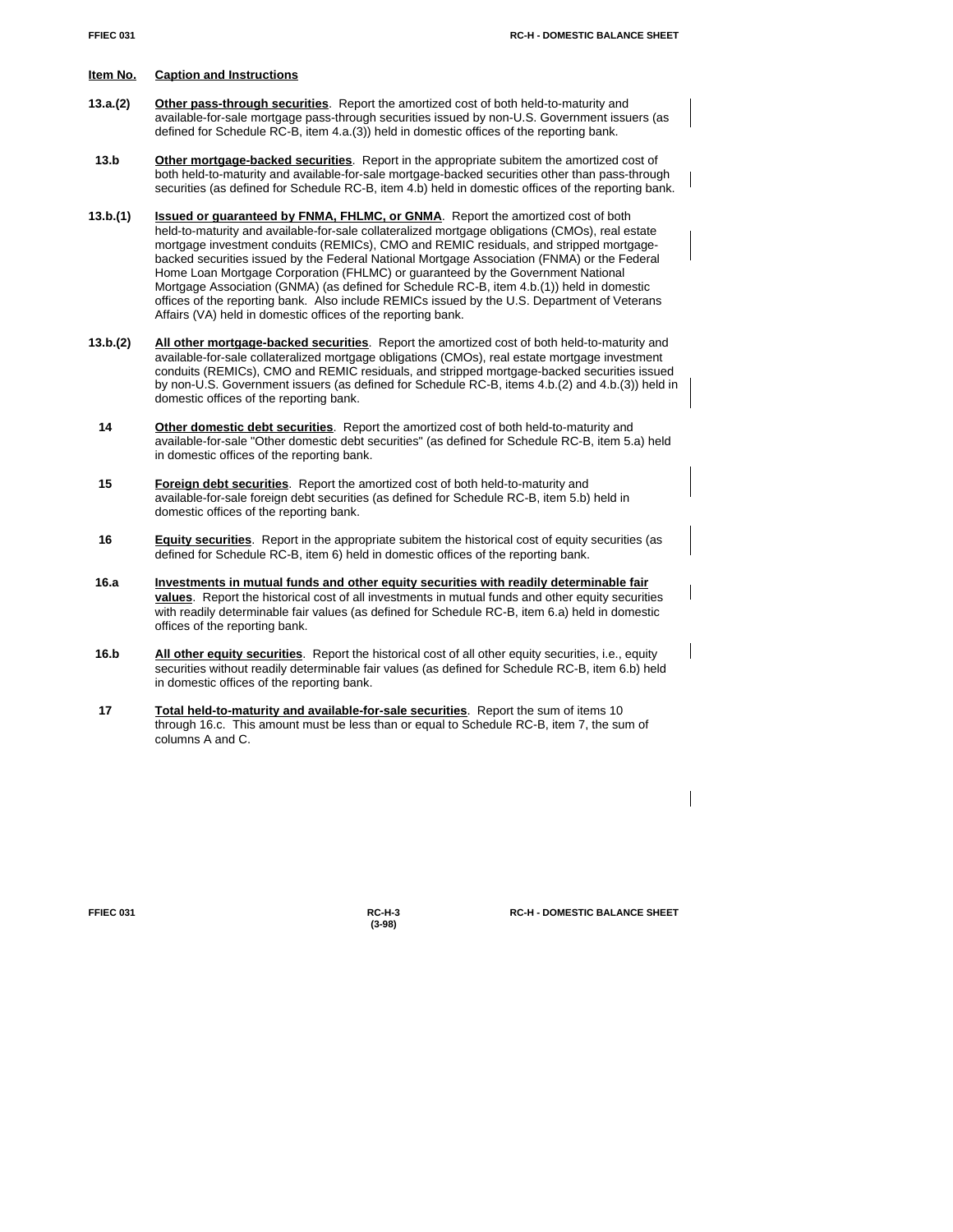### **Memorandum**

# **Item No. Caption and Instructions**

 **1 Net due from the IBF of the domestic offices of the reporting bank**. (See the instructions following Memorandum item 2 of this schedule.)

OR

# **2 Net due to the IBF of the domestic offices of the reporting bank**.

Report in the appropriate item either the "net due from" (Memorandum item 1) or the "net due to" (Memorandum item 2) position of the domestic offices of the reporting bank relative to the IBF established by the bank (but not established by its Edge or Agreement subsidiaries). These items must reflect all intrabank transactions of domestic offices of the bank (excluding any subsidiaries) with the IBF established by the bank.

Calculate a single net amount for all IBF positions of the domestic offices and enter it either in Memorandum item 1 or in Memorandum item 2, depending on the nature of this single net amount.

If the reporting bank has not established an IBF, enter a zero or the word "none."

**(3-98)**

**FFIEC 031 RC-H-4 RC-H - DOMESTIC BALANCE SHEET**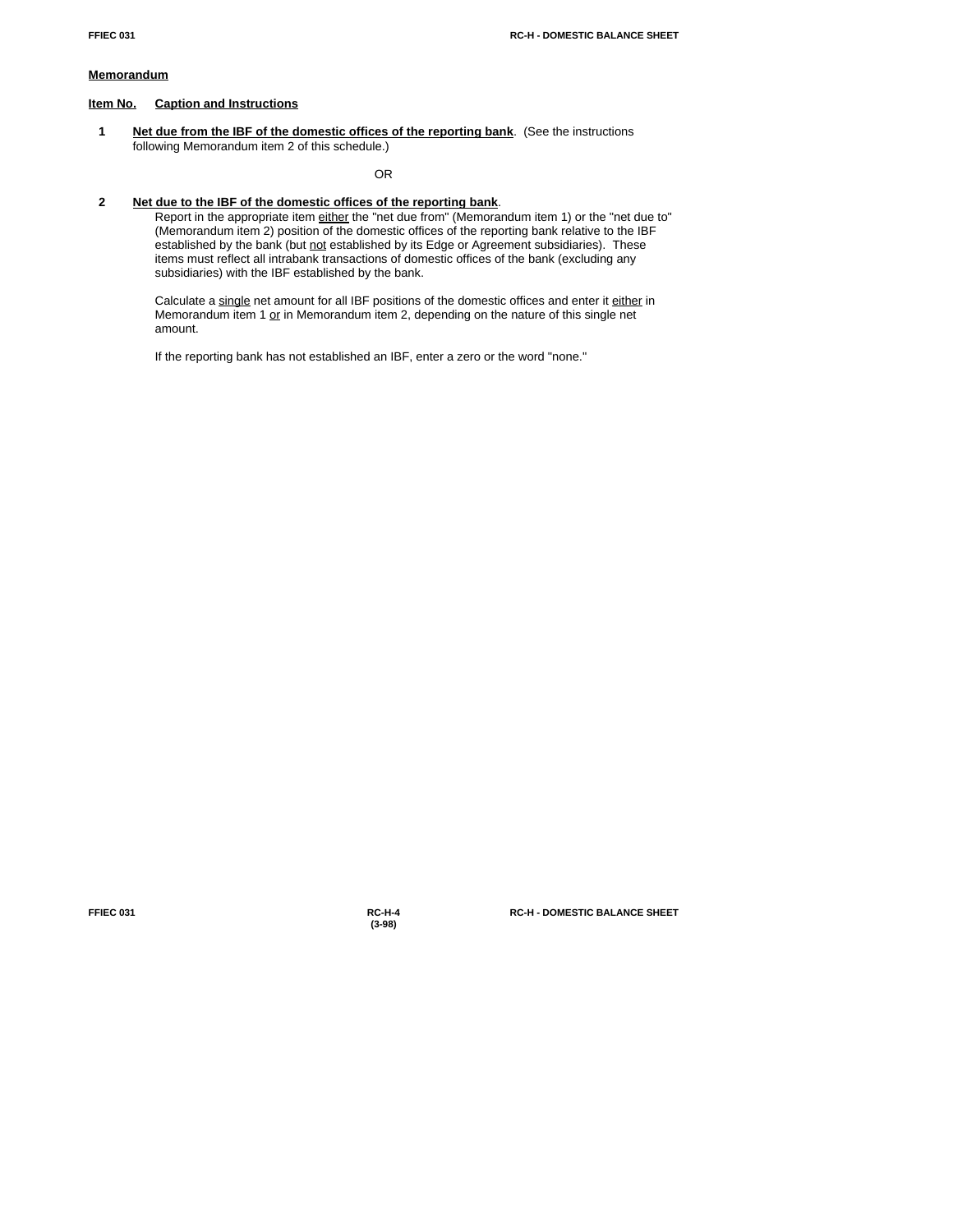#### **Memoranda**

#### **Item No. Caption and Instructions**

- **1-2** Not applicable.
- **3 Unused commitments with an original maturity exceeding one year that are reported in items 1.a through 1.e above.** Report in this item all unused commitments that obligate the bank to extend credit in the form of loans or participations in loans, lease financing receivables, or similar transactions that are included in Schedule RC-L, items 1.a through 1.e, and have an *original* maturity exceeding one year. Original maturity is defined as the length of time between the date the commitment is issued and the date of maturity,  $or$  the earliest date on which the bank (1) is scheduled</u> to (and as a normal practice actually does) review the facility to determine whether or not it should be extended and (2) can unconditionally cancel the commitment. Unused commitments with an original maturity exceeding one year are to be reported gross, i.e., include in this item the amounts of commitments acquired from and conveyed to others.

Include only the unused portion of commitments that are fee paid or otherwise legally binding and that have an original maturity exceeding one year. In addition, forward agreements and commitments to issue a commitment at some point in the future that have an original maturity exceeding one year are to be included. For these types of commitments, original maturity is to be measured from the date on which the initial commitment is issued. In other words, the maturities of the commitment to issue a commitment and the commitment itself are viewed on a combined basis when determining original maturity.

Exclude those commitments that are unconditionally cancellable or have a maturity of one year or less. In the case of consumer home equity or mortgage lines of credit secured by liens on 1-4 family residential properties, the bank is deemed able to unconditionally cancel the commitment for the purpose of this criterion if, at its option, it can prohibit additional extensions of credit, reduce the credit line, and terminate the commitment to the full extent permitted by relevant federal law. Retail credit cards and related plans are defined to be short-term commitments excludable from this item if the bank has the unconditional right to cancel the line of credit at any time, in accordance with applicable law.

#### **3.a Participations in commitments with an original maturity exceeding one year conveyed to others**.

Memorandum item 3.a is not applicable to banks filing the FFIEC 034 report form.

Report in this item that portion of the reporting bank's commitments to extend credit with an original maturity exceeding one year (that were reported in Memorandum item 3 above) that the bank has conveyed to others.

#### **4 Standby letters of credit (both financial and performance) (and foreign office guarantees -- for FFIEC 031) issued to non-U.S. addressees (domicile)**.

Memorandum item 4 is to be completed only by those banks filing the FFIEC 031 and 032 report forms that have \$1 billion or more in total assets.

**(3-98)**

**FFIEC 031, 032, 033, and 034 RC-L-21 RC-L - OFF-BALANCE SHEET ITEMS**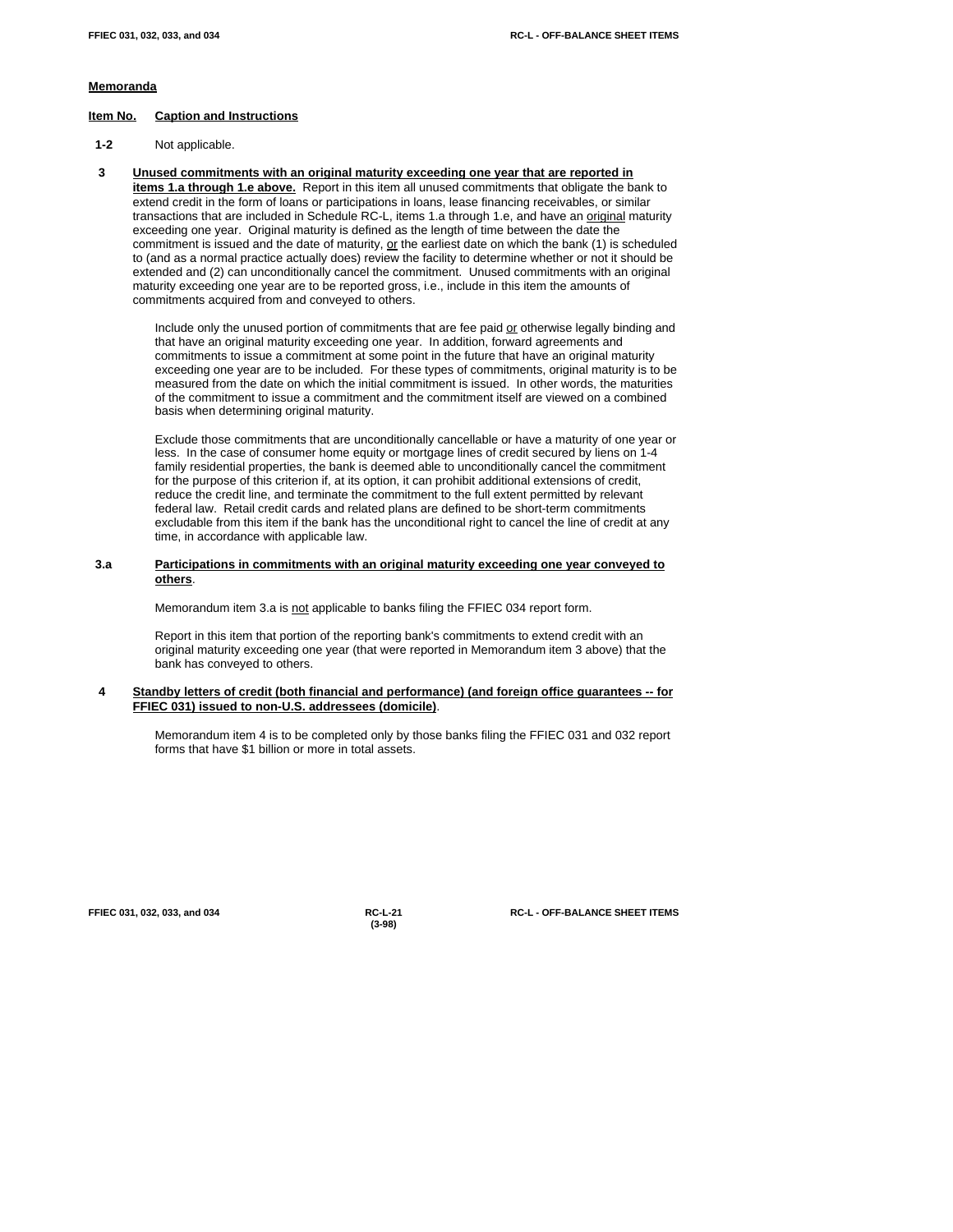#### **Memoranda**

#### **Item No. Caption and Instructions**

 **4** Report the amount of standby letters of credit (and foreign office guarantees) issued to (cont.) non-U.S. addressees. The distinction between U.S. addressees and non-U.S. addressees is determined by the domicile of the account party, not the domicile of the beneficiary. See the Glossary entry for "domicile."

#### **5 Loans to individuals for household, family, and other personal expenditures that have been securitized and sold (with servicing retained), amounts outstanding by type of loan**.

Memorandum items 5.a through 5.c are applicable only to banks filing the FFIEC 031 and 032 report forms.

Report in the appropriate subitem the amount **outstanding** of consumer loans, by type of loan, included in packages of asset-backed securities which the bank has transferred in transactions that have been reported as sales in accordance with these instructions and for which the servicing of the loans has been retained ("securitized loans"). The amounts reported should include loans securitized and sold in all prior quarters as well as in the current quarter. Because they have been reported as sold, these securitized consumer loans are no longer included as assets on the balance sheet of the reporting bank and thus are not reported in Schedule RC-C, item 6, "Loans to individuals for household, family, and other personal expenditures."

Exclude from Memorandum item 5:

- (1) Consumer loans that have been sold in a form other than as a package to collateralize an asset-backed security.
- (2) Securitized consumer loans that have been sold without servicing retained by either the reporting bank or an affiliate of the reporting bank.
- (3) All loans secured by real estate that have been securitized and sold, including loans for the purchase or holding of mobile homes (a) where state laws define the purchase or holding of a mobile home as the purchase or holding of real property and (b) where the loans themselves are secured by the mobile homes as evidenced by mortgages or other instruments on real property.

#### **5.a Loans to purchase private passenger automobiles**. Memorandum item 5.a is to be completed for the September report only.

Report the amount outstanding of securitized loans to individuals, both direct loans and indirect loans (purchased paper), arising from the retail sale of private passenger automobiles, regardless of whether the loans are collateralized by the automobiles. For purposes of this item, private passenger automobiles include minivans, vans, sport-utility vehicles, pickup trucks, and similar light trucks for personal use.

Exclude from this item securitized loans to individuals for the purpose of purchasing motorcycles, travel trailers, campers, recreational vehicles (RVs), and other similar vehicles for personal use (report in Memorandum item 5.c below).

**(3-98)**

**FFIEC 031, 032, 033, and 034 RC-L-22 RC-L - OFF-BALANCE SHEET ITEMS**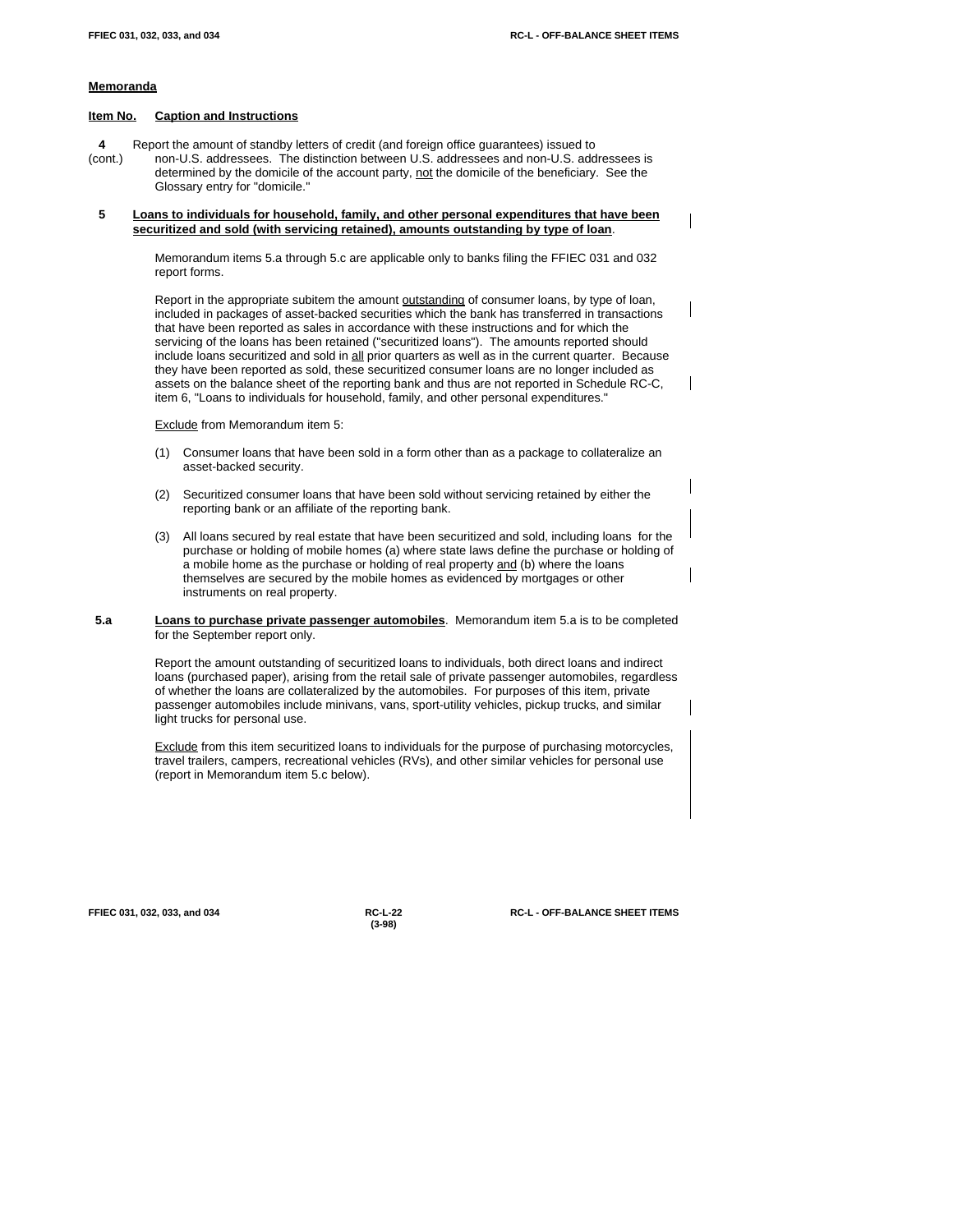$\mathbf I$ 

# **Memoranda**

#### **Item No. Caption and Instructions**

**5.b Credit cards and related plans**. Memorandum item 5.b is to be completed each quarter.

Report the amount outstanding of securitized extensions of credit to individuals for household, family, and other personal expenditures arising from bank credit cards and related plans. (Refer to the instruction for Schedule RC-C, item 6.a, for further information on "Credit cards and related plans.")

 **5.c All other consumer credit**. Memorandum item 5.c is to be completed for the September report only.

> Report the amount outstanding of all other securitized loans to individuals for household, family, and other personal expenditures.

Include in Memorandum item 5.c loans not secured by real estate:

- (1) Arising from the sale to individuals of new or used private mobile homes, regardless of whether the loan is collateralized by the mobile home.
- (2) For the purchase of boats; motorcycles; travel trailers, campers, and similar recreational vehicles (RVs); household appliances; or furniture.
- (3) For repairs or improvements to the borrower's residence.
- (4) For educational expenses (including all student loans, whether payments are required currently or will begin at a future date, e.g., after graduation), medical expenses, personal taxes, vacations, consolidation of personal (nonbusiness) debts, and other personal expenditures.

**(3-98)**

**FFIEC 031, 032, 033, and 034 RC-L-23 RC-L - OFF-BALANCE SHEET ITEMS**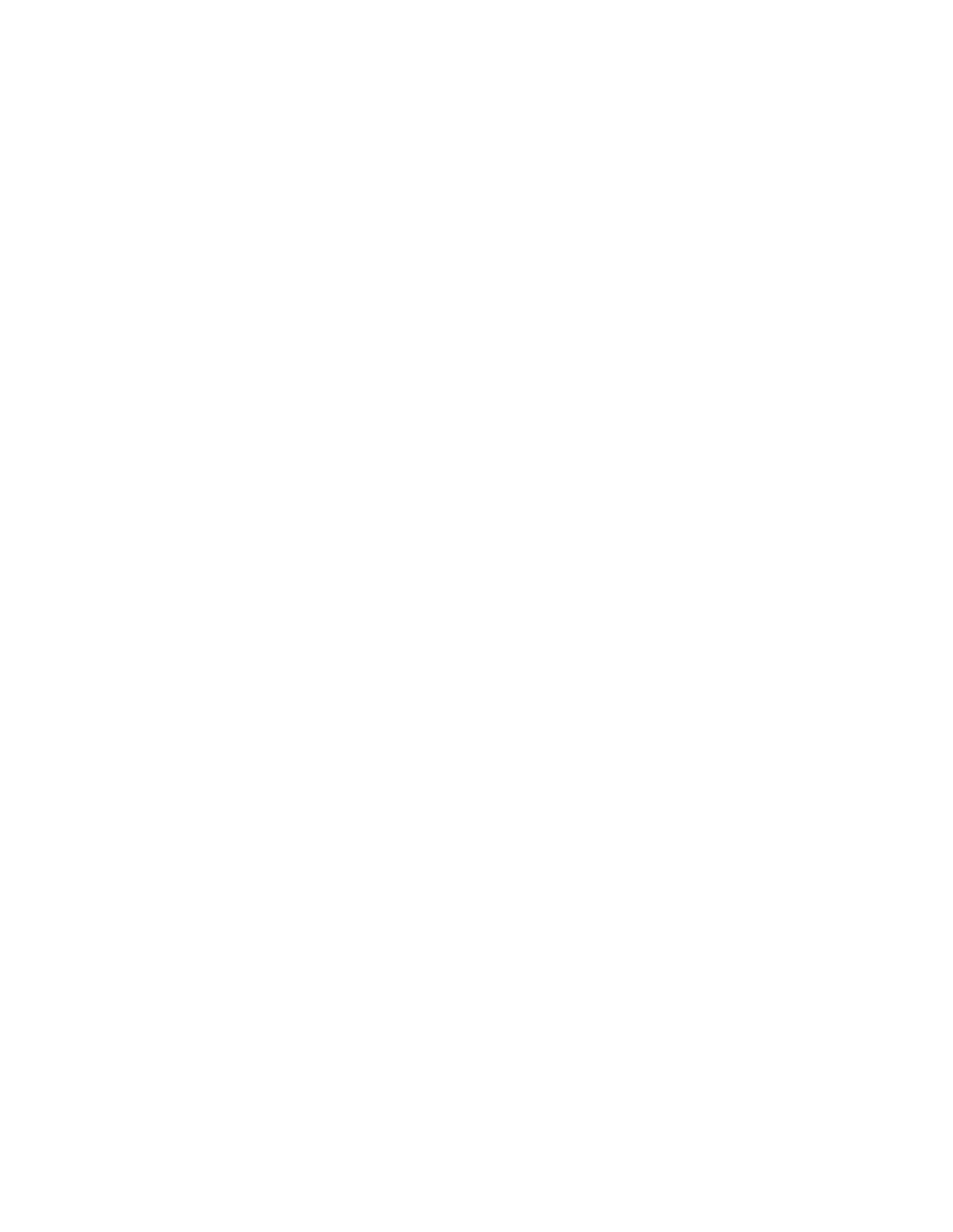party. The strike price would be the equivalent of the par value of the loan. If the credit quality of the loan deteriorates, thereby reducing the value of the loan to the second bank, the reporting bank would be required by the second bank to take the loan onto its books.

Treatment of Low Level Recourse Transactions -- The banking agencies' risk-based capital standards provide that the amount of risk-based capital that must be maintained for assets transferred with recourse should not exceed the maximum amount of recourse for which a bank is contractually liable under the recourse agreement. This rule, known as the low level recourse rule, applies to transactions accounted for as sales under generally accepted accounting principles (GAAP) in which a bank contractually limits its risk of loss or recourse exposure to less than the full effective minimum risk-based capital requirement for the assets transferred -- generally, four percent for qualifying first lien 1-to-4 family residential mortgages and eight percent for most other assets. Low level recourse transactions may arise when a bank sells or securitizes assets and:

Uses contractual cash flows (e.g., interest-only strips receivable and so-called "spread accounts"), retained subordinated interests, retained securities (e.g., collateral invested amounts or cash collateral accounts), or other assets as credit enhancements. When a credit enhancement is carried as an asset on the bank's Call Report balance sheet in accordance with GAAP and the low level recourse rule applies, the on-balance sheet asset amount of the credit enhancement should be reported in Schedule RC-R, item 8. The "maximum contractual dollar amount of recourse exposure" for the transaction is this on-balance sheet asset amount on a net of tax basis, when appropriate.

#### OR

! Provides limited recourse to purchasers of the assets sold, but does not use on-balance sheet assets as credit enhancements. In this situation, the "maximum contractual dollar amount of recourse exposure" for a transaction is the maximum contractual amount of the bank's recourse exposure as of the report date, less the balance of any associated recourse liability account established in accordance with GAAP and reported in Schedule RC, item 20, "Other liabilities."

Banks that have entered into low level recourse transactions should report these transactions in Schedule RC-R using either the "direct reduction method" or the "gross-up method" in accordance with the following guidance. When using the "gross-up method," a bank includes an amount in its risk-weighted assets (the denominator of its risk-based capital ratios) for its "maximum contractual dollar amount of recourse exposure" that is calculated under the assumption that the bank's total risk-based capital ratio equals the 8 percent minimum requirement. In contrast, when using the "direct reduction method," a bank includes an institutionspecific amount in its risk-weighted assets for its "maximum contractual dollar amount of recourse exposure" that is calculated using the actual amount of the bank's total risk-based capital. This institution-specific calculation produces the effect of directly reducing Tier 1 and total risk-based capital by the "maximum contractual dollar amount of recourse exposure" without lowering the bank's Tier 1 leverage capital ratio. For a bank whose risk-based capital ratios exceed the required minimums, it is normally preferable to use the "direct reduction method."

If the bank chooses to use the "direct reduction method," the "maximum contractual dollar amount of recourse exposure," as defined above, should be reported in Schedule RC-R, item 3.e. In addition, the bank should report as a credit equivalent amount in Schedule RC-R, item 7.b, column B, an "institutionspecific add-on factor" for its low level recourse exposure. The amount of this factor also should be included in the "net risk-weighted assets" that the bank reports in Schedule RC-R, item 3.d.(1). The "institution-specific add-on factor," which is independent of the risk weight category of the assets to which the recourse applies, is calculated as follows:

**(3-98)**

**FFIEC 031, 032, 033, and 034 RC-R-5 RC-R - REGULATORY CAPITAL**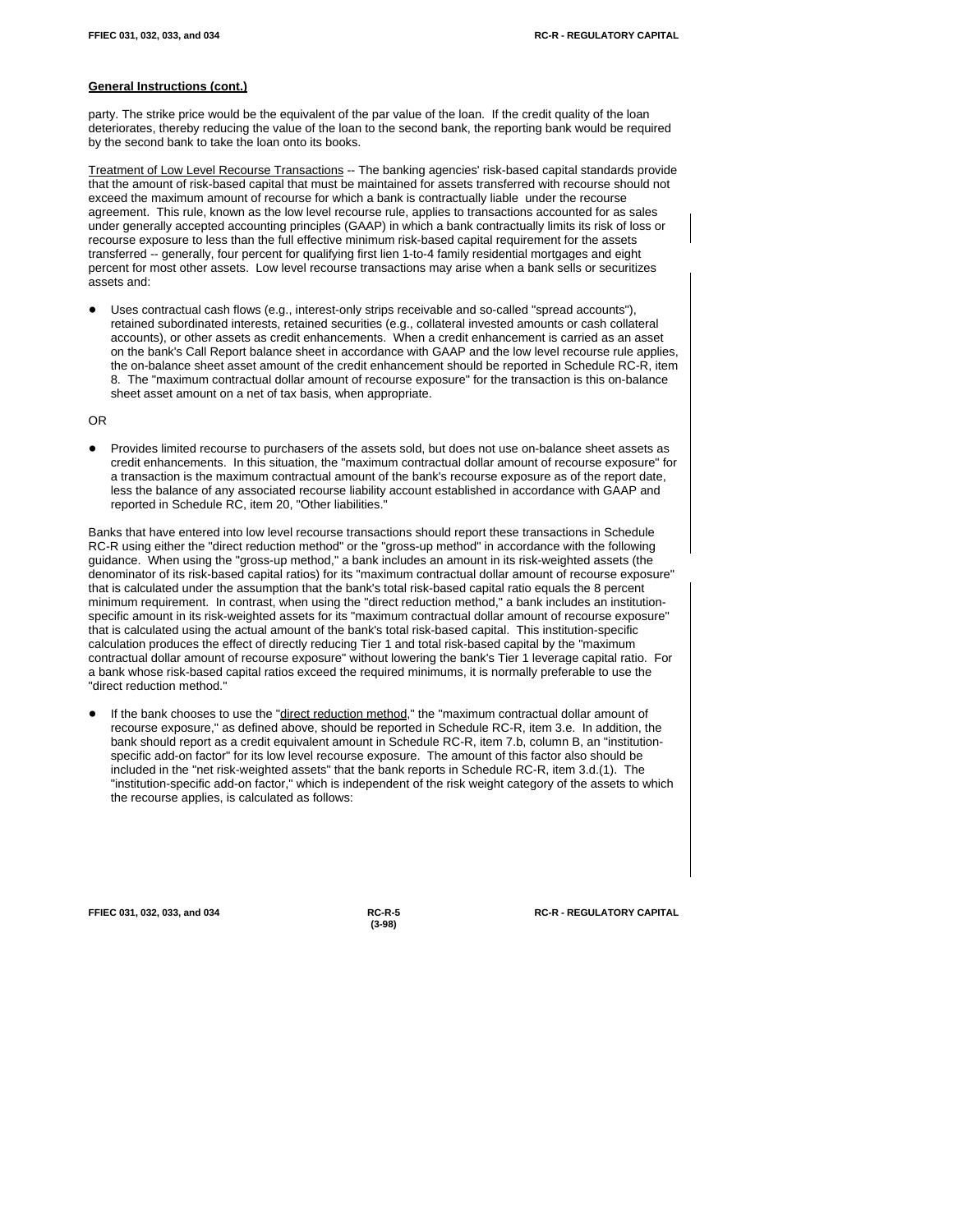$$
F = \frac{C \times A}{C - R} \cdot A
$$

where  $F =$  institution-specific add-on factor;

- C = total risk-based capital (as reported in Schedule RC-R, item 3.b);
- A = net risk-weighted assets excluding low level recourse exposures; and
- R = maximum contractual dollar amount of recourse exposure in low level recourse transactions (as reported in Schedule RC-R, item 3.e)
- If the bank chooses to use the "gross-up method," the "maximum contractual dollar amount of recourse exposure" for a transaction, as defined above, should be multiplied by a factor of 12.5, 25, or 62.5 according to whether the assets sold would be assigned to the 100 percent, 50 percent, or 20 percent risk weight category, respectively. The resulting dollar amount should be reported as an off-balance sheet credit equivalent amount in column B of Schedule RC-R in the item (item 7.b, 6.b, or 5.b) appropriate to the risk weight category of the assets sold.

For example, a bank has sold \$2 million in first lien residential mortgages subject to two percent recourse. The bank has removed the \$2 million in mortgages from its Call Report balance sheet and, in accordance with GAAP, has also established a recourse liability account with a balance of \$10,000. The maximum amount for which the bank is liable is \$40,000. The mortgages qualify for a 50 percent risk weight and the bank's recourse exposure is less than the \$80,000 minimum risk-based capital requirement for these assets sold with recourse. Thus, the low level recourse rule applies. The "maximum contractual dollar amount of recourse exposure" for this transaction is \$30,000, the \$40,000 maximum contractual amount of the bank's recourse exposure as of the report date, less the \$10,000 balance of the recourse liability account for this transaction. The bank's total risk-based capital is \$10.5 million and it has net risk-weighted assets excluding this low level recourse exposure of \$100 million.

- If the bank chooses to use the "direct reduction method," the bank would report \$30,000 -- its "maximum contractual dollar amount of recourse exposure" -- in Schedule RC-R, item 3.e, and would use this amount to calculate its institution-specific add-on factor using the formula provided above. Based on the facts in the example, the bank calculates that its institution-specific add-on factor is \$286,533. The bank would report the amount of this add-on factor as a credit equivalent amount in Schedule RC-R, item 7.b, column B, and also include this amount in the "net risk-weighted assets" that it reports in Schedule RC-R, item 3.d.(1).
- If the bank chooses to use the "gross-up method," the bank would report \$750,000 as a credit equivalent amount in Schedule RC-R, item 6.b, column B (\$30,000 -- its "maximum contractual dollar amount of recourse exposure" -- multiplied by 25 -- the factor for assets that qualify for a 50 percent risk weight). Because the \$2 million in mortgages sold have been removed from the balance sheet, the difference between the \$750,000 credit equivalent amount and the \$2 million is not reported in Schedule RC-R. In addition, because the \$750,000 credit equivalent amount is assigned to the 50 percent risk category, the bank would include \$375,000 (\$750,000 multiplied by 50 percent) in the "net risk-weighted assets" that it reports in Schedule RC-R, item 3.d.(1).

Treatment of Small Business Obligations Transferred with Recourse Under Section 208 of the Riegle Community Development and Regulatory Improvement Act of 1994 -- A "qualifying institution" that transfers small business loans and leases on personal property (small business obligations) with recourse in a transaction that qualifies as a sale under generally accepted accounting principles (GAAP) must maintain riskbased capital only against the amount of recourse retained, provided the institution establishes a recourse liability account that is sufficient under GAAP. Only loans and leases to businesses to businesses that meet the criteria for a small business concern established by the

**(3-98)**

**FFIEC 031, 032, 033, and 034 RC-R-6 RC-R - REGULATORY CAPITAL**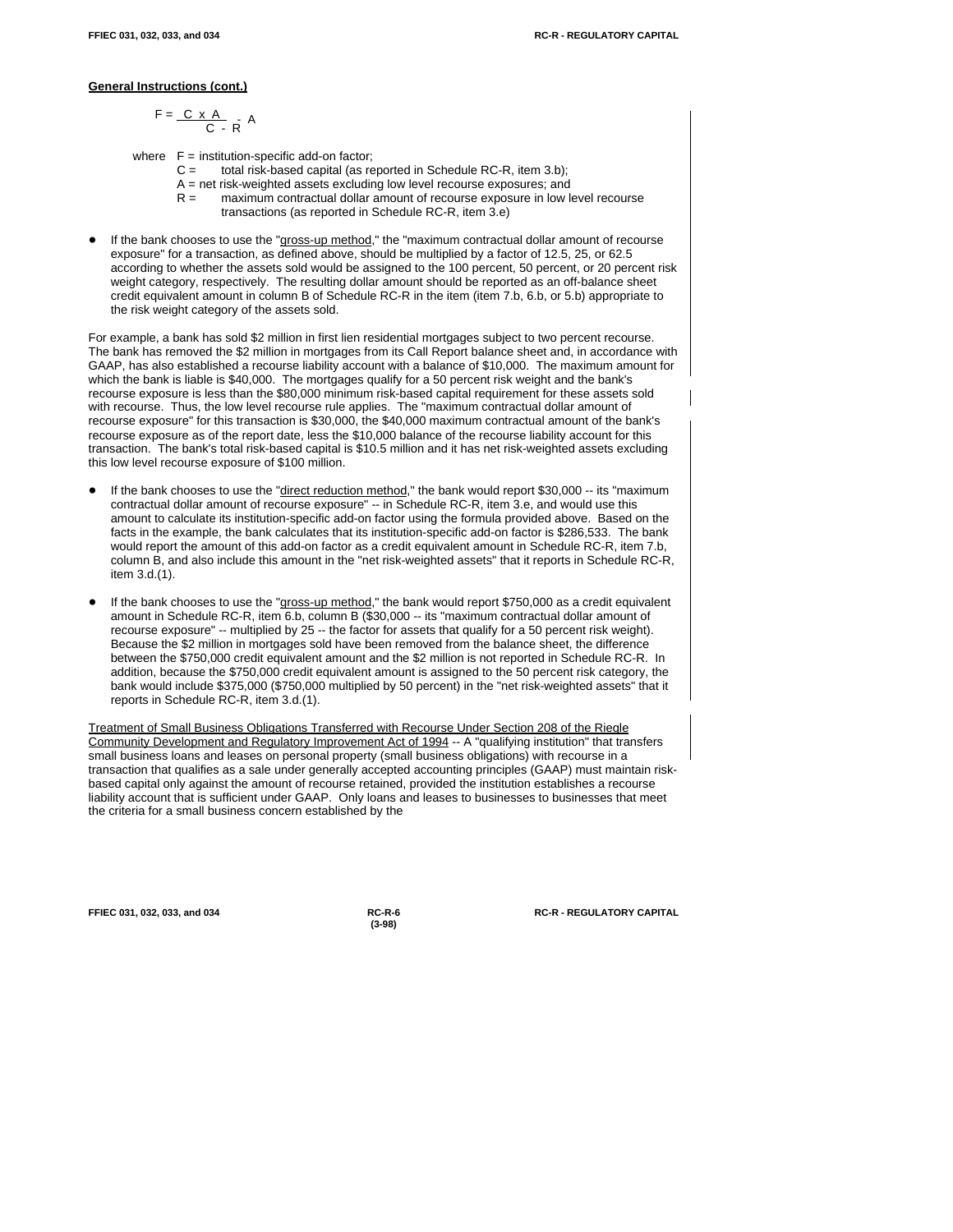Small Business Administration under Section 3(c) of the Small Business Act (12 U.S.C. 631) are eligible for this favorable risk-based capital treatment.

In general, a "qualifying institution" is one that is well capitalized without regard to the Section 208 provisions. If a bank ceases to be a qualifying institution or exceeds the retained recourse limit set forth in banking agency regulations implementing Section 208, all new transfers of small business obligations with recourse would not be treated as sales. However, the reporting and risk-based capital treatment described above will continue to apply to any transfers of small business obligations with recourse that were consummated during the time the bank was a "qualifying institution" and did not exceed the limit.

When reporting eligible transfers with recourse in Schedule RC-R, only the amount of retained recourse should be reported as a credit equivalent amount in column B. This amount, which is reported in Schedule RC-L, item 9.c.(2), will normally be accorded a 100 percent risk weight and be included in Schedule RC-R, item 7.b.

Treatment of covered positions by banks that are subject to the market risk capital guidelines -- The banking agencies' risk-based capital standards require all banks with significant market risk to measure their market risk exposure and hold sufficient capital to mitigate this exposure. In general, a bank is subject to the market risk capital guidelines if its consolidated trading activity, defined as the sum of trading assets and liabilities, equals: (1) 10 percent or more of the bank's total assets, or (2) \$1 billion or more. However, the primary federal supervisory authority may exempt or include a bank if necessary or appropriate for safe and sound banking practices.

A bank that is subject to the market risk capital guidelines must hold capital to support its exposure to general market risk arising from fluctuations in interest rates, equity prices, foreign exchange rates, and commodity prices and its exposure to specific risk associated with certain debt and equity positions. Covered positions include all positions in a bank's trading account and foreign exchange and commodity positions, whether or not in the trading account. Covered positions generally should not be risk-weighted as part of the bank's gross risk-weighted assets. However, foreign exchange positions that are outside of the trading account and all over-the-counter (OTC) derivatives continue to have a counterparty credit risk capital charge. Those positions are included in both gross risk-weighted assets for credit risk and the bank's covered positions for market risk.

The value-at-risk (VAR) of the bank's covered positions should be used to determine the bank's measure for market risk. VAR is an estimate of the amount by which a bank's positions in a risk category could decline due to expected losses in the bank's portfolio due to market movements during a given period, measured with a specified confidence level. A bank's measure for market risk equals the sum of its VAR-based capital charge, the specific risk add-on (if any), and the capital charge for de minimus exposures (if any). A bank's market risk equivalent assets equal its measure for market risk multiplied by 12.5 (the reciprocal of the minimum 8.0 percent capital ratio). Banks subject to the market risk capital guidelines must maintain an overall minimum 8.0 percent ratio of total qualifying capital (the sum of Tier 1 capital (both allocated and excess), Tier 2 capital (both allocated and excess), and Tier 3 capital (allocated for market risk), net of all deductions) to risk-weighted assets and market risk equivalent assets. Banks should refer to the capital guidelines of their primary federal supervisory authority for specific instructions on the calculation of the measure for market risk.

**(3-98)**

**FFIEC 031, 032, 033, and 034 RC-R-7 RC-R - REGULATORY CAPITAL**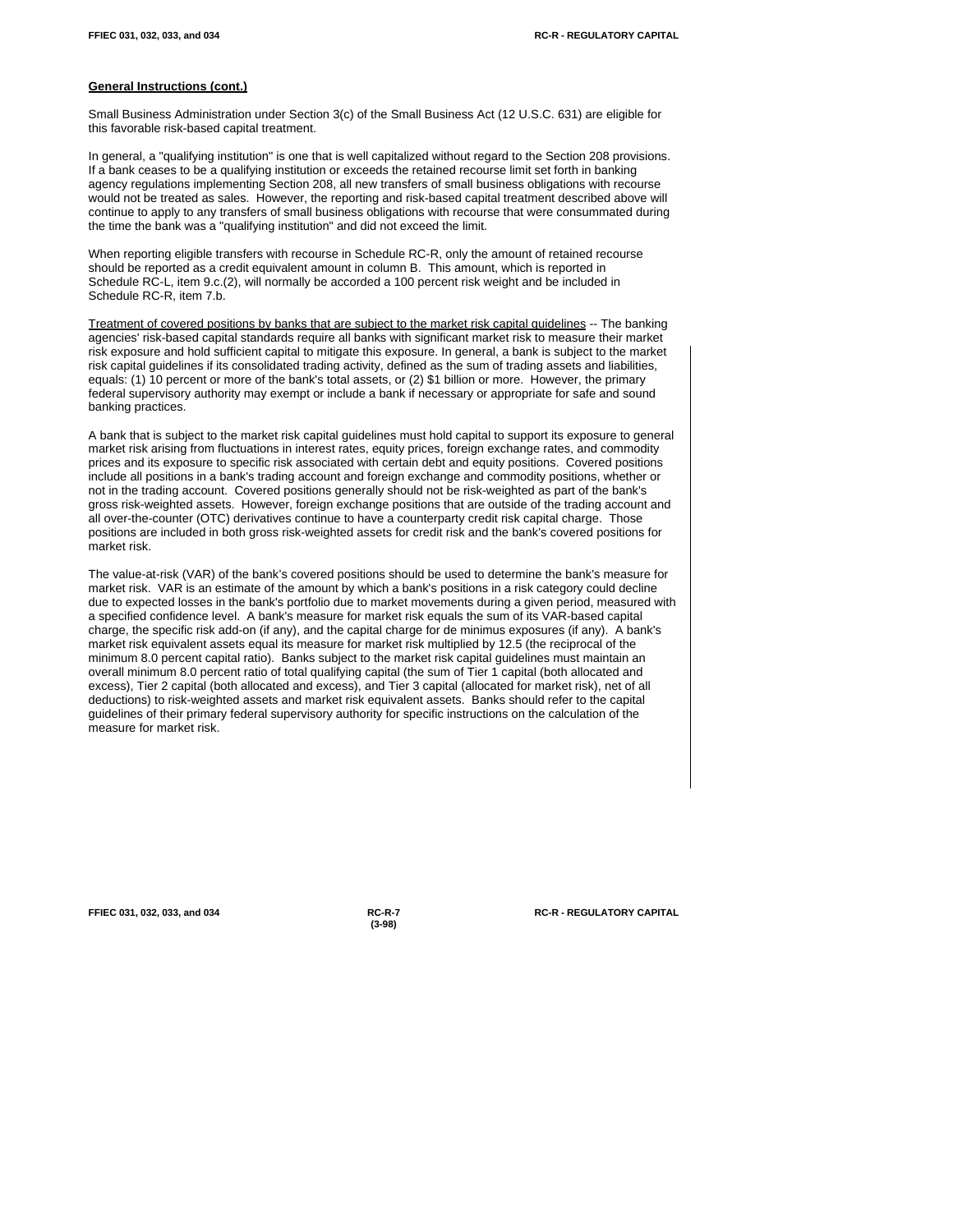# **Item Instructions**

#### **Item No. Caption and Instructions**

# **1 Test for determining the extent to which Schedule RC-R must be completed**.

Item 1 is to be completed only by banks with total assets of less than \$1 billion. Indicate in the appropriate box at the right whether the bank has total capital greater than or equal to eight percent of adjusted total assets.

If "total risk-based capital," as reported in item 3.c below, divided by "adjusted total assets" (on an unrounded basis) is greater than or equal to 8.00 percent and the bank has less than \$1 billion in total assets, the reporting bank should place an "X" in the box marked "YES." If "total capital" divided by "adjusted total assets" (on an unrounded basis) is less than 8.00 percent, the reporting bank should place an "X" in the box marked "NO." If the box marked "YES" is checked, then the bank must complete only items 2 and 3 of this schedule. If the box marked "NO" is checked, then the bank must complete items 2 through 9 and Memorandum items 1 and 2. In addition, checking the box marked "NO" does not necessarily mean that the bank's actual risk-based capital ratio is less than eight percent or that the bank is not in compliance with the risk-based capital guidelines.

"Adjusted total assets" is defined as total assets (after adjusting available-for-sale securities from fair value to amortized cost) LESS cash, U.S. Treasury securities, U.S. Government agency obligations, and 80 percent of U.S. Government-sponsored agency obligations not held for trading PLUS the allowance for loan and lease losses and selected off-balance sheet items. "Adjusted total assets" should be measured by using amounts reported elsewhere in the Report of Condition according to the following formula:

| <b>Total assets</b>                                                     | Schedule RC, item 12.c, on the FFIEC 034;<br>Schedule RC, item 12, on the FFIEC 031, 032, and 033                                                         |
|-------------------------------------------------------------------------|-----------------------------------------------------------------------------------------------------------------------------------------------------------|
| Adjustment to Available-for-Sale<br><b>Securities</b>                   | - Schedule RC-B, item 7, column D,<br>+ Schedule RC-B. item 7. column C                                                                                   |
| LESS:                                                                   |                                                                                                                                                           |
| Cash (currency and coin)                                                | - Schedule RC-M, item 3.b, on the FFIEC 034;<br>- Schedule RC-A, item 1.b, on the FFIEC 031, 032, and 033                                                 |
| U.S. Treasuries (not                                                    |                                                                                                                                                           |
| - Schedule RC-B, item 1, sum of columns A and C<br>held for trading)    |                                                                                                                                                           |
| U.S. Government agencies<br>(not held for trading)                      | - Schedule RC-B, item 2.a, sum of columns A and C,<br>plus item 4.a.(1), sum of columns A and C                                                           |
| 80% of U.S. Government-<br>sponsored agencies<br>(not held for trading) | - 0.8 x (Schedule RC-B, item 2.b, sum of<br>columns A and C, plus item 4.a. (2), sum of<br>columns A and C, plus item 4.b.(1), sum of<br>columns A and C) |
| PLUS:                                                                   |                                                                                                                                                           |
| Allowance for Loan<br>and Lease Losses                                  | + Schedule RC, item 4.b                                                                                                                                   |
|                                                                         |                                                                                                                                                           |

**(3-98)**

**FFIEC 031, 032, 033, and 034 RC-R-8 RC-R - REGULATORY CAPITAL**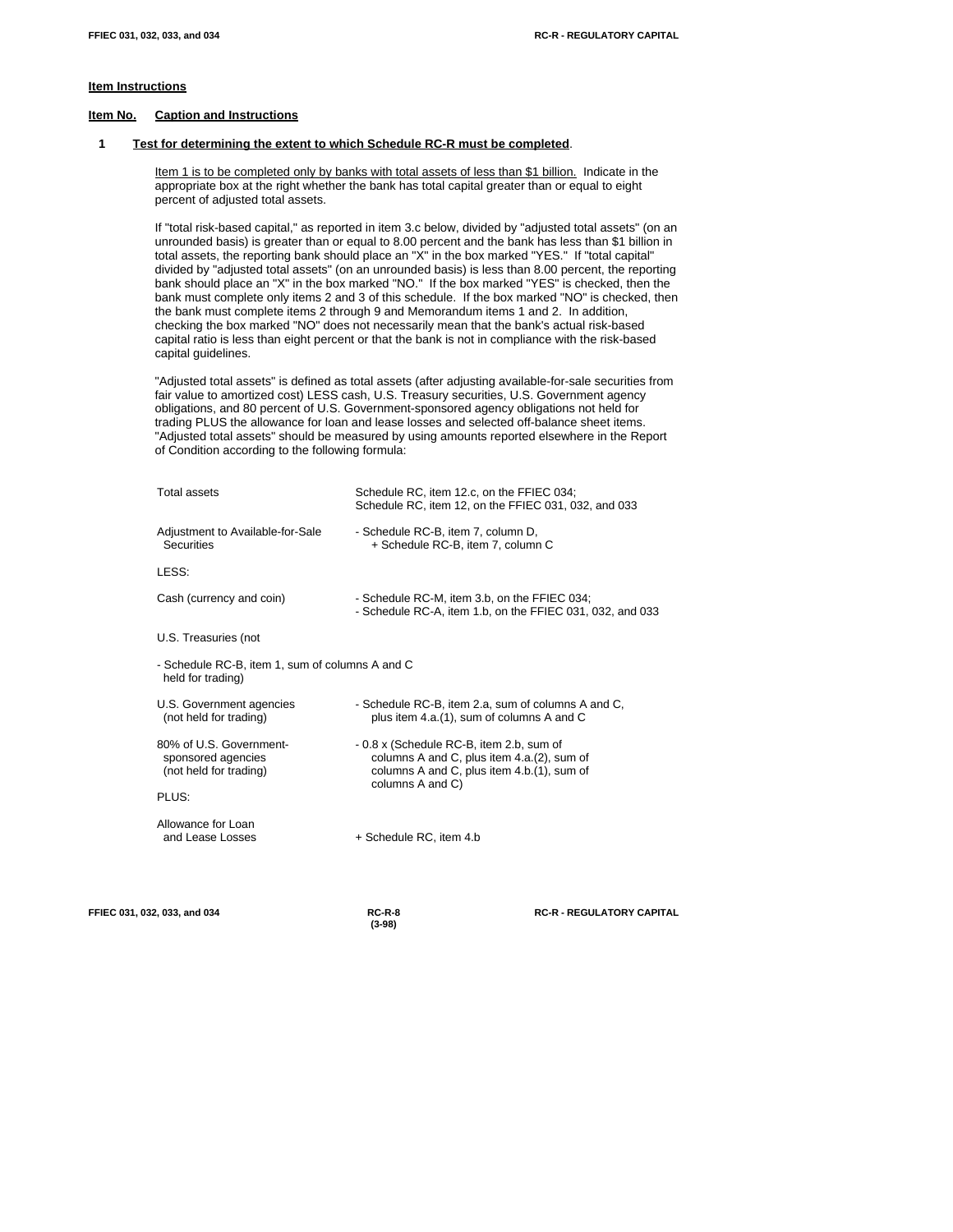| <b>Caption and Instructions</b>                                                |                                                                    |  |  |  |
|--------------------------------------------------------------------------------|--------------------------------------------------------------------|--|--|--|
| <b>Unused Commitments</b>                                                      | + Schedule RC-L, sum of items 1.a through 1.e                      |  |  |  |
| <b>Financial Standby</b><br>Letters of Credit, Net                             | + Schedule RC-L, item 2 minus item 2.a                             |  |  |  |
| Performance Standby<br>Letters of Credit, Net                                  | + Schedule RC-L, item 3 minus item 3.a                             |  |  |  |
| <b>Commercial Letters of Credit</b>                                            | + Schedule RC-L, item 4                                            |  |  |  |
| Participations Acquired<br>in Acceptances                                      | + Schedule RC-L, item 6                                            |  |  |  |
| Securities Lent                                                                | + Schedule RC-L, item 8                                            |  |  |  |
| <b>Financial Assets Transferred</b><br>with Recourse                           | $+$ Schedule RC-L, sum of items 9.a.(1), 9.b.(1),<br>and $9.c.(2)$ |  |  |  |
| <b>Credit Derivatives</b>                                                      | + Schedule RC-L, sum of items 10.a and 10.b                        |  |  |  |
| <b>Forward Contracts</b>                                                       | + Schedule RC-L, item 14.b, sum of columns A through D             |  |  |  |
| Exchange-Traded Purchased<br>+ Schedule RC-L, item 14.c.(2), sum of<br>Options | columns A through D                                                |  |  |  |
| Over-the-Counter Purchased<br>Options                                          | + Schedule RC-L, item 14.d.(2), sum of<br>columns A through D      |  |  |  |
| Swaps                                                                          |                                                                    |  |  |  |
| + Schedule RC-L, item 14.e, sum of                                             | columns A through D                                                |  |  |  |
| Other Off-Balance<br><b>Sheet Liabilities</b>                                  | + Schedule RC-L, item 12                                           |  |  |  |
| EQUALS:                                                                        | = Adjusted Total Assets                                            |  |  |  |
|                                                                                |                                                                    |  |  |  |

- **2 Portion of qualifying limited-life capital instruments (original weighted average maturity of at least five years) that is includible in Tier 2 capital.** The portion of a bank's qualifying limited-life capital instruments that is includible in Tier 2 capital is the amount that remains after discounting those instruments, if any, with five years or less until maturity and then applying any applicable percentage of Tier 1 capital limit. For limited-life capital instruments with serial maturities or with sinking fund provisions, the amount associated with each maturity date is to be treated as a separate issue and discounted on an individual basis. If the holder of the reporting bank's subordinated debt or intermediate-term or long-term preferred stock has the right to require the bank to redeem, repay, or repurchase the instrument prior to the original stated maturity, then maturity would be defined as the earliest possible date on which the holder can put the instrument back to the issuing bank.
- **2.a Subordinated debt and intermediate-term preferred stock.** Report the portion of the reporting bank's qualifying term subordinated debt and intermediate-term preferred stock (including any related surplus) that is includible in Tier 2 capital. These capital instruments must have an original weighted average maturity of at least five years. Include as

**(3-98)**

**FFIEC 031, 032, 033, and 034 RC-R-9 RC-R - REGULATORY CAPITAL**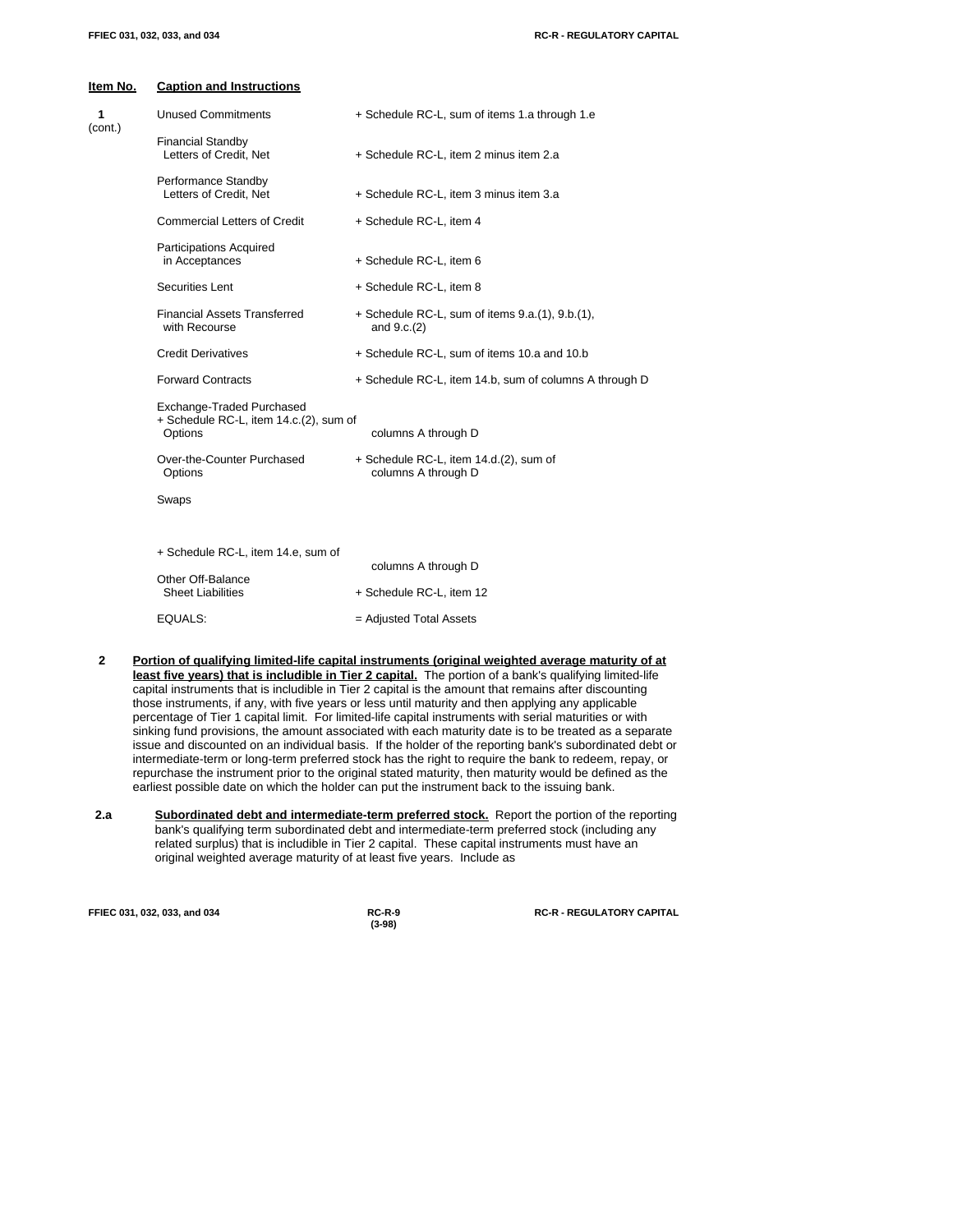**2.a** intermediate-term preferred stock those issues of preferred stock with an original maturity (cont.) of less than 20 years.

> Include as subordinated debt the amount of any mandatory convertible debt that has common or perpetual preferred stock dedicated (in accordance with guidelines issued or established by the bank's primary federal bank supervisory authority) to redeem, in whole or in part, such outstanding issues. Otherwise, mandatory convertible debt should be excluded from this item.

Qualifying term subordinated debt and intermediate-term preferred stock is the amount that remains after discounting any instruments with five years or less until maturity. The portion of this qualifying amount that is includible in Tier 2 capital is limited to 50 percent of Tier 1 capital. This portion is calculated as follows:

| (1) | Amount of subordinated debt and intermediate-term                  |             |
|-----|--------------------------------------------------------------------|-------------|
|     | preferred stock with a remaining maturity of more than             |             |
|     | five years                                                         | $x 100\% =$ |
| (2) | Amount of subordinated debt and intermediate-term                  |             |
|     | preferred stock with a remaining maturity of more than             |             |
|     | four years, but less than five years                               | $x 80\% =$  |
| (3) | Amount of subordinated debt and intermediate-term                  |             |
|     | preferred stock with a remaining maturity of more than             |             |
|     | three years, but less than four years                              | $x 60\% =$  |
| (4) | Amount of subordinated debt and intermediate-term                  |             |
|     | preferred stock with a remaining maturity of more than             |             |
|     | two years, but less than three years                               | $x 40\% =$  |
| (5) | Amount of subordinated debt and intermediate-term                  |             |
|     | preferred stock with a remaining maturity of more than             |             |
|     | one year, but less than two years                                  | $x 20\% =$  |
| (6) | Amount of subordinated debt and intermediate-term                  |             |
|     | preferred stock with a remaining maturity of one year              |             |
|     | or less                                                            | $x = 0\% =$ |
| (7) | Qualifying subordinated debt and intermediate-term                 |             |
|     | preferred stock (sum of discounted amounts of lines (1)            |             |
|     | through $(6)$                                                      |             |
| (8) | Tier 1 capital (from Schedule RC-R, item 3.a)                      |             |
| (9) | Multiplied by 50 percent                                           | x 50%       |
|     | (10) Limit for qualifying subordinated debt and intermediate-term  |             |
|     | preferred stock (line (8) multiplied by 50 percent)                |             |
|     | (11) Portion of qualifying subordinated debt and intermediate-term |             |
|     | preferred stock includible in Tier 2 capital                       |             |
|     | (lesser of lines (7) and (10))                                     |             |

Report the amount from line (11) in Schedule RC-R, item 2.a.

2.b **Other limited-life capital instruments.** Report the portion of the reporting bank's qualifying other limited-life capital instruments, such as long-term preferred stock with an original maturity of 20 years or more, that is includible in Tier 2 capital.

> Qualifying other limited-life capital instruments is the amount that remains after discounting any instruments with five years or less until maturity. The entire amount of this qualifying

**(3-98)**

**FFIEC 031, 032, 033, and 034 RC-R-10 RC-R - REGULATORY CAPITAL**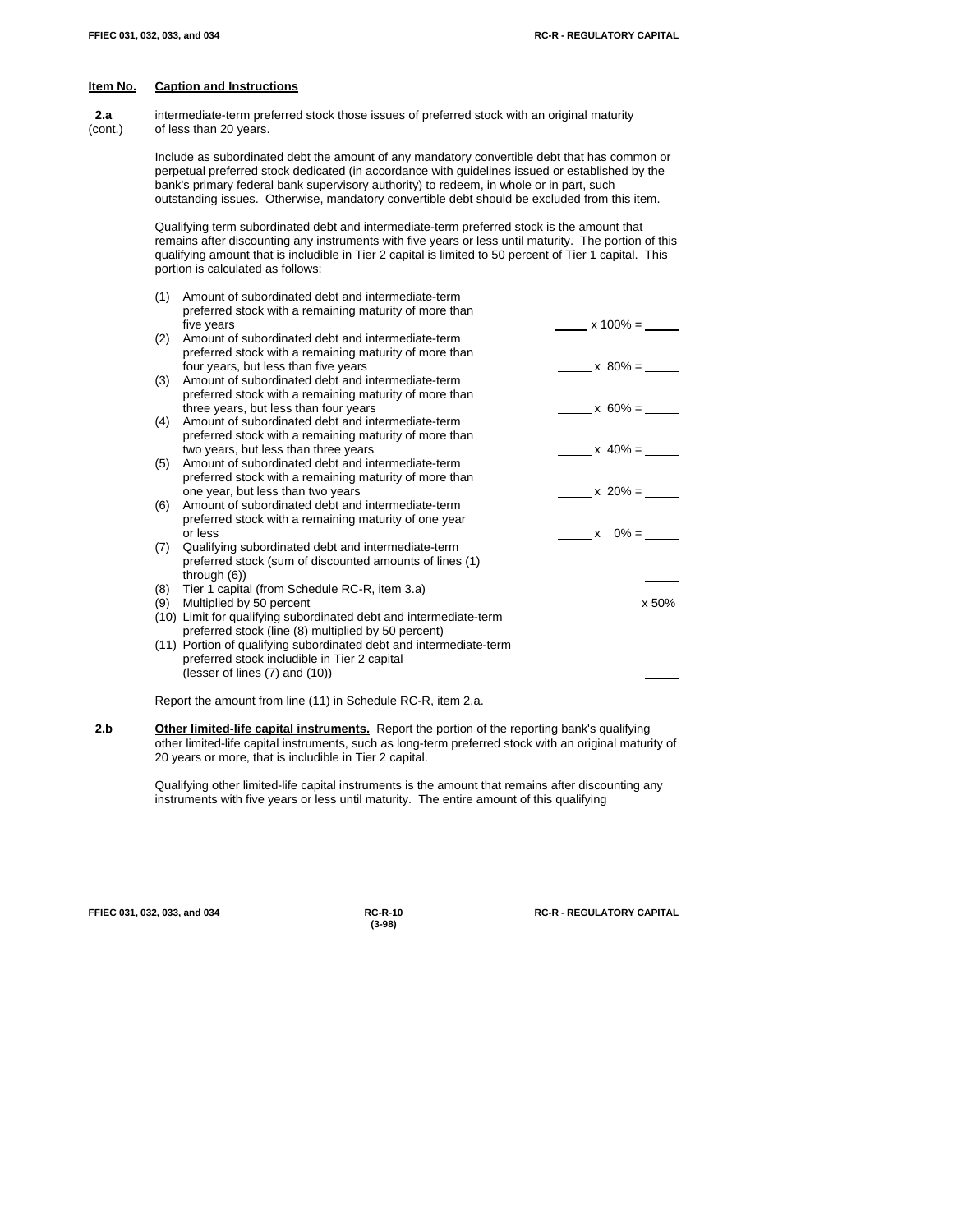| 2.b<br>(cont.) | amount is the portion that is includible in Tier 2 capital. This portion is calculated as<br>follows: |                                                                                                                                     |             |  |  |  |
|----------------|-------------------------------------------------------------------------------------------------------|-------------------------------------------------------------------------------------------------------------------------------------|-------------|--|--|--|
|                | (1)                                                                                                   | Amount of other limited-life capital instruments with a<br>remaining maturity of more than five years                               | $x 100\% =$ |  |  |  |
|                | (2)                                                                                                   | Amount of other limited-life capital instruments with a<br>remaining maturity of more than four years, but                          |             |  |  |  |
|                |                                                                                                       | less than five years                                                                                                                | $x 80\% =$  |  |  |  |
|                | (3)                                                                                                   | Amount of other limited-life capital instruments with a<br>remaining maturity of more than three years, but<br>less than four years | $x 60\% =$  |  |  |  |
|                | (4)                                                                                                   | Amount of other limited-life capital instruments with a<br>remaining maturity of more than two year, but                            | $x 40\% =$  |  |  |  |
|                | (5)                                                                                                   | less than three years<br>Amount of other limited-life capital instruments with a<br>remaining maturity of more than one year, but   |             |  |  |  |
|                | (6)                                                                                                   | less than two years<br>Amount of other limited-life capital instruments with a                                                      | $x 20% =$   |  |  |  |
|                |                                                                                                       | remaining maturity of one year or less                                                                                              | $x = 0\% =$ |  |  |  |
|                | (7)                                                                                                   | Portion of qualifying other limited-life capital instruments<br>(sum of discounted amounts of lines (1) through (6))                |             |  |  |  |

Report the amount from line (7) in Schedule RC-R, item 2.b.

- **3 Amounts used in calculating regulatory capital ratios**. Report in the appropriate subitem the indicated amounts used in calculating the bank's risk-based and leverage capital ratios.<sup>1</sup> Some of these amounts are also used in calculating other regulatory limitations, such as limits on loans to insiders. The amounts to be reported in these subitems should be those determined by the bank for its own internal regulatory capital analyses consistent with applicable capital standards and these instructions and they are subject to examiner review.
- **3.a.(1) Tier 1 capital**. Report the amount of the bank's Tier 1 capital. The amount reported in this item is the numerator of the bank's Tier 1 risk-based capital ratio and its Tier 1 leverage ratio.
	- Tier 1 (core) capital consists of:
	- (1) common stockholders' equity capital,
	- (2) noncumulative perpetual preferred stock and any related surplus, and
	- (3) minority interests in equity capital accounts of consolidated subsidiaries,

less goodwill, other disallowed intangible assets, and disallowed deferred tax assets, and any other amounts that are deducted in determining Tier 1 capital in accordance with the capital standards issued by the reporting bank's primary federal supervisory authority.

**FFIEC 031, 032, 033, and 034 RC-R-11 RC-R - REGULATORY CAPITAL**

 $1$  For purposes of Schedule RC-R, items 3.a.(1), 3.d.(1), and 3.f, insured state banks with real estate subsidiaries whose continued operations have been approved by the FDIC pursuant to Section 362.4 of the FDIC's Rules and Regulations should deduct from the parent bank's Tier 1 capital and assets, as appropriate: (a) any equity investment in the subsidiary, (b) any debt issued by the subsidiary that is held by the insured state bank or guarantees of any debt issued by the subsidiary by the insured state bank, and (c) any extensions of credit from the insured state bank to the subsidiary. Insured state banks with FDIC-approved phase-out plans for real estate subsidiaries need not make these deductions.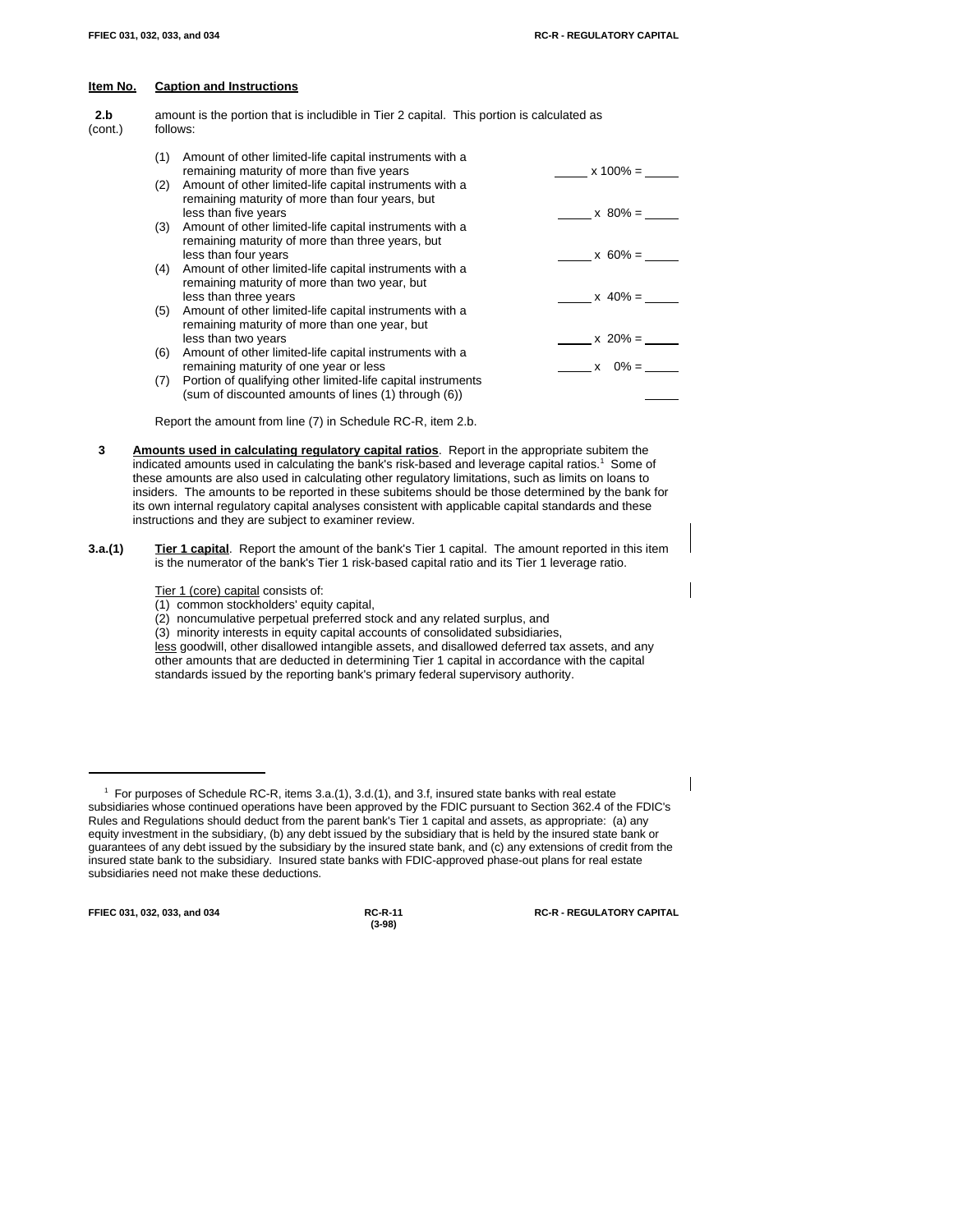**3.a.(1)** NOTE: For regulatory capital purposes, common stockholders' equity capital includes any (cont.) net unrealized holding losses on available-for-sale equity securities with readily determinable fair values, but excludes other net unrealized holding gains (losses) on available-for-sale securities.

> For most banks, Tier 1 capital will equal common stockholders' equity capital (Schedule RC, the sum of items 24, 25, 26.a, and 27, less any net unrealized holding losses on available-for-sale equity securities with readily determinable fair values) less goodwill and other disallowed intangible assets and less disallowed deferred tax assets. (Net unrealized holding losses on available-for-sale equity securities with readily determinable fair values can be determined from Schedule RC-B, item 6.a. In general, if item 6.a, column C, is greater than item 6.a, column D, the excess should be deducted from Tier 1 capital. Intangible assets are reported in Schedule RC, item 10, and in Schedule RC-M, item 6. Disallowed deferred tax assets are reported in Schedule RC-F, Memorandum item 1.)

> If the bank has any low level recourse transactions and chooses to use the "direct reduction method" for reporting these transactions in Schedule RC-R (as discussed in the General Instructions to Schedule RC-R), do not deduct any of the bank's "maximum contractual dollar amount of recourse exposure in low level recourse transactions," as reported in Schedule RC-R, item 3.e, from the amount of Tier 1 capital that the bank reports in this item.

**3.a.(2) Tier 2 capital**. Report the amount of the bank's Tier 2 capital. The amount reported in this item must be less than or equal to the amount reported in Schedule RC-R, item 3.a,(1), "Tier 1 capital."

Tier 2 (supplementary) capital is limited to 100 percent of Tier 1 capital and consists of:

- (1) cumulative perpetual preferred stock and any related surplus,
- (2) long-term preferred stock (original maturity of 20 years or more) and any related surplus (discounted for capital purposes as it approaches maturity),
- (3) auction rate and similar preferred stock (both cumulative and noncumulative),
- (4) hybrid capital instruments (including mandatory convertible debt securities),
- (5) term subordinated debt and intermediate-term preferred stock (original weighted average maturity of five years or more) to the extent of 50 percent of Tier 1 capital (and discounted for capital purposes as they approach maturity), and
- (6) the allowance for credit losses, i.e., the allowance for loan and lease losses plus any portions of the allowance for credit losses related to off-balance sheet exposures (limited to the lesser of the balance of the allowance or 1.25 percent of gross risk-weighted assets).

For most banks, Tier 2 capital will equal the allowable portion of the allowance for loan and lease losses (Schedule RC, item 4.b) and is further limited to 100 percent of Tier 1 capital. Banks with other capital components (e.g., subordinated debt and preferred stock) should refer to the definition of total capital set forth above and to the risk-based capital guidelines for the proper treatment of such components.

**3.a.(3) Tier 3 capital.** (Item 3.a.(3) is to be completed only by banks that file the FFIEC 031 or 032 report forms.) Report the amount of the bank's Tier 3 capital allocated for market risk. This item is only applicable to banks that are subject to the market risk capital guidelines. The amount reported in this item may only be used to satisfy the bank's

**(3-98)**

**FFIEC 031, 032, 033, and 034 RC-R-12 RC-R - REGULATORY CAPITAL**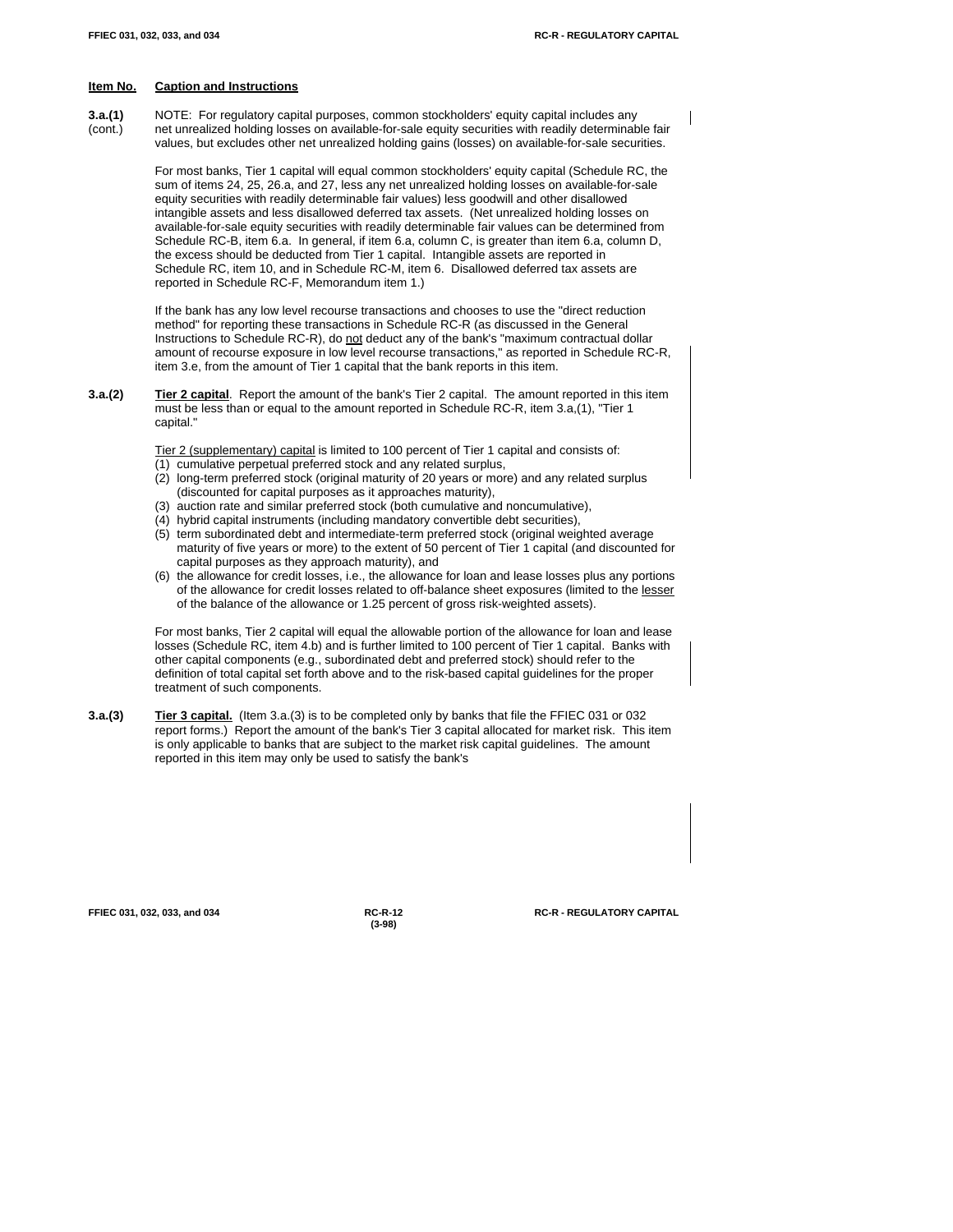- **3.a.(3)** market risk capital requirement and may not be used to support credit risk. The sum of the (cont.) amount reported in this item and the amount reported in Schedule RC-R, item 3.a.(2), "Tier 2 capital," must be less than or equal to the amount reported in Schedule RC-R, item 3.a.(1), "Tier 1 capital." In addition, Tier 3 capital allocated for market risk plus Tier 2 capital allocated for market risk are limited to 71.4 percent of a bank's measure for market risk.
- **3.b Total risk-based capital**. Report the amount of the bank's total risk-based capital. The amount reported in this item is the numerator of the bank's total risk-based capital ratio.

Total risk-based capital is the sum of Tier 1 capital, Tier 2 capital, and Tier 3 capital allocated for market risk, net of all deductions. Deductions are made for investments in banking and finance subsidiaries that are not consolidated for regulatory capital purposes, intentional reciprocal cross-holdings of banking organizations' capital instruments, and other deductions as determined by the reporting bank's primary federal supervisory authority.

For most banks, total risk-based capital will equal the sum of Schedule RC-R, item 3.a.(1), "Tier 1 capital," and item 3.a.(2), "Tier 2 capital."

If the bank has any low level recourse transactions and chooses to use the "direct reduction method" for reporting these transactions in Schedule RC-R (as discussed in the General Instructions to Schedule RC-R), do not deduct the bank's "maximum contractual dollar amount of recourse exposure in low level recourse transactions," as reported in Schedule RC-R, item 3.e, from the amount of total risk-based capital that the bank reports in this item.

 **3.c Excess allowance for loan and lease losses**. Report the amount, if any, by which the bank's allowance for credit losses exceeds 1.25 percent of the bank's gross risk-weighted assets. The allowance for credit losses is reported in Schedule RI-B, part II, item 6. On the FFIEC 034 in quarters when Schedule RI-B, part II, is not completed, the allowance for credit losses generally is the allowance for loan and lease losses as reported in Schedule RC, item 4.b. However, the allowance for credit losses also includes any portions of the allowance for credit losses related to off-balance sheet credit exposures reported elsewhere on the balance sheet (Schedule RC).

> Gross risk-weighted assets is the amount of the bank's risk-weighted assets before deducting the amount of any excess allowance for loan and lease losses. (Note: The amount reported in Schedule RC-R, item 3.d.(1), is net risk-weighted assets. Do not multiply the amount reported in item 3.d.(1) by 1.25 percent to determine the amount of the bank's excess allowance for loan and lease losses.)

For banks that are subject to the market risk capital guidelines, report the amount, if any, by which the allowance for credit losses exceeds 1.25 percent of the sum of market risk equivalent assets (as reported in Schedule RC-R, item 3.d.(2)) plus gross risk-weighted assets.

**3.d.(1) Net risk-weighted assets**. Report the amount of the bank's risk-weighted assets net of all deductions. The sum of the amount reported in this item and any amount reported in Schedule RC-R, item 3.d.(2), "Market risk equivalent assets," is the denominator of the bank's total riskbased capital ratio.

**(3-98)**

**FFIEC 031, 032, 033, and 034 RC-R-13 RC-R - REGULATORY CAPITAL**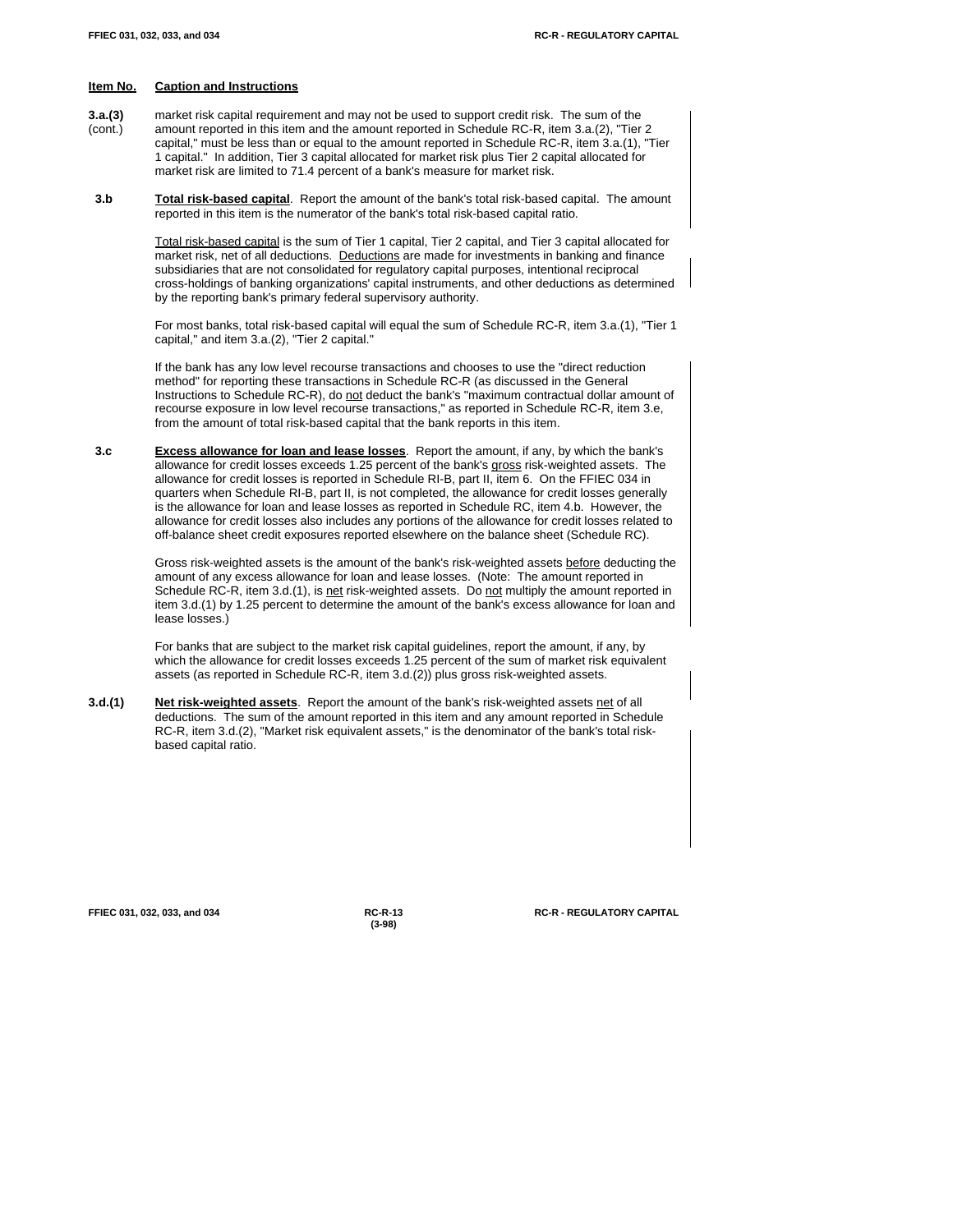**3.d.(1)** When determining the amount of risk-weighted assets, on-balance sheet assets are (cont.) assigned an appropriate risk weight (zero percent, 20 percent, 50 percent, or 100 percent) and off-balance sheet items are first converted to a credit equivalent amount and then assigned to one of the four risk weight categories. All covered positions that are subject to the market risk capital guidelines, except for foreign exchange positions that are outside of the trading account and all over-the-counter (OTC) derivatives, are excluded from the amounts used to determine risk-weighted assets. Foreign exchange positions outside of the trading account and all OTC derivatives have a counterparty credit risk capital charge and are included in net risk-weighted assets. The on-balance sheet assets and the credit equivalent amounts of off-balance sheet items are then multiplied by the appropriate risk weight percentages and the sum of these risk-weighted amounts, less certain deductions, is the bank's gross risk-weighted assets. These deductions are for goodwill, other disallowed intangible assets, disallowed deferred tax assets, investments in banking and finance subsidiaries that are not consolidated for regulatory capital purposes, intentional reciprocal cross-holdings of banking organizations' capital instruments, and other deductions as determined by the reporting bank's primary federal supervisory authority. Gross risk-weighted assets minus any excess allowance for loan and lease losses (reported in Schedule RC-R, item 3.c) and minus any allocated transfer risk reserve is the bank's net riskweighted assets, which is the amount to be reported in this item.

> If the bank has any low level recourse exposures, it should include in the net risk-weighted assets reported in this item the appropriate amount for these exposures as determined under the "direct reduction method" or the "gross-up method." These methods are discussed in the section of the General Instructions to Schedule RC-R on "Treatment of Low Level Recourse Transactions."

- **3.d.(2) Market risk equivalent assets.** (Item 3.d.(2) is to be completed only by banks that file the FFIEC 031 or 032 report forms.) Report the amount of the bank's market risk equivalent assets. This item is only applicable to banks that are subject to the market risk capital guidelines. Market risk equivalent assets equals the bank's measure for market risk multiplied by 12.5. Banks should refer to the capital guidelines of their primary federal supervisory authority for specific instructions on the calculation of the measure for market risk.
- **3.e Maximum contractual dollar amount of recourse exposure in low level recourse transactions.** If the bank has any low level recourse transactions and chooses to use the "direct reduction method" for reporting these transactions in Schedule RC-R, report the "maximum contractual dollar amount of recourse exposure" for these transactions in accordance with the guidance in the section of the General Instructions to Schedule RC-R on "Treatment of Low Level Recourse Transactions."

If the bank has no low level recourse transactions or if the bank chooses to use the "gross-up method" for reporting its low level recourse transactions in Schedule RC-R, report a zero in this item.

 **3.f "Average total assets."** Report the amount of the bank's "average total assets," i.e., the denominator of the bank's Tier 1 leverage capital ratio.

> "Average total assets" consists of the quarterly average for "total assets" as reported in the Call Report, less goodwill, other disallowed intangible assets, disallowed deferred tax assets, and any other assets that are deducted in determining Tier 1 capital in accordance with the capital standards issued by the reporting bank's primary federal supervisory

**(3-98)**

**FFIEC 031, 032, 033, and 034 RC-R-14 RC-R - REGULATORY CAPITAL**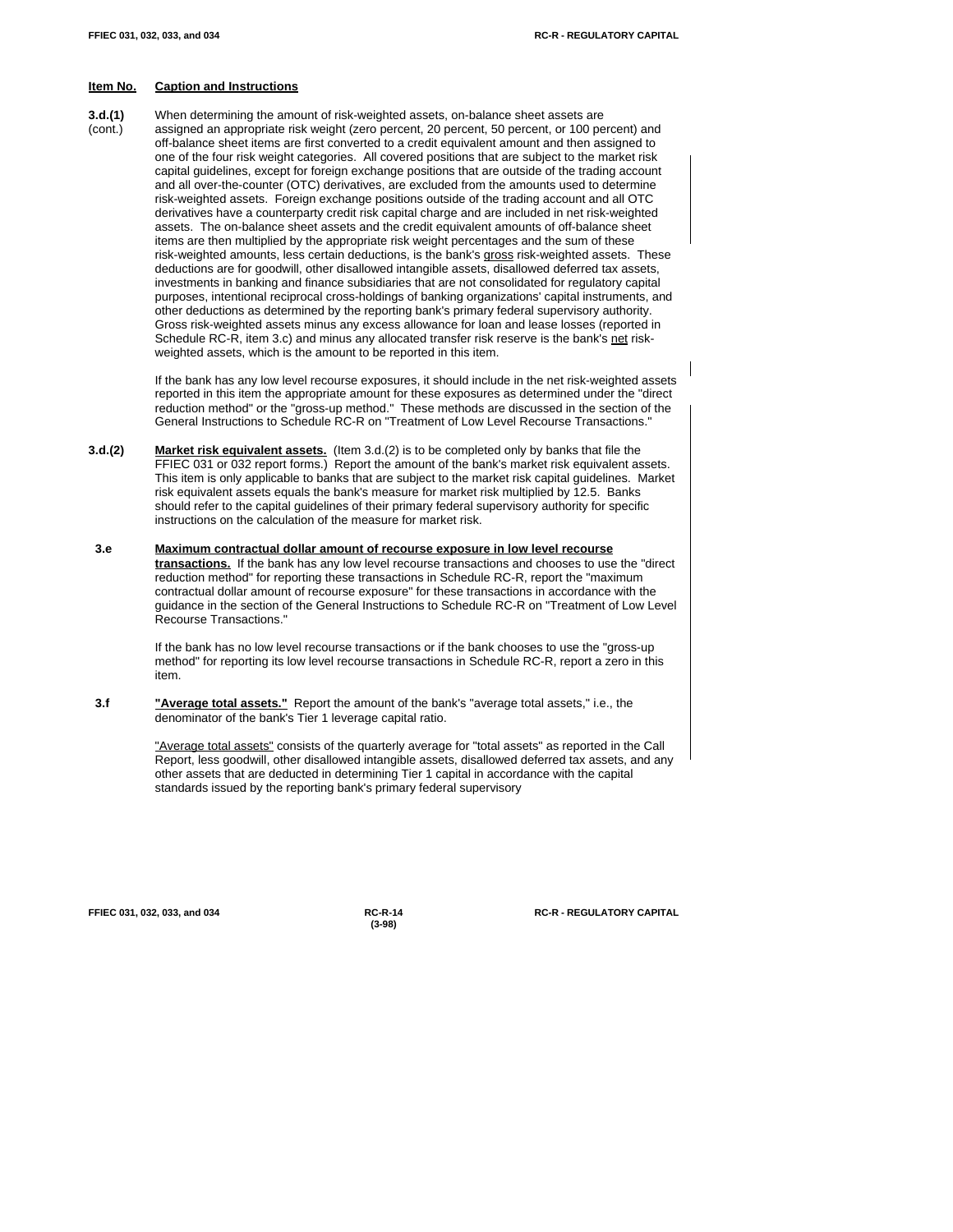**3.f** authority. For FDIC-supervised banks, the quarterly average for "total assets" must be (cont.) adjusted for any securities subsidiary subject to Section 337.4 of the FDIC's Rules and Regulations.

> For most banks, "average total assets" will equal Schedule RC-K, item 7 on the FFIEC 034, item 9 on the FFIEC 031, 032, and 033, less goodwill and other disallowed intangible assets and less disallowed deferred tax assets. Intangible assets are reported in Schedule RC, item 10, and in Schedule RC-M, item 6. Disallowed deferred tax assets are reported in Schedule RC-F, Memorandum item 1.

- **4 Assets and credit equivalent amounts of off-balance sheet items assigned to the Zero percent risk category**. Report in the appropriate subitem:
	- (1) Currency and coin (domestic and foreign) held in the bank or in transit (from Schedule RC-A on the FFIEC 031, 032, and 033; from Schedule RC-M, item 3.b, on the FFIEC 034);
	- (2) Securities issued by and other direct claims (such as loans or leases) on the U.S. Government and other OECD central governments (including U.S. Treasury securities from Schedule RC-B, item 1);
	- (3) Portions of claims on other counterparties that are unconditionally guaranteed by the U.S. Government and its agencies and other OECD central governments (including GNMA and SBA securities and loans guaranteed by the Export-Import Bank);
	- (4) Local currency claims on, and the portions of local currency claims that are unconditionally guaranteed by, non-OECD central governments (including central banks) to the extent that the bank has liabilities booked in that currency; and
	- (5) Gold bullion held in the bank's vaults or in another's vaults on an allocated basis, to the extent offset by gold bullion liabilities.

For national and state member banks, this item includes those claims, or portions of claims, that (a) are collateralized by cash on deposit in the reporting bank or by securities issued by, or directly and unconditionally guaranteed by, the U.S. Government or its agencies or the central government of an OECD country and (b) qualify for a zero percent risk weight in accordance with the risk-based capital standards issued by the reporting bank's primary federal supervisory authority. The extent to which qualifying securities are recognized as collateral is determined by their current market value. If a claim is partially secured, that is, the market value of the pledged securities is less than the face amount of an asset or off-balance sheet item, only the portion that is covered by the market value of the collateral is to be reported in this item. The face amount of a claim secured by two types of qualifying collateral is to be reported in the items appropriate to the collateral types, apportioned according to the market value of each of the two types of collateral.

Claims on OECD central governments includes balances due from the Federal Reserve Banks (including Federal Reserve Bank stock) and central banks in other OECD countries. If the reporting bank is the correspondent bank in a pass-through reserve balance relationship, report the amount of its own reserves as well as those reserve balances actually passed through to a Federal Reserve Bank on behalf of its respondent depository institutions.

**(3-98)**

**FFIEC 031, 032, 033, and 034 RC-R-15 RC-R - REGULATORY CAPITAL**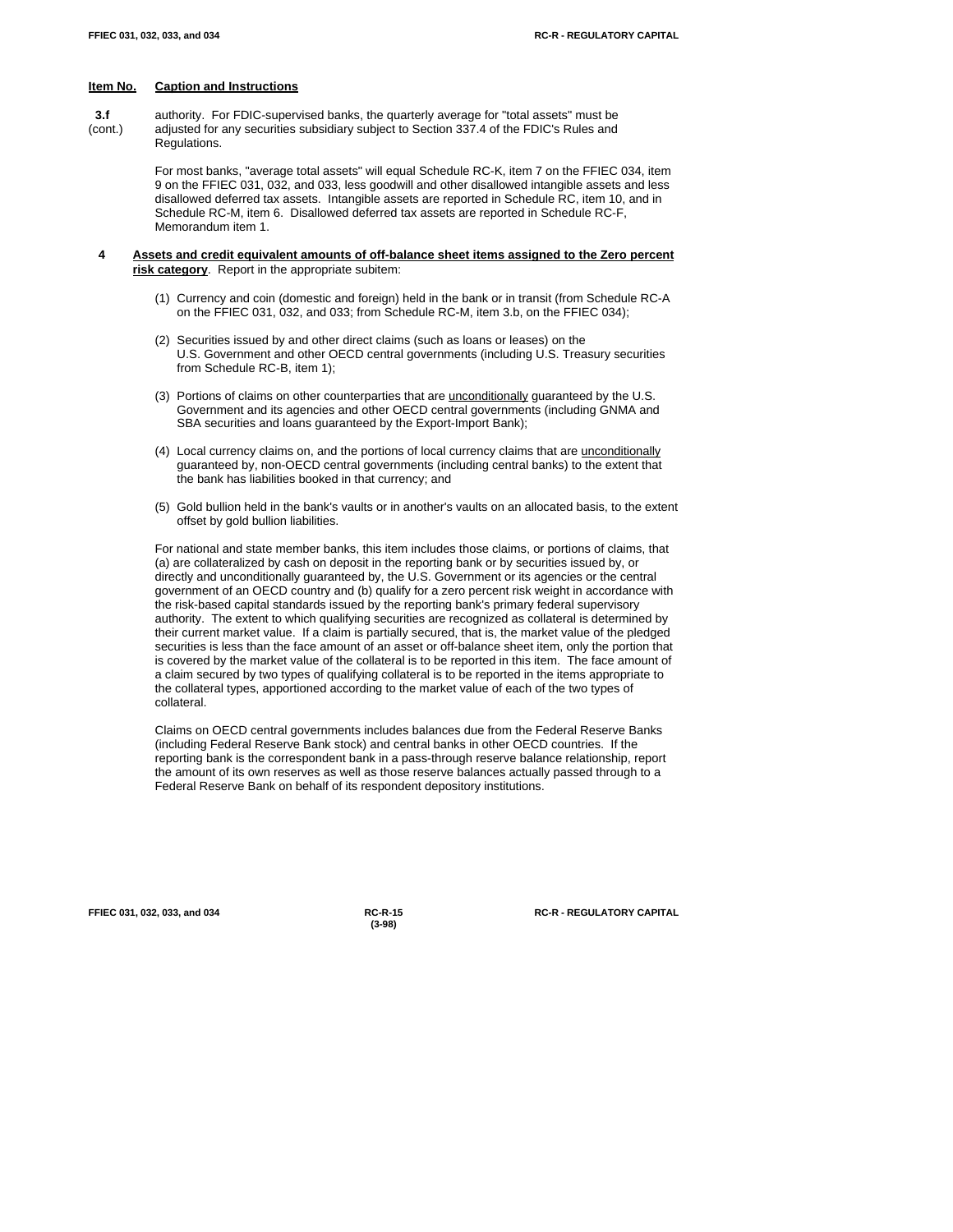- **4** If the reporting bank is the respondent bank in a pass-through reserve balance relationship,
- (cont.) report in this item the amount of the bank's reserve balances due from its correspondent bank that its correspondent has actually passed through to a Federal Reserve Bank on the reporting bank's behalf, i.e., for purposes of this item, treat these balances as balances due from a Federal Reserve Bank. This treatment differs from that required in Schedule RC-A, item 2 (on the FFIEC 031, 032, and 033), "Balances due from depository institutions in the U.S.," which would treat balances held by a bank's correspondent as balances due from a depository institution as opposed to balances due from the Federal Reserve.

For banks that are subject to the market risk capital guidelines, exclude all covered positions except for foreign exchange positions that are outside of the trading account and over-thecounter (OTC) derivatives. The book value or credit equivalent amount, as appropriate, of foreign exchange positions that are outside of the trading account and all OTC derivatives assigned to the Zero percent risk category should continue to be included in this item. Covered positions include all positions in a bank's trading account, and all foreign exchange and commodity positions whether or not in the trading account.

- **4.a Assets recorded on the balance sheet**. Report the book value (i.e., fair value for assets held for trading) of all assets recorded on the reporting bank's balance sheet which are assigned a Zero percent risk weight under the risk-based capital guidelines. However, for available-for-sale securities assigned to the Zero percent risk category, report the amortized cost of such securities rather than the fair value at which they are reported on the balance sheet.
- **4.b Credit equivalent amount of off-balance sheet items**. Report the credit equivalent amount, as determined under the risk-based capital guidelines, for those off-balance sheet items that are to be risk weighted at Zero percent in accordance with the guidelines. Include the credit equivalent amount of those off-balance sheet direct claims on, or claims unconditionally guaranteed by the U.S. Government and other OECD central governments.
- **5 Assets and credit equivalent amounts of off-balance sheet items assigned to the 20 percent risk category**. Report in the appropriate subitem:
	- (1) Cash items in the process of collection (from Schedule RC-A on the FFIEC 031, 032, and 033; a portion of Schedule RC, item 1.a on the FFIEC 034);
	- (2) Claims on (including balances due from), and the portion of claims guaranteed by, U.S. depository institutions and other OECD banks (except as noted below);
	- (3) Short-term (one year or less) claims on, and the portions of short-term claims guaranteed by, non-OECD banks;
	- (4) Portions of claims collateralized by securities issued, or guaranteed, by the U.S. Government and other OECD central governments that, under the risk-based capital standards issued by the reporting bank's primary federal supervisory authority, do not qualify for the zero percent risk weight category;
	- (5) Portions of securities, loans, and other claims conditionally guaranteed by the U.S. Government and its agencies and other OECD central governments (e.g., VA and FHA mortgage loans and student loans on which the U.S. Department of Education acts as a reinsurer);

**(3-98)**

**FFIEC 031, 032, 033, and 034 RC-R-16 RC-R - REGULATORY CAPITAL**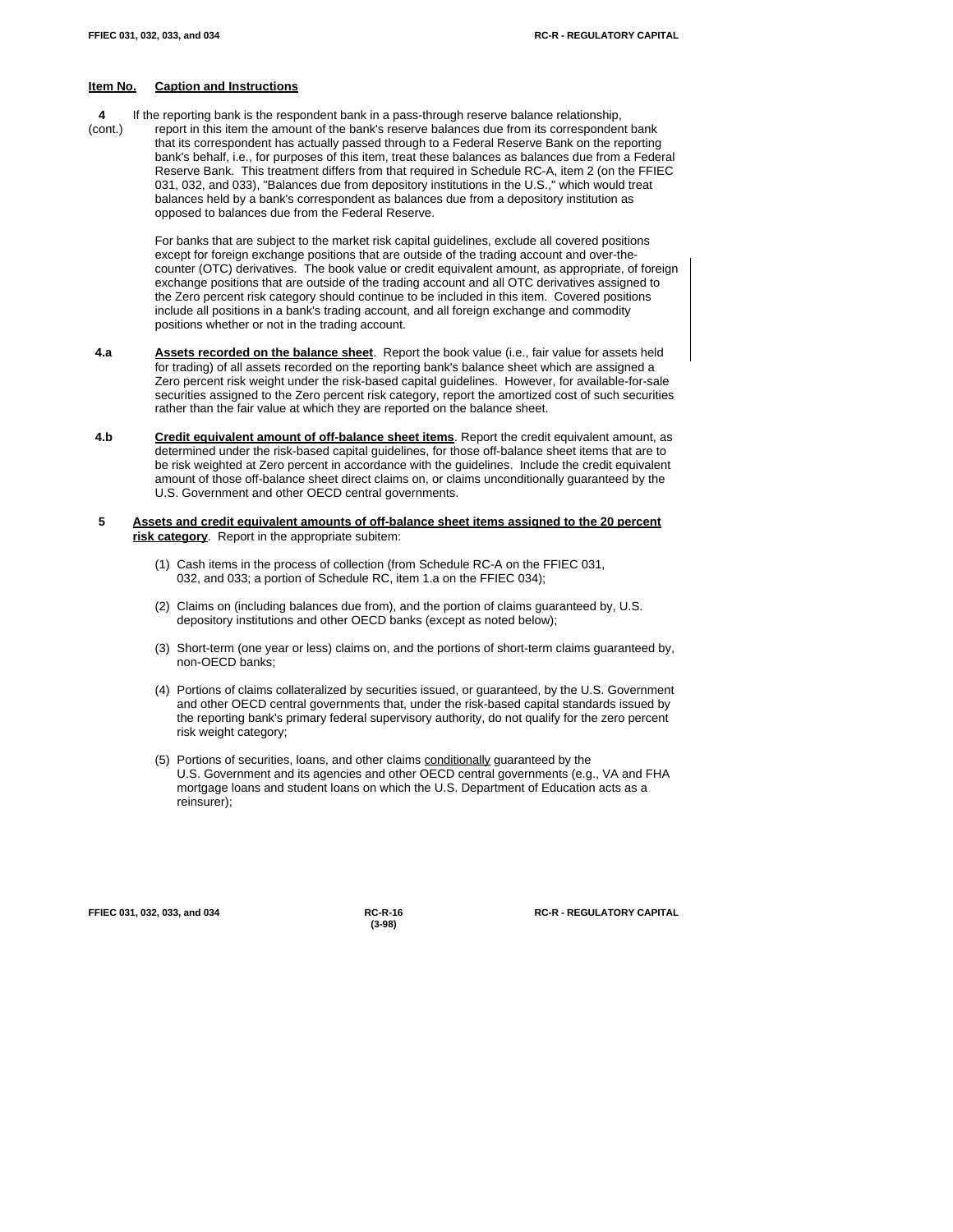**5** (6) Portions of local currency claims that are conditionally guaranteed by the central (cont.) governments of non-OECD countries, to the extent that the bank has liabilities booked in that country;

> NOTE: A guarantee is conditional if its validity is dependent upon some affirmative action by the bank or a third party (e.g., servicing requirements).

- (7) General obligation claims on, and the portion of claims that are guaranteed by the full faith and credit of local governments and political subdivisions in the U.S. and other OECD local governments;
- (8) Portions of claims collateralized by cash on deposit in the reporting bank -- including standby letters of credit collateralized by cash -- that, under the risk-based capital standards issued by the reporting bank's primary federal supervisory authority, do not qualify for the zero percent risk weight category;

NOTE: Claims collateralized by deposits in other depository institutions (e.g., certificates of deposit issued by other banks) do not qualify for a 20 percent risk weight. Such collateralized claims are to be reported in Schedule RC-R, item 6 or item 7, as appropriate.

- (9) Claims (including securities from Schedule RC-B) on or guaranteed by U.S. Government-sponsored agencies;
- (10) Portions of claims collateralized by securities issued or guaranteed by U.S. Government-sponsored agencies (e.g., loans collateralized by FHLMC pass-through securities);
- (11) Certain privately-issued mortgage-backed securities representing indirect ownership of U.S. Government agency or U.S. Government-sponsored agency mortgage-backed securities (e.g., GNMA, FNMA, and FHLMC pass-through securities); and
- (12) Claims on, guaranteed by, or collateralized by securities of, official multilateral lending institutions or regional development banks, e.g., the World Bank including the International Finance Corporation.

Include as claims guaranteed by U.S. depository institutions and foreign banks all risk participations in bankers acceptances, standby letters of credit, and commitments that are conveyed to such institutions. Do not include in this item the portion of loans insured under the FHA Title I insurance program, claims on bank holding companies, or holdings of bank-issued securities that qualify as capital of the issuing bank for risk-based capital purposes (report in item 7). In addition, claims on foreign official institutions that are not multilateral lending institutions or regional development banks (e.g., agencies of the United Nations other than the World Bank and the International Finance Corporation) are not to be reported in this item (report in item 7).

The extent to which qualifying securities are recognized as collateral is determined by their current market value. If a claim is partially secured, that is, the market value of the pledged securities is less than the face amount of an asset or off-balance sheet item, only the portion that is covered by the market value of the collateral is to be reported in this item. The face amount of a claim secured by two types of qualifying collateral is to be

**(3-98)**

**FFIEC 031, 032, 033, and 034 RC-R-17 RC-R - REGULATORY CAPITAL**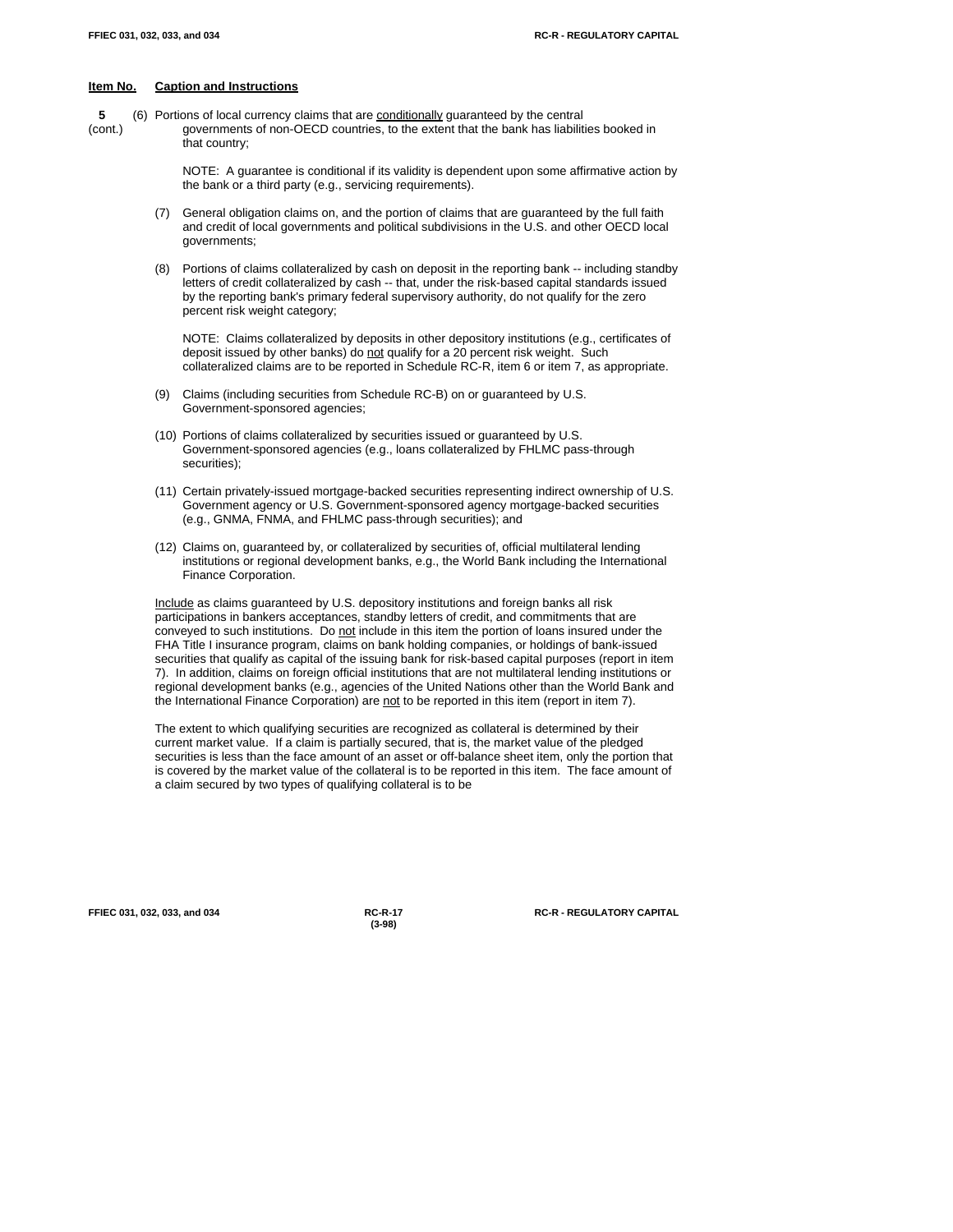**5** reported in the items appropriate to the collateral types, apportioned according to the (cont.) market value of each of the two types of collateral.

> If a claim is partially guaranteed or covered by two types of guarantees, then the aforementioned treatment of claims that are collateralized is applicable.

For banks that are subject to the market risk capital guidelines, exclude all covered positions except for foreign exchange positions that are outside of the trading account and over-thecounter (OTC) derivatives. The book value or credit equivalent amount, as appropriate, of foreign exchange positions that are outside of the trading account and all OTC derivatives assigned to the 20 percent risk category should continue to be included in this item. Covered positions include all positions in a bank's trading account, and all foreign exchange and commodity positions whether or not in the trading account.

- **5.a Assets recorded on the balance sheet.** Report the book value (fair value for assets held for trading) of all assets recorded on the reporting bank's balance sheet which are assigned a 20 percent risk weight under the risk-based capital guidelines. However, for available-for-sale securities assigned to the 20 percent risk category, report the amortized cost of such securities rather than the fair value at which they are reported on the balance sheet.
- 5.b **Credit equivalent amount of off-balance sheet items**. Report the credit equivalent amount, as determined under the risk-based capital guidelines, for those off-balance sheet items that are risk weighted at 20 percent. Include the credit equivalent amount of off-balance sheet claims collateralized by cash on deposit (e.g., standby letters of credit collateralized by cash) that, under the risk-based capital standards issued by the reporting bank's primary federal supervisory authority, do not qualify for the zero percent risk weight category.
- **6 Assets and credit equivalent amounts of off-balance sheet items assigned to the 50 percent risk category**. Report the book value (fair value for assets held for trading) of all assets recorded on the reporting bank's balance sheet and the credit equivalent amount of all off-balance sheet items which are assigned a 50 percent risk weight under the risk-based capital guidelines. However, for available-for-sale securities assigned to the 50 percent risk category, report the amortized cost of such securities rather than the fair value at which they are reported on the balance sheet. In addition, the 50 percent risk weight is the maximum risk weight to be applied to the credit equivalent amounts of interest rate and foreign exchange rate contracts.

For banks that are subject to the market risk capital guidelines, exclude all covered positions except for foreign exchange positions that are outside of the trading account and over-thecounter (OTC) derivatives. The book value or credit equivalent amount, as appropriate, of foreign exchange positions that are outside of the trading account and all OTC derivatives assigned to the 50 percent risk category should continue to be included in this item. Covered positions include all positions in a bank's trading account, and all foreign exchange and commodity positions whether or not in the trading account.

 **6.a Assets recorded on the balance sheet**. Report in this item loans that are fully secured by first liens on 1-to-4 family residential properties (including certain presold residential construction loans) that were made in accordance with prudent underwriting standards, that are performing in accordance with their original terms, and that are not 90 days or more past due or in nonaccrual status. If a bank holds the first and junior lien(s) on a residential property and no other party holds an intervening lien, the transaction is treated

**(3-98)**

**FFIEC 031, 032, 033, and 034 RC-R-18 RC-R - REGULATORY CAPITAL**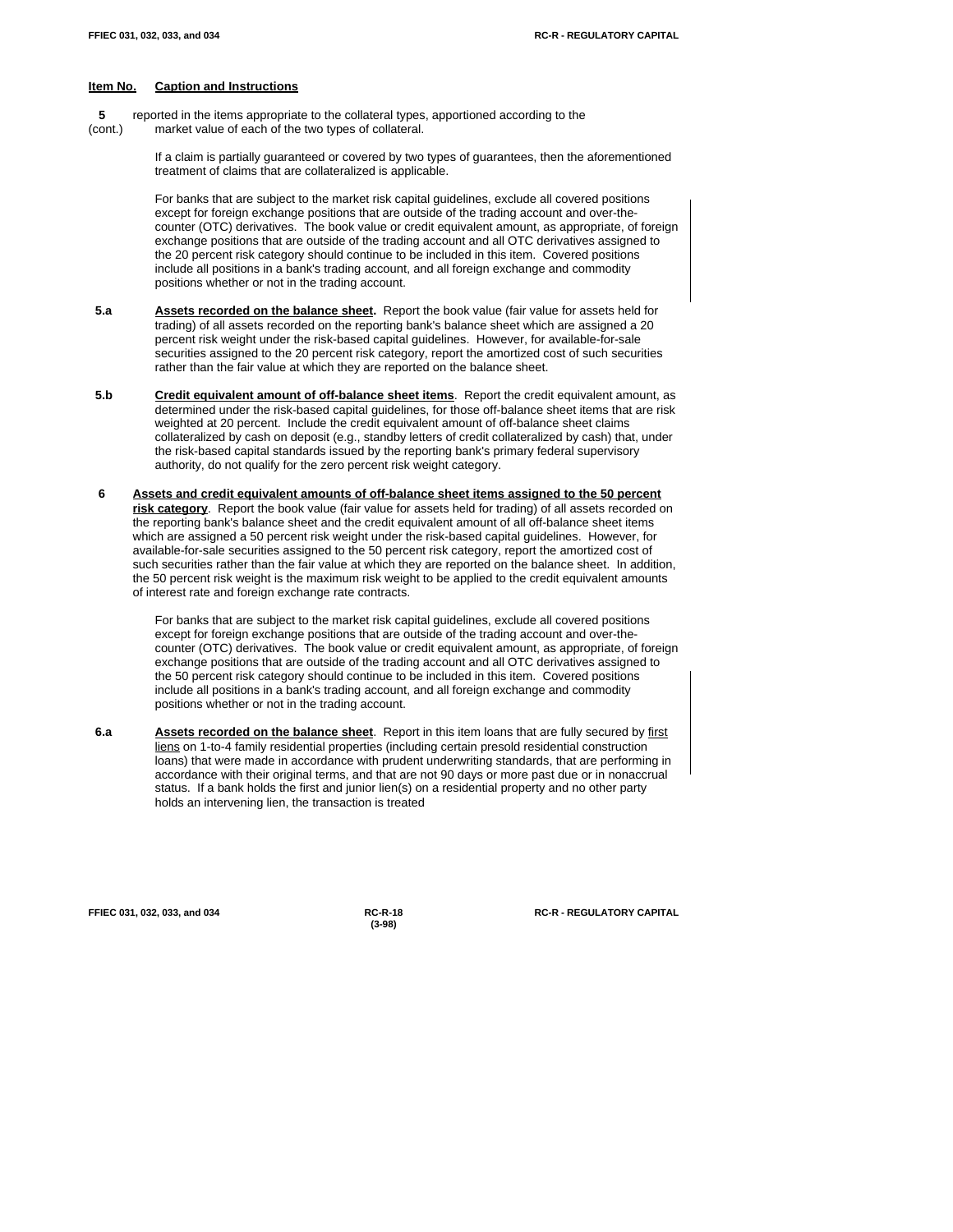**6.a** as a single loan secured by a first lien only for purposes of determining whether the (cont.) loan-to-value ratio is consistent with prudent underwriting standards. Loans secured by 1-to-4 family residential properties that do not meet all of the specified criteria, including loans secured by junior lien(s) when the reporting bank also holds the first lien and no other party holds an intervening lien, are assigned a 100 percent risk weight and are to be reported in Schedule RC-R, item 7.a below.

> Also report in this item loans fully secured by first liens on multifamily residential properties that have been prudently underwritten and meet the requirements specified in the risk-based capital standards for loan-to-value ratios, level of annual net operating income to required debt service, maximum amortization period, minimum original maturity, and demonstrated timely repayment performance.

> Also include certain privately-issued mortgage-backed securities representing direct and indirect ownership of the aforementioned mortgage loans if the criteria for privately-issued mortgage-backed securities outlined in the risk-based capital guidelines (and listed below) are met. For example, a homebuilder issues a pass-through security that is backed by a pool of first mortgages on 1-to-4 family residential mortgages that are prudently underwritten and are not restructured, past due, or in nonaccrual status. The criteria outlined in the risk-based capital guidelines allowing these securities to be risk-weighted on the basis of the pool of mortgage collateral rather than on the issuer require that:

- (1) the underlying assets are held by an independent trustee and the trustee has a first priority, perfected security interest in the underlying assets on behalf of the holders of the security;
- (2) either (a) the holder of the security has an undivided pro rata ownership interest in the underlying mortgage assets or (b) the trust or single purpose entity that issues the security has no liabilities unrelated to the issued securities;
- (3) the security is structured such that the cash flow from the underlying assets in all cases fully meets the cash flow requirements of the security without undue reliance on any reinvestment income; and
- (4) there is no material reinvestment risk associated with any funds awaiting distribution to the holders of the security.

In addition, include revenue bonds or similar claims that are obligations of U.S. state or local governments, or other OECD local governments, for which the government is committed to repay the debt only out of revenues from the facilities financed.

**Exclude** from this item loans collateralized by mortgage notes that the reporting bank has indirectly financed, e.g., mortgage warehousing lines.

 **6.b Credit equivalent amount of off-balance sheet items**. Report the credit equivalent amount, as determined under the risk-based capital guidelines, for those off-balance sheet items that are to be risk weighted at 50 percent in accordance with the guidelines. Include in this item the credit equivalent amounts of interest rate and foreign exchange rate contracts that are not accorded a lower risk weight as a result of the counterparty, collateral, or a guarantee.

**(3-98)**

**FFIEC 031, 032, 033, and 034 RC-R-19 RC-R - REGULATORY CAPITAL**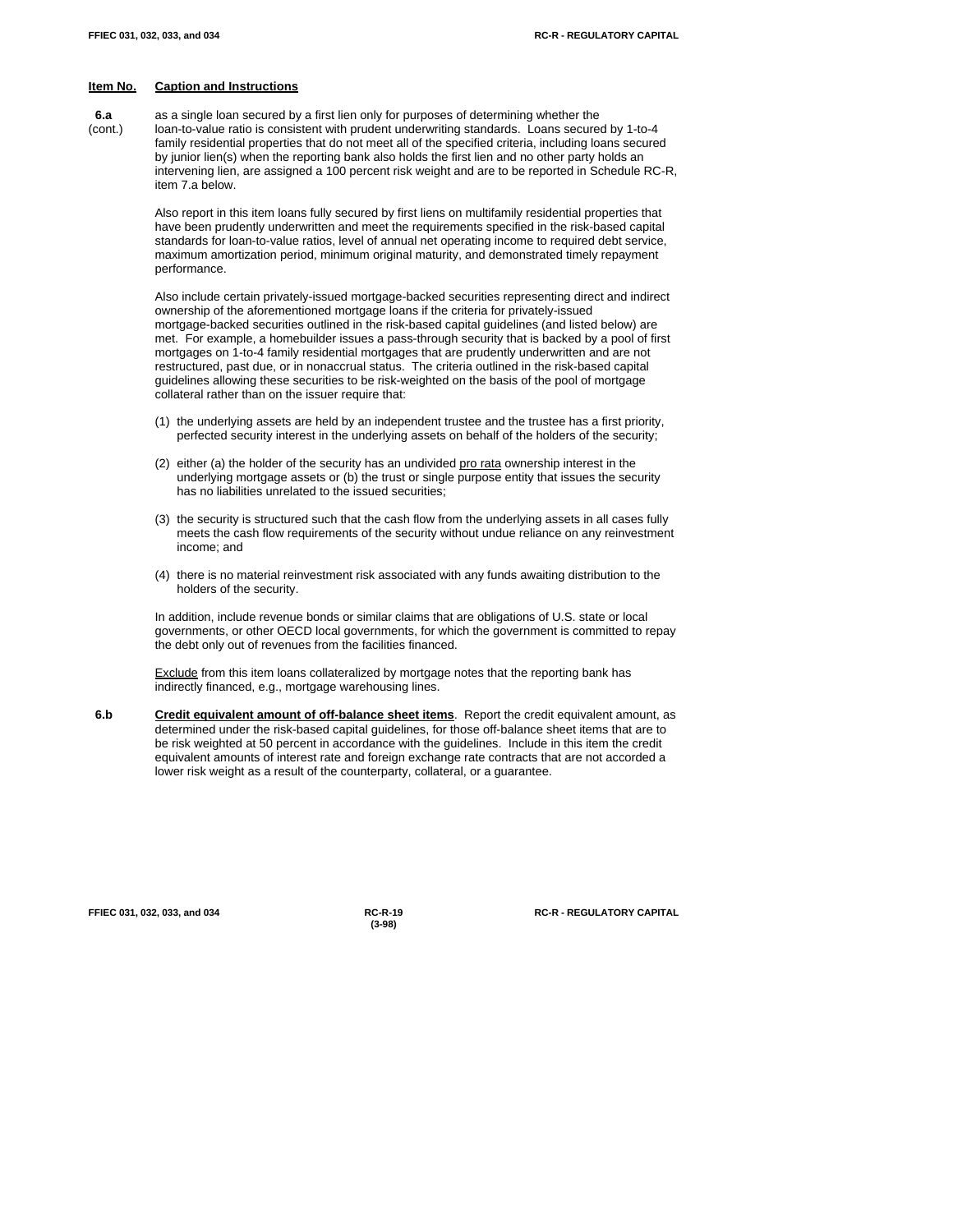- **6.b** Exclude the credit equivalent amount of the unused portions of commitments with an (cont.) original maturity exceeding one year that are secured by junior lien(s) on 1-to-4 family residential properties when the reporting bank also holds the first lien and no other party holds an intervening lien. The credit equivalent amount of such commitments is to be risk weighted at 100 percent and reported in Schedule RC-R, item 7.b below.
- **7 Assets and credit equivalent amounts of off-balance sheet items assigned to the 100 percent risk category**. Report the book value (fair value for assets held for trading) of all assets recorded on the reporting bank's balance sheet and the credit equivalent amount of all off-balance sheet items which are assigned a 100 percent risk weight under the risk-based capital guidelines. For availablefor-sale securities assigned to the 100 percent risk category, report the amortized cost of such securities rather than the fair value at which they are reported on the balance sheet.

For banks that are subject to the market risk capital guidelines, exclude all covered positions except for foreign exchange positions that are outside of the trading account and over-thecounter (OTC) derivatives. The book value or credit equivalent amount, as appropriate, of foreign exchange positions that are outside of the trading account and all OTC derivatives assigned to the 100 percent risk category should continue to be included in this item. Covered positions include all positions in a bank's trading account, and all foreign exchange and commodity positions whether or not in the trading account.

- **7.a Assets recorded on the balance sheet**. Report all assets that are not reportable in items 4 through 6 above or in item 8 below. Include:
	- (1) Stripped mortgage-backed securities (e.g., interest-only and principal-only strips);
	- (2) Residual and subordinated interests in asset-backed securities;
	- (3) Mortgage servicing assets and purchased credit card relationships (excluding any portion that is disallowed for regulatory capital purposes);
	- (4) Premises and fixed assets;
	- (5) Industrial development bonds;
	- (6) Loans, debt securities, and other claims where the counterparty is a private obligor;
	- (7) Margin accounts on futures contracts;
	- (8) Other real estate owned;
	- (9) Net deferred tax assets (excluding any portion that is disallowed for regulatory capital purposes); and
	- (10) All other assets not already reported above (excluding those reportable in Schedule RC-R, item 8 below).

For purposes of this schedule, the amount to be reported in this item should be reduced by the amount of any valuation allowances the reporting bank maintains against assets other than loans and available-for-sale securities (e.g., valuation allowances for other real estate owned).

 **7.b Credit equivalent amounts of off-balance sheet items**. Report the credit equivalent amount, as determined under the risk-based capital guidelines, for those off-balance sheet items that are risk weighted at 100 percent in accordance with the guidelines. Include those off-balance sheet items where the counterparty is a private obligor and which are not accorded a lower risk weight as a result of collateral or a guarantee.

**(3-98)**

**FFIEC 031, 032, 033, and 034 RC-R-20 RC-R - REGULATORY CAPITAL**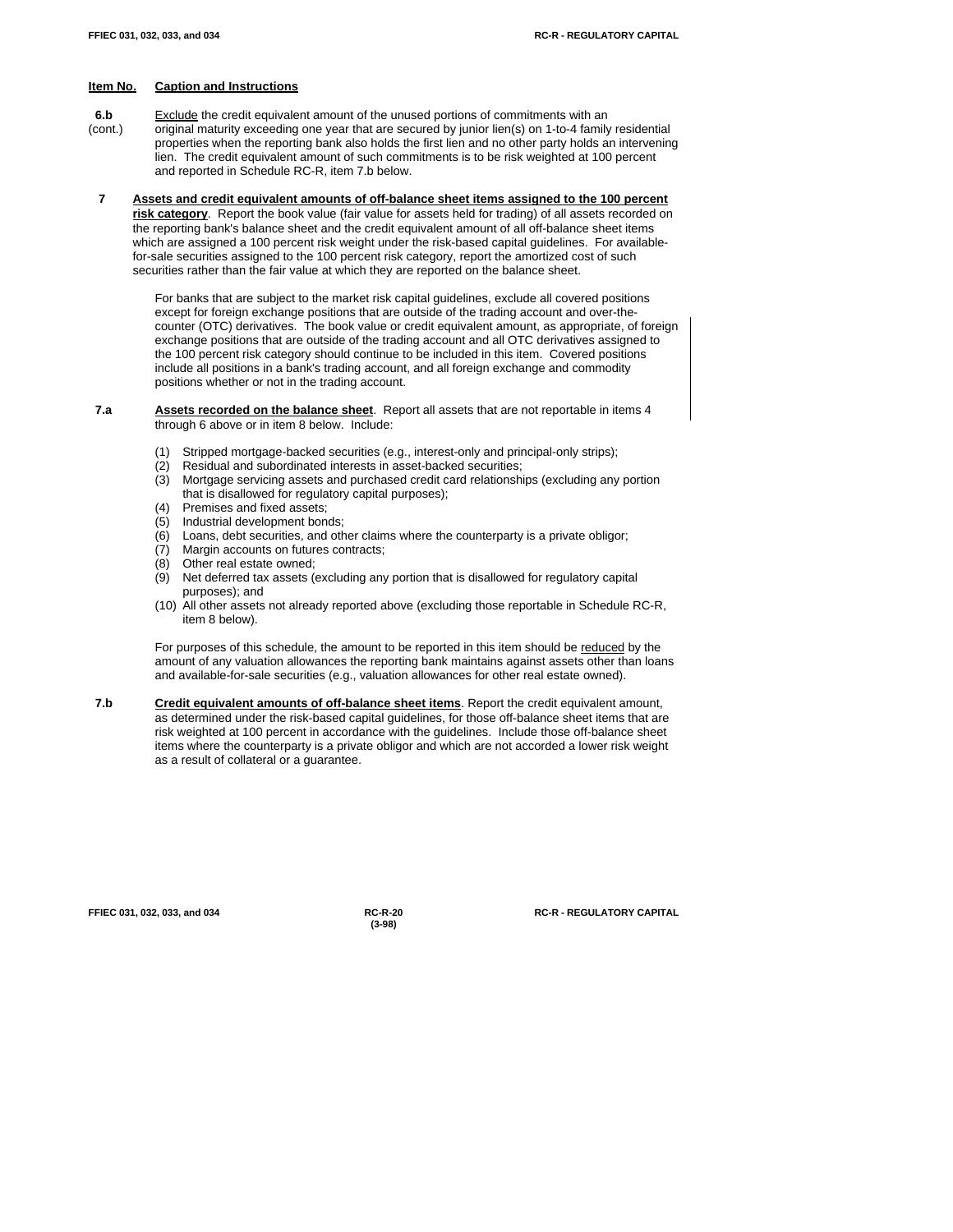**8 On-balance sheet asset values excluded from and deducted in the calculation of the risk-based capital ratio**. Report in this item the difference between the fair value and the amortized cost of the reporting bank's available-for-sale debt securities (and report the amortized cost of these debt securities in Schedule RC-R, items 4 through 7 above). Furthermore, to the extent that the amount of net deferred tax assets carried on the balance sheet (Schedule RC) and reported in Schedule RC-F, item 2, includes the deferred tax effects of any unrealized holding gains and losses on available-for-sale debt securities, these deferred tax effects may be excluded from the net deferred tax asset amount reported as a 100 percent risk weight asset in Schedule RC-R, item 7.a. If these deferred tax assets are excluded, they should be reported in this item and this reporting treatment must be followed consistently over time. For available-forsale equity securities, if fair value exceeds cost, include the difference between the fair value and the cost in this item and report the cost of these equity securities in items 5 through 7 above; if cost exceeds fair value, report the fair value of these equity securities in items 5 through 7 above and include no amount in this item.

Include in this item any portion of the bank's mortgage servicing assets, purchased credit card relationships, and net deferred tax assets that is disallowed for regulatory capital purposes as well as all other intangible assets (including servicing assets related to financial assets other than mortgages) and other assets that are required to be deducted from regulatory capital in accordance with the capital standards issued by the bank's primary federal regulatory agency.

If the bank has low level recourse transactions that use contractual cash flows (e.g., interest-only strips receivable and so-called "spread accounts"), retained subordinated interests, retained securities (e.g., collateral invested amounts or cash collateral accounts) or other assets as credit enhancements, the on-balance sheet asset amount of the credit enhancements should be included in this item. The "maximum contractual dollar amount of recourse exposure" for low level recourse transactions should be converted into off-balance sheet credit equivalent amounts and reported in accordance with the section of the General Instructions to Schedule RC-R on "Treatment of Low Level Recourse Transactions."

Also report in this item the on-balance sheet asset values (or portions thereof) of off-balance sheet interest rate, foreign exchange, equity derivative, and commodity and other contracts that are treated for risk-based capital purposes as off-balance sheet items even though they may have on-balance sheet amounts included on Schedule RC. In addition, include in this item the on-balance sheet asset values related to (1) foreign exchange contracts with an original maturity of fourteen calendar days or less, (2) instruments traded on organized exchanges that require daily payment and receipt of variation margin (e.g., futures contracts), and (3) other interest rate, foreign exchange, equity derivative, and commodity and other contracts not covered under the risk-based capital guidelines such as over-the-counter written options. These on-balance sheet asset values may have been reported on Schedule RC on a net basis in accordance with the FASB Interpretation No. 39, as described in the Glossary entry for "Offsetting." (Purchased options that are traded on an organized exchange are to be included in the calculation of the risk-based capital ratio because such option contracts are not subject to a daily variation margin.) For banks that are subject to the market risk capital guidelines, to the extent that their on-balance sheet amounts have not already been included in this item in accordance with the preceding instructions, also report in this item the on-balance sheet asset values of all positions in the trading account and commodity positions.

**(3-98)**

**FFIEC 031, 032, 033, and 034 RC-R-21 RC-R - REGULATORY CAPITAL**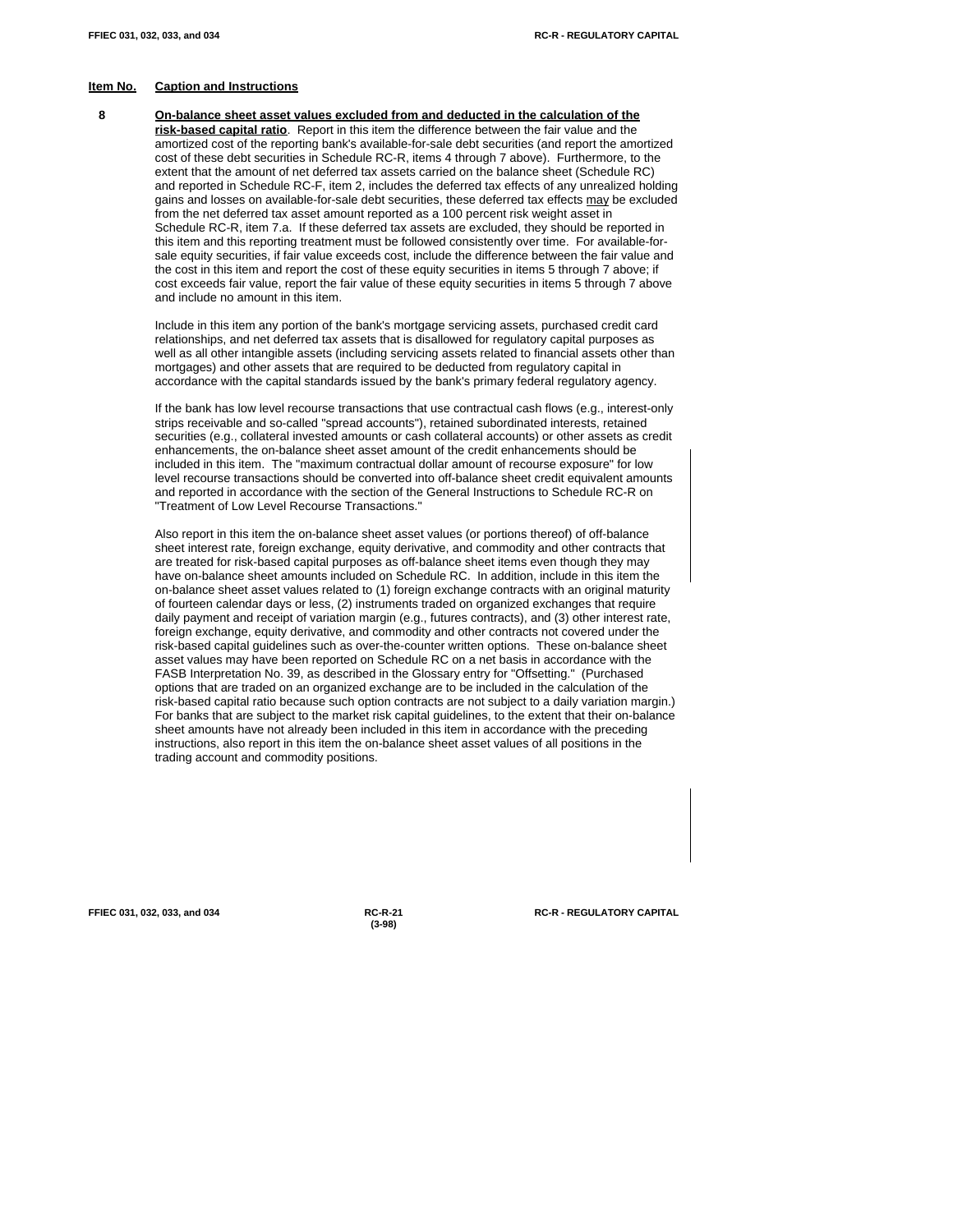**8** For those off-balance sheet interest rate, foreign exchange, equity derivative, and (cont.) commodity and other contracts subject to risk-based capital, banks should report the on-balance sheet asset values (or portions thereof) in this item to avoid a capital charge against the on-balance sheet amounts in addition to the capital charge against the credit equivalent amounts calculated under the risk-based capital guidelines. The amount to be reported in this item for each off-balance sheet interest rate, foreign exchange, equity derivative, and commodity and other contract should equal the lower of the contract's positive on-balance sheet asset amount included in Schedule RC or its positive market value included in computing the credit equivalent amount of the transaction. (For purposes of this comparison, if the amount of any accrued receivable is included in the calculation of the credit equivalent amount of an off-balance sheet derivative contract, this amount should be treated as part of the contract's positive on-balance sheet asset amount.) If either amount is zero or negative, then report for that contract in this item the amount, if any, which has been included in the on-balance sheet asset amount reported for such contract on Schedule RC. For example, a forward contract that is marked to market for reporting purposes will have its on-balance sheet market value, if positive, reported in this item and, as a result, this on-balance sheet asset amount will be excluded from the risk-based capital ratio computation. The positive market value, however, will be included in the credit equivalent amount of this off-balance sheet item for risk-based capital purposes.

> If the on-balance sheet asset value of a purchased option exceeds the market value of the purchased option, then the excess is not to be included in this item; rather, the excess is to be included in the appropriate risk weight category in Schedule RC-R, items 4 through 6 above. However, if the market value equals or exceeds the on-balance sheet asset value, the full on-balance sheet amount would be included in this item.

Exclude from this item any accrued receivables associated with off-balance sheet derivative contracts that are not included in the calculation of the credit equivalent amounts of these contracts and margin accounts related to derivative contracts. Margin accounts must be assigned to the 100 percent risk category while accrued receivables not reported in this item are to be included in the appropriate risk-weight category.

 **9 Total assets recorded on the balance sheet**. Report in column A the sum of items 4.a, 5.a, 6.a, 7.a, and 8, column A. On the FFIEC 034, this amount must equal Schedule RC, item 12.c plus items 4.b and 4.c. On the FFIEC 031, 032, and 033, this amount must equal Schedule RC, item 12 plus items 4.b and 4.c.

**(3-98)**

**FFIEC 031, 032, 033, and 034 RC-R-22 RC-R - REGULATORY CAPITAL**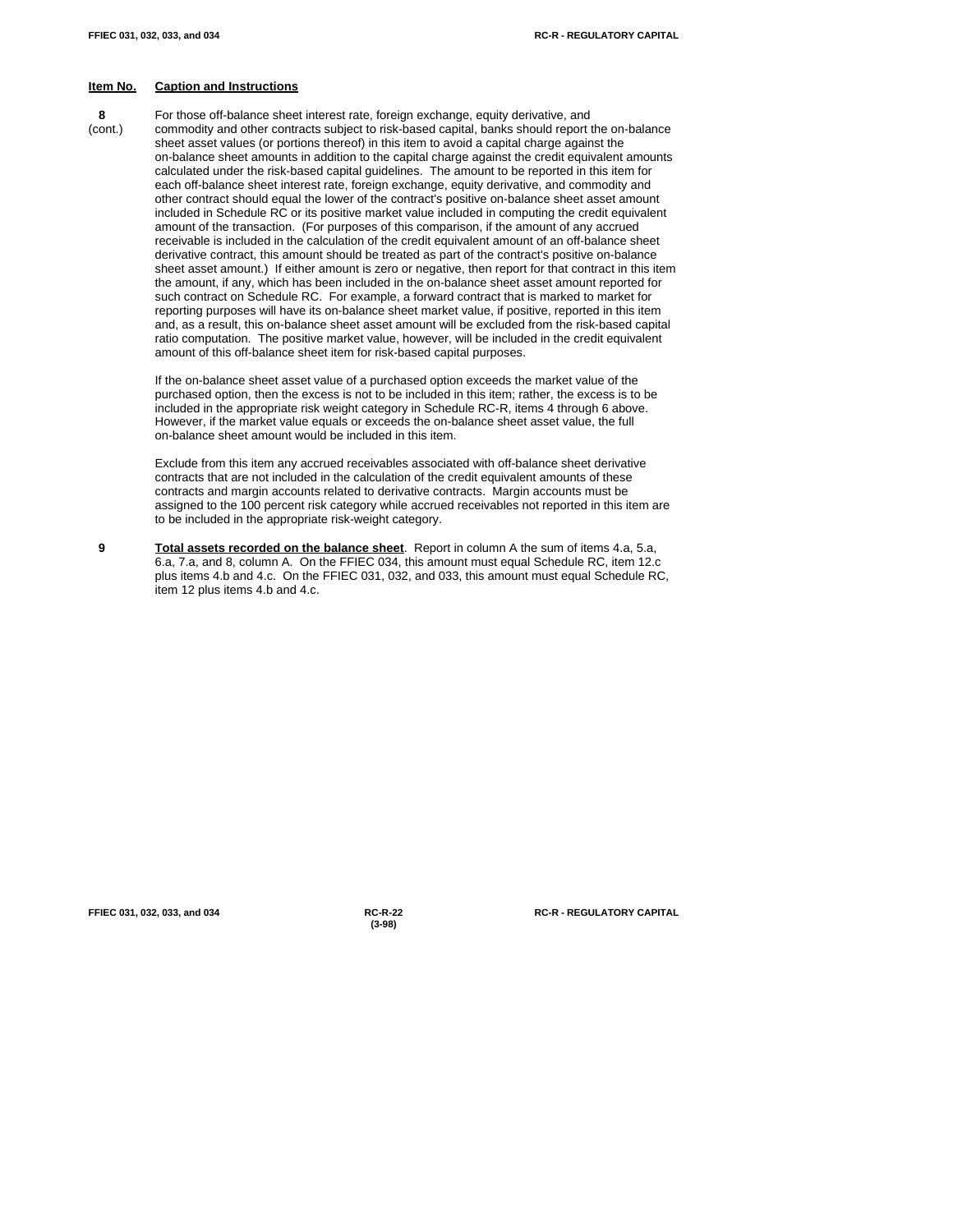#### **Memoranda**

#### **Item No. Caption and Instructions**

 **1 Current credit exposure across all off-balance-sheet derivative contracts covered by the risk-based capital standards**. Report a single current credit exposure amount for off-balancesheet derivative contracts covered by the risk-based capital standards after considering applicable legally enforceable bilateral netting agreements. For purposes of this item, include the current credit exposure for off-balance sheet interest rate, foreign exchange, equity derivative, and commodity and other contracts. For descriptions of these contracts, refer to the instructions for Schedule RC-L, item 14. For banks that are subject to the market risk capital guidelines, exclude all covered positions subject to these guidelines, except for foreign exchange derivatives that are outside of the trading account and all over-the-counter (OTC) derivatives. Foreign exchange derivatives that are outside of the trading account and all OTC derivatives continue to have a counterparty credit risk capital charge and, therefore, a current credit exposure amount.

Current credit exposure (sometimes referred to as the replacement cost) is the fair value of a contract when that fair value is positive. The current credit exposure is zero when the fair value is negative or zero. Current credit exposure should be derived as follows: Determine whether a legally enforceable bilateral netting agreement is in place between the reporting bank and a counterparty. If such an agreement is in place, the fair values of all applicable interest rate and foreign exchange contracts with that counterparty that are included in the netting agreement are netted to a single amount. Next, for all other contracts covered by the risk-based capital standards that have positive fair values, the total of the positive fair values is determined. Then, report in this item the sum of (i) the net positive fair values of applicable interest rate and foreign exchange contracts subject to legally enforceable bilateral netting agreements and (ii) the total positive fair values of all other contracts covered by the risk-based capital standards.

Consistent with the risk-based capital guidelines, if a bilateral netting agreement covers off-balance sheet derivative contracts that are normally not covered by the risk-based capital standards (e.g., foreign exchange contracts with an original maturity of 14 calendar days or less and contracts traded on exchanges that require daily payment of variation margin), the reporting bank may elect to consistently either include or exclude the fair values of all such derivative contracts when determining the net current credit exposure for that agreement.

The definition of a legally enforceable bilateral netting agreement for purposes of this item is the same as that set forth in the risk-based capital rules. These rules require a written bilateral netting contract that creates a single legal obligation covering all included individual contracts and that does not contain a walkaway clause. The bilateral netting agreement must be supported by a written and reasoned legal opinion representing that an organization's claim or obligation, in the event of a legal challenge, including one resulting from default, insolvency, bankruptcy, or similar circumstances, would be found by the court and administrative authorities of all relevant jurisdictions to be the net sum of all positive and negative fair values of contracts included in the bilateral netting contract.

 **2 Notional principal amounts of off-balance-sheet derivative contracts**. Report in the appropriate subitem and column below the notional amount or par value of off-balance-sheet contracts included in Schedule RC-L, item 14, that are subject to risk-based capital requirements. Such contracts include swaps, forwards, and purchased options. Report notional amounts and par values in the column corresponding to the contract's remaining

**(3-98)**

**FFIEC 031, 032, 033, and 034 RC-R-23 RC-R - REGULATORY CAPITAL**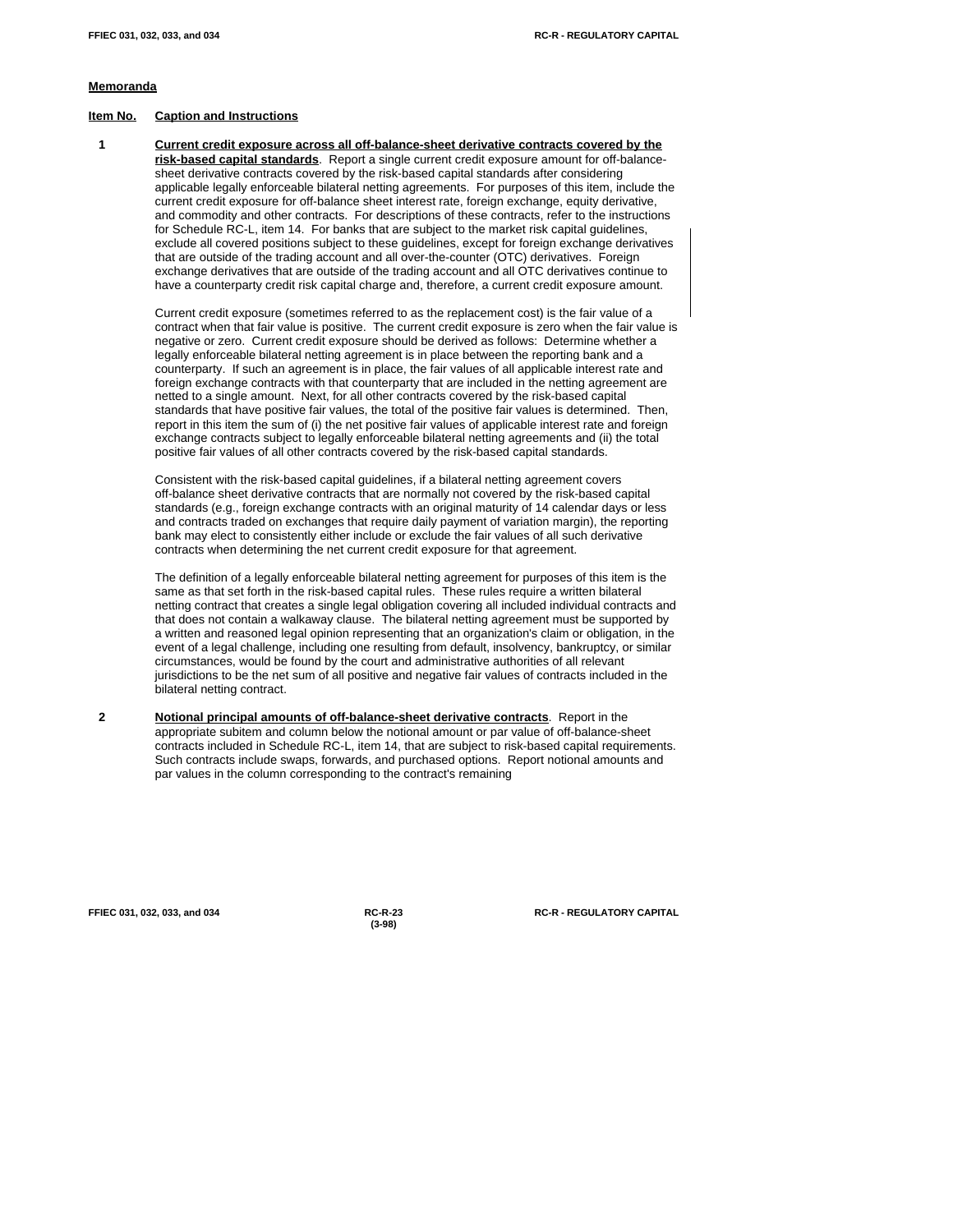#### **Memoranda**

#### **Item No. Caption and Instructions**

 **2** term to maturity from the report date. Remaining maturities are to be reported as (1) one (cont.) year or less in column A, (2) over one year through five years in column B, or (3) over five years in column C.

> Do not report the notional amount for single currency interest rate swaps in which payments are made based upon two floating rate indices, so-called floating/floating or basis swaps; foreign exchange contracts with an original maturity of 14 days or less; and futures contracts.

> The notional amount or par value to be reported for an off-balance-sheet derivative contract with a multiplier component is the contract's effective notional amount or par value. (For example, a swap contract with a stated notional amount of \$1,000,000 whose terms called for quarterly settlement of the difference between 5% and LIBOR multiplied by 10 has an effective notional amount of \$10,000,000.)

> The notional amount to be reported for an amortizing off-balance-sheet derivative contract is the contract's current (or, if appropriate, effective) notional amount. This notional amount should be reported in the column corresponding to the contract's remaining term to final maturity.

> For descriptions of "interest rate contracts," "foreign exchange contracts," "commodity and other contracts," and "equity derivative contracts," refer to the instructions for Schedule RC-L, item 14.

- **2.a** Interest rate contracts. Report the remaining maturities of interest rate contracts that are subject to risk-based capital requirements.
- 2.b Foreign exchange contracts. Report the remaining maturities of foreign exchange contracts that are subject to risk-based capital requirements.
- 2.c Gold contracts. Report the remaining maturities of gold contracts that are subject to risk-based capital requirements.
- **2.d** Other precious metals contracts. Report the remaining maturities of other precious metals contracts that are subject to risk-based capital requirements. Report all silver, platinum, and palladium contracts.
- 2.e **Other commodity contracts**. Report the remaining maturities of other commodity contracts that are subject to risk-based capital requirements. For contracts with multiple exchanges of principal, notional amount is determined by multiplying the contractual amount by the number of remaining payments (i.e., exchanges of principal) in the derivative contract.
- 2.f Equity derivative contracts. Report the remaining maturities of equity derivative contracts that are subject to risk-based capital requirements.

**(3-98)**

**FFIEC 031, 032, 033, and 034 RC-R-24 RC-R - REGULATORY CAPITAL**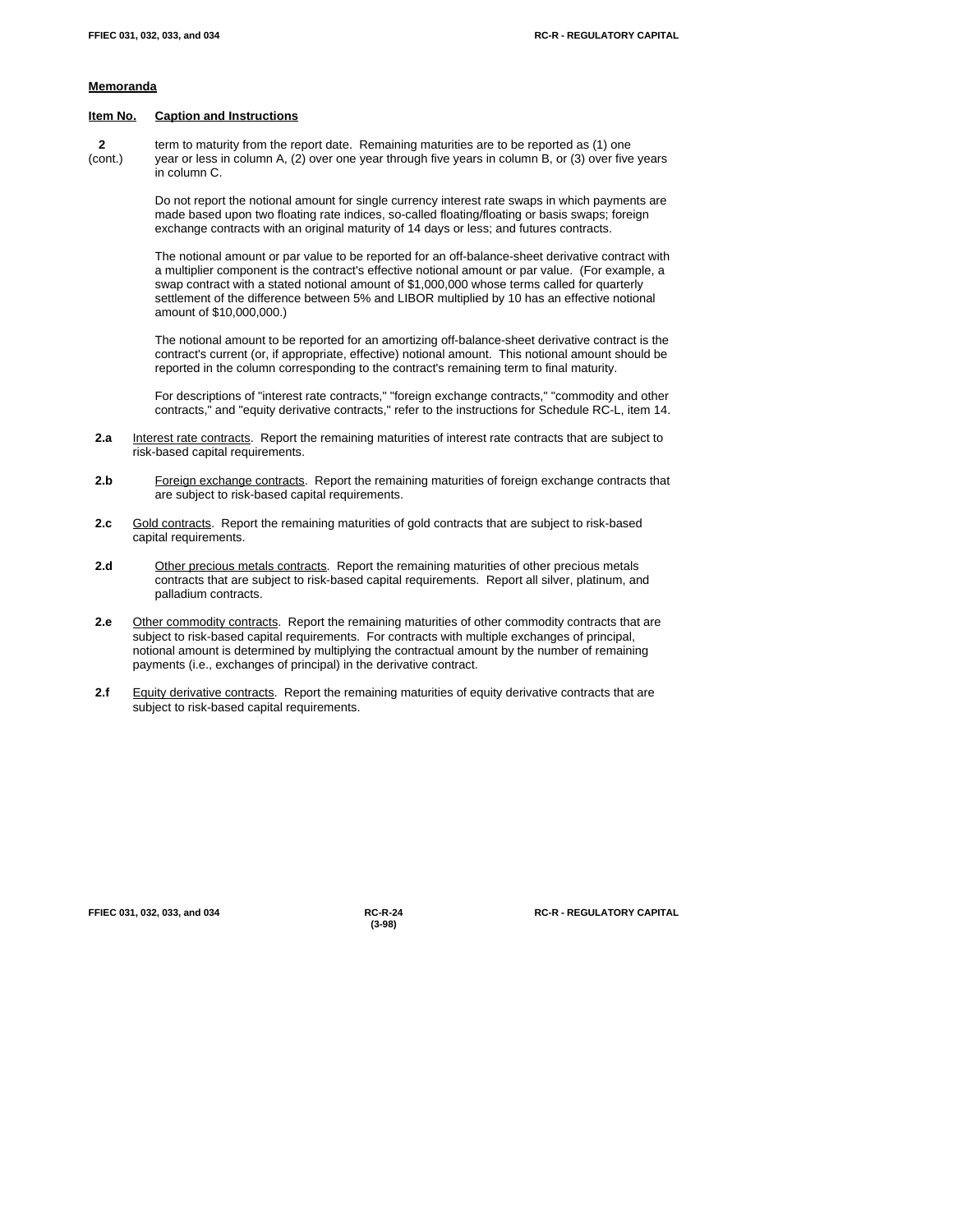| <b>FFIEC</b><br>032, 033,<br>and 034<br>Item No. | FFIEC 031<br>Item No. | <b>Caption and Instructions</b>                                                                                                                                                                                                                                                                                                                                                                                                                                                                                                                                                                                                                                                  |
|--------------------------------------------------|-----------------------|----------------------------------------------------------------------------------------------------------------------------------------------------------------------------------------------------------------------------------------------------------------------------------------------------------------------------------------------------------------------------------------------------------------------------------------------------------------------------------------------------------------------------------------------------------------------------------------------------------------------------------------------------------------------------------|
| $\mathbf{2}$                                     | $\mathbf{2}$          | early withdrawals that exceed the interest accrued or paid to the date of withdrawal should<br>not be treated as a reduction of interest expense but should be included in "All other<br>noninterest income" on the FFIEC 034 in Schedule RI, item 5.b.(2), and on the FFIEC 031,<br>032, and 033 in Schedule RI, item 5.f.(2).                                                                                                                                                                                                                                                                                                                                                  |
|                                                  | 2.a.(1)               | Interest on deposits in domestic offices:                                                                                                                                                                                                                                                                                                                                                                                                                                                                                                                                                                                                                                        |
| 2.a.(1)                                          | 2.a.(1)(a)            | Interest on transaction accounts (NOW accounts, ATS accounts, and<br>telephone and preauthorized transfer accounts). Report interest expense on the<br>three interest-bearing categories of transaction accounts (NOW accounts, ATS<br>accounts, and telephone and preauthorized transfer accounts) reportable in<br>Schedule RC-E, (part I,) column A, "Total transaction accounts." Exclude all costs<br>incurred by the bank in connection with demand deposits which are<br>noninterest-bearing transaction accounts. See the Glossary entry for "deposits" for<br>the definitions of "NOW accounts," "ATS accounts," and "telephone or preauthorized<br>transfer accounts." |
| 2.a.(2)                                          | 2.a.(1)(b)            | Interest on nontransaction accounts. Report in the appropriate subitem interest<br>expense on all deposits reportable in Schedule RC-E, (part I,) column C, "Total<br>nontransaction accounts."                                                                                                                                                                                                                                                                                                                                                                                                                                                                                  |
| 2.a.(2)(a)                                       | 2.a.(1)(b)(1)         | Interest on money market deposit accounts (MMDAs). Report interest<br>expense on all deposits reportable in Schedule RC-E, (part I,) Memorandum<br>item 2.a.(1), "Money market deposit accounts (MMDAs)."                                                                                                                                                                                                                                                                                                                                                                                                                                                                        |
| 2.a.(2)(b)                                       | 2.a.(1)(b)(2)         | <b>Interest on other savings deposits.</b> Report interest expense on all deposits<br>reportable in Schedule RC-E, (part I,) Memorandum item 2.a.(2), "Other savings<br>deposits."                                                                                                                                                                                                                                                                                                                                                                                                                                                                                               |
| 2.a.(2)(c)                                       | 2.a.(1)(b)(3)         | Interest on time deposits of \$100,000 or more. Report interest expense on all<br>deposits reportable in Schedule RC-E, (part I,) Memorandum item 2.c, "Total<br>time deposits of \$100,000 or more."                                                                                                                                                                                                                                                                                                                                                                                                                                                                            |
| 2.a.(2)(d)                                       | 2.a.(1)(b)(4)         | Interest on time deposits of less than \$100,000. Report interest expense on<br>all deposits reportable in Schedule RC-E, (part I,) Memorandum item 2.b, "Total<br>time deposits of less than \$100,000."                                                                                                                                                                                                                                                                                                                                                                                                                                                                        |
|                                                  | 2.a.(2)               | Interest on deposits in foreign offices, Edge and Agreement subsidiaries, and<br>IBFs. Report interest expense on all deposits in foreign offices reportable in<br>Schedule RC, item 13.b.(2), "Interest-bearing deposits in foreign offices, Edge and<br>Agreement subsidiaries, and IBFs."                                                                                                                                                                                                                                                                                                                                                                                     |

**FFIEC 031, 032, 033, and 034 RI-11 RI - INCOME STATEMENT**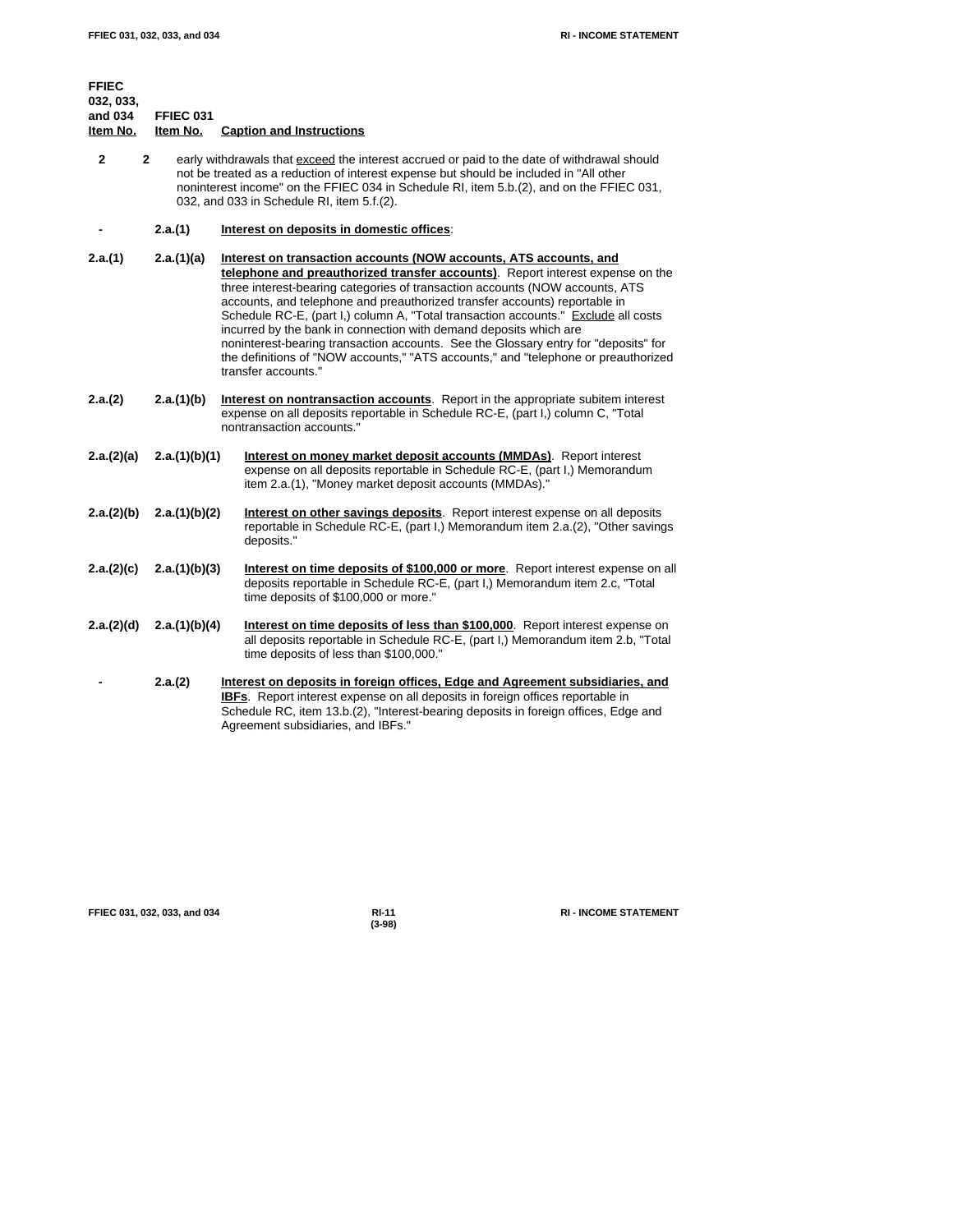**2.b Expense of federal funds purchased and securities sold under agreements to repurchase**. Report the gross expense of all liabilities reportable in Schedule RC, item 14, "Federal funds purchased and securities sold under agreements to repurchase."

> Report the income of federal funds sold and securities purchased under agreements to resell in Schedule RI, item 1.f; do not deduct from the gross expense reported in this item. However, if amounts recognized as payables under repurchase agreements have been offset against amounts recognized as receivables under reverse repurchase agreements and reported as a net amount in Schedule RC, Balance Sheet, in accordance with FASB Interpretation No. 41, the income and expense from these agreements may be reported on a net basis in Schedule RI, Income Statement.

- **2.c Interest on demand notes issued to the U.S. Treasury, trading liabilities, and other borrowed money**. Report the interest expense on all liabilities reportable in Schedule RC, item 15.a, "Demand notes issued to the U.S. Treasury," item 15.b, "Trading liabilities," and item 16, "Other borrowed money."
- **2.d** Not applicable.
- **2.e Interest on subordinated notes and debentures**. Report the interest expense on all liabilities reportable in Schedule RC, item 19, "Subordinated notes and debentures."

Include amortization of expenses incurred in the issuance of subordinated notes and debentures. Capitalize such expenses, if material, and amortize them over the life of the related notes and debentures.

Exclude dividends declared or paid on limited-life preferred stock (report dividends declared in Schedule RI-A, item 7, and, for the report periods ending March 31, June 30, and September 30 on the FFIEC 034, in Schedule RI, Memorandum item 5).

- **2.f Total interest expense**. Report the sum of items 2.a through 2.e.
- **3 Net interest income**. Report the difference between Schedule RI, item 2.f, "Total interest expense," and Schedule RI, item 1.g, "Total interest income." If the amount is negative, enclose it in parentheses.

#### **4 Provisions**:

 **4.a Provision for credit losses**. Report the amount needed to make the allowance for loan and lease losses, as reported in Schedule RC, item 4.b, adequate to absorb expected loan and lease losses, based upon management's evaluation of the bank's current loan and lease portfolio. Also report in this item any amount provided for credit losses related to off-balance sheet credit exposures, based upon management's evaluation of the bank's current off-balance sheet credit exposures. The amount reported in this item must equal Schedule RI-B, part II, item 4, "Provision for credit losses." Enclose negative amounts in parentheses.

The amount reported here may differ from the bad debt expense deduction taken for federal income tax purposes.

Refer to the Glossary entry for "allowance for loan and lease losses" for additional information.

**FFIEC 031, 032, 033, and 034 RI-12 RI - INCOME STATEMENT**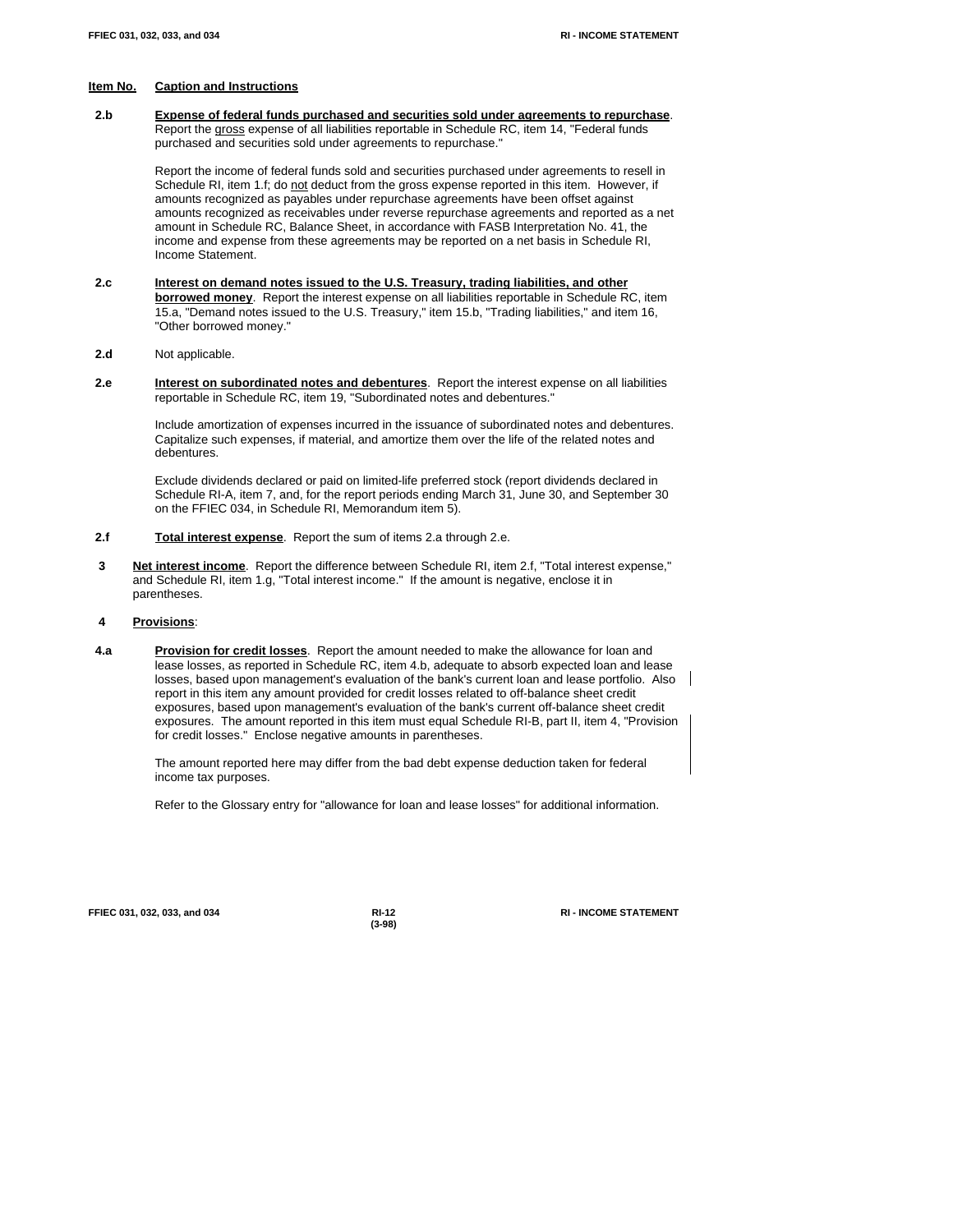# **SCHEDULE RI-B -- CHARGE-OFFS AND RECOVERIES ON LOANS AND LEASES AND CHANGES IN ALLOWANCE FOR CREDIT LOSSES**

For those banks required to establish and maintain an allocated transfer risk reserve as specified in Section 905(a) of the International Lending Supervision Act of 1983, in the agency regulations implementing the Act (Subpart D of Federal Reserve Regulation K, Part 351 of the FDIC's Rules and Regulations, and Part 20 of the Comptroller of the Currency's Regulations), and in any guidelines, letters, or instructions issued by the agencies, this schedule excludes charge-offs and recoveries of loans and leases through such an allocated transfer risk reserve and excludes a reconcilement of this reserve.

# **Part I. Charge-offs and Recoveries on Loans and Leases**

## **General Instructions**

This part has two columns. In column A report loans and leases charged off against the allowance for loan and lease losses during the current calendar year-to-date. In column B report amounts recovered through the allowance for loan and lease losses during the calendar year-to-date on loans and leases previously charged off.

These instructions should be read in conjunction with the Glossary entry for "allowance for loan and lease losses" and "domicile."

## **Item Instructions**

NOTE: The item instructions for part I for the FFIEC 033 and 034 report forms are presented on pages RI-B-1 through RI-B-4. The item instructions for part I for the FFIEC 031 and 032 report forms are presented on pages RI-B-5 through RI-B-7.

#### **Item Instructions for the FFIEC 033 and 034**

Schedule RI-B is one of four schedules (and one memorandum item) in the FFIEC 033 and 034 Reports of Condition and Income in which banks are permitted to report loan detail in terms of general loan categories that are based upon each bank's own internal loan categorization system. While the definitions for the general loan categories are left to the choice of each reporting bank, each bank must use consistent definitions for these categories in each of the four schedules and the memorandum item. For further information, refer to the discussion of "Reporting of Loan Detail by Banks with Assets of Less Than \$300 Million and No Foreign Offices" in the General Instructions section of this book.

#### **Item No. Caption and Instructions**

 **1 Real estate loans**. Report in columns A and B, as appropriate, real estate loans charged off and recovered. For purposes of this schedule, real estate loans include those loans that each reporting bank characterizes as such in its own recordkeeping systems or for its own internal purposes. For further information, refer to the discussion of "Reporting of Loan Detail by Banks with Assets of Less Than \$300 Million and No Foreign Offices" in the General Instructions section of this book.

**FFIEC 031, 032, 033, and 034 RI-B-1 RI-B - ALLOWANCE**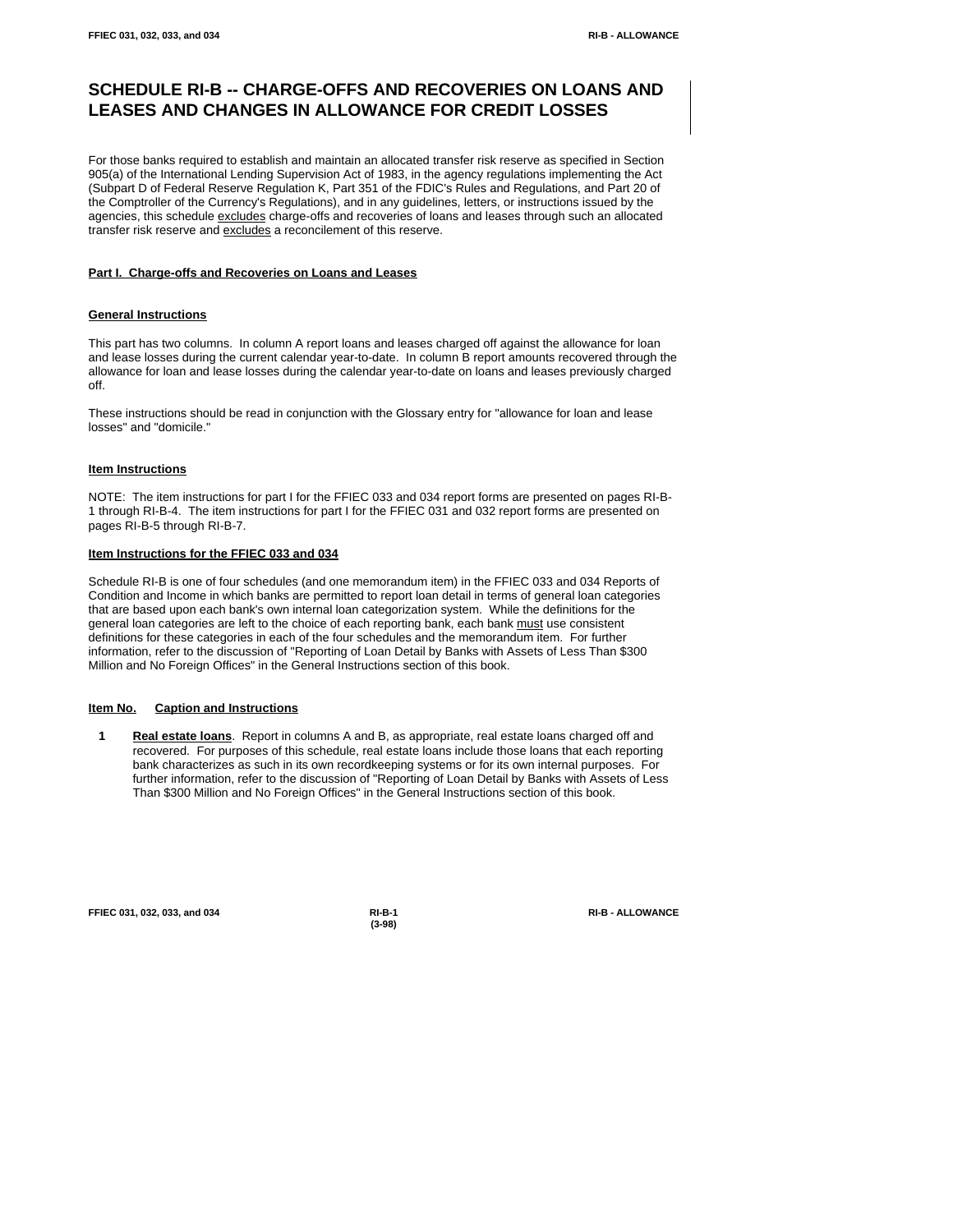# **Part I. (cont.)**

#### **Item Instructions for FFIEC 033 and 034 (cont.)**

# **Item No. Caption and Instructions**

- **2 Installment loans**. Report in columns A and B, as appropriate, installment loans charged off and recovered. For purposes of this schedule, installment loans include those loans that each reporting bank characterizes as such in its own recordkeeping systems or for its own internal purposes. For further information, refer to the discussion of "Reporting of Loan Detail by Banks with Assets of Less Than \$300 Million and No Foreign Offices" in the General Instructions section of this book.
- **3 Credit cards and related plans**. Report in columns A and B, as appropriate, all extensions of credit under credit cards and related plans charged off and recovered. For purposes of this schedule, credit cards and related plans include those loans that each reporting bank characterizes as such in its own recordkeeping systems or for its own internal purposes. For further information, refer to the discussion of "Reporting of Loan Detail by Banks with Assets of Less Than \$300 Million and No Foreign Offices" in the General Instructions section of this book.
- **4 Commercial (time and demand) and all other loans**. Report in columns A and B, as appropriate, commercial (time and demand) and all other loans charged off and recovered. For purposes of this schedule, commercial (time and demand) and all other loans is a residual category and, for each bank, its contents will depend on the contents of the three preceding categories of loans. For further information, refer to the discussion of "Reporting of Loan Detail by Banks with Assets of Less Than \$300 Million and No Foreign Offices" in the General Instructions section of this book.
- **5 Lease financing receivables**. Report in columns A and B, as appropriate, all leases (as defined on the FFIEC 034 for Schedule RC-C, part I, item 9, and on the FFIEC 033 for Schedule RC-C, part I, item 10, "Lease financing receivables (net of unearned income)") charged off and recovered.
- **6 Total**. Report in columns A and B the sum of items 1 through 5. The amount reported in column A must equal Schedule RI-B, part II, item 3, "Charge-offs," and the amount reported in column B must equal Schedule RI-B, part II, item 2, "Recoveries."

## **Memoranda**

# **FFIEC 034 FFIEC 033 Item No. Item No. Caption and Instructions**

 **- 1 Loans to foreign governments and official institutions included in part I, items 1 through 4 above**. Report in columns A and B, as appropriate, loans to foreign governments and official institutions (as defined for Schedule RC-C, part I, item 7. Loans to foreign governments and official institutions") charged off and recovered. These charge-offs and recoveries will have been included in one or more of items 1 through 4 above.

**FFIEC 031, 032, 033, and 034 RI-B-2 RI-B - ALLOWANCE**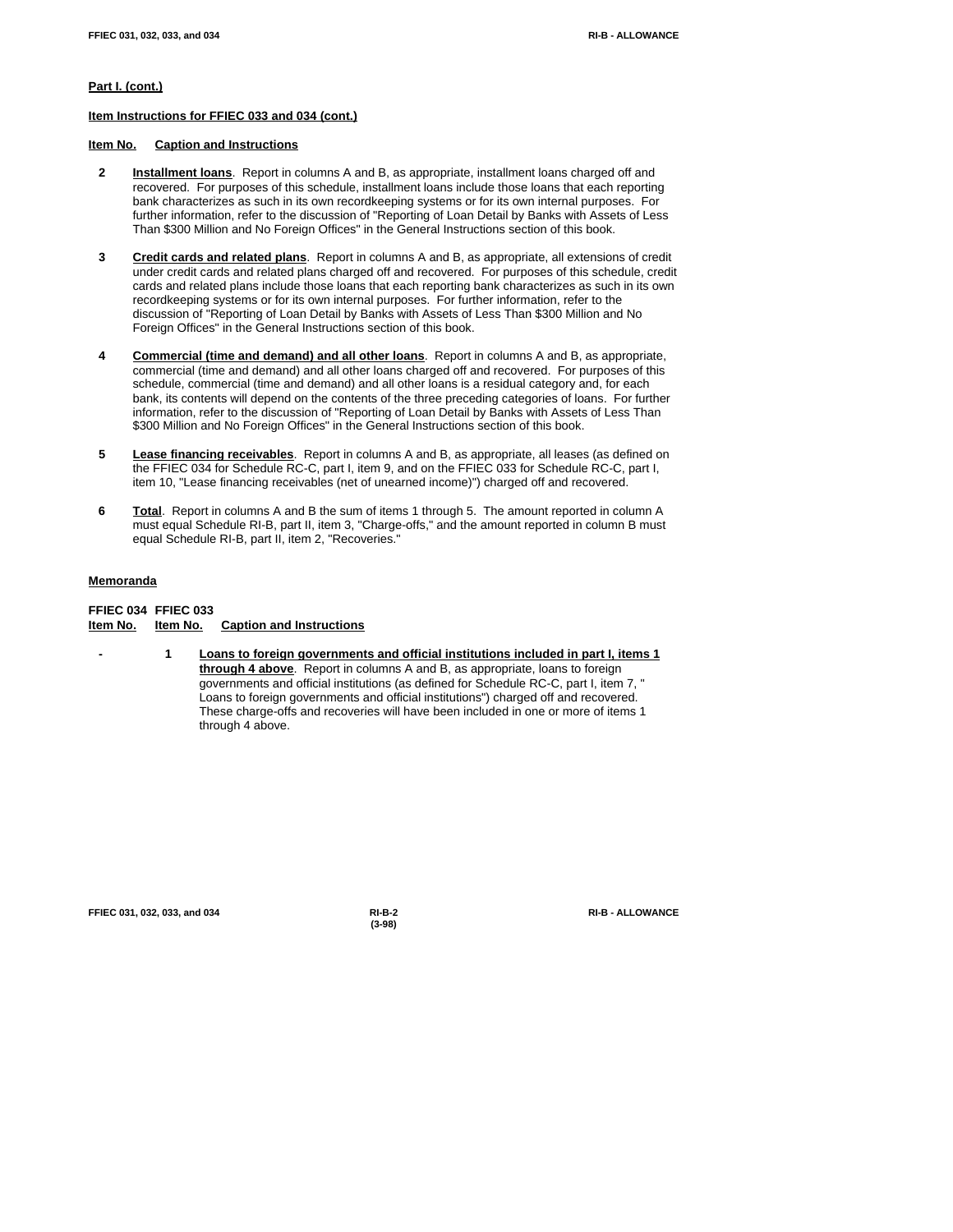# **Part I. (cont.)**

**Item Instructions for the FFIEC 031 and 032 (cont.)**

# **Memorandum**

### **Item No. Caption and Instructions**

- **5 Loans secured by real estate (in domestic offices)**. Report in the appropriate subitem all loans secured by real estate included in Schedule RI-B, part I, item 1, above. On the FFIEC 031, the sum of Memorandum items 5.a through 5.e must not exceed the amount reported in Schedule RI-B, part I, item 1. On the FFIEC 032, the sum of Memorandum items 5.a through 5.e must equal Schedule RI-B, part I, item 1.
- **5.a Construction and land development**. Report in columns A and B, as appropriate, loans secured by real estate for construction and land development purposes (as defined for Schedule RC-C, part I, item 1.a, (column B on the FFIEC 031)) charged off and recovered.
- **5.b Secured by farmland**. Report in columns A and B, as appropriate, loans secured by farmland (as defined for Schedule RC-C, part I, item 1.b, (column B on the FFIEC 031)) charged off and recovered.
- **5.c Secured by 1-4 family residential properties**. Report in the appropriate subitem all loans secured by 1-4 family residential properties (as defined for Schedule RC-C, part I, item 1.c, (column B on the FFIEC 031)) charged off and recovered.
- **5.c.(1) Revolving, open-end loans secured by 1-4 family residential properties and extended under lines of credit**. Report in columns A and B, as appropriate, all revolving, open-end loans secured by 1-4 family residential properties and extended under lines of credit (as defined for Schedule RC-C, part I, item 1.c.(1), (column B on the FFIEC 031)) charged off and recovered.
- **5.c.(2) All other loans secured by 1-4 family residential properties**. Report in columns A and B, as appropriate, all closed-end loans secured by first or junior liens on 1-4 family residential properties (as defined for Schedule RC-C, part I, item 1.c.(2), (column B on the FFIEC 031)) charged off and recovered.
- **5.d Secured by multifamily (5 or more) residential properties**. Report in columns A and B, as appropriate, all loans secured by multifamily (5 or more) residential properties (as defined for Schedule RC-C, part I, item 1.d, (column B on the FFIEC 031)) charged off and recovered.
- **5.e Secured by nonfarm nonresidential properties**. Report in columns A and B, as appropriate, all loans secured by nonfarm nonresidential properties (as defined for Schedule RC-C, part I, item 1.e, (column B on the FFIEC 031)) charged off and recovered.

| FFIEC 031, 032, 033, and 034 |  |  |  |
|------------------------------|--|--|--|
|                              |  |  |  |

**(3-98)**

**FFIEC 031, 032, 033, and 034 RI-B-7 RI-B - ALLOWANCE**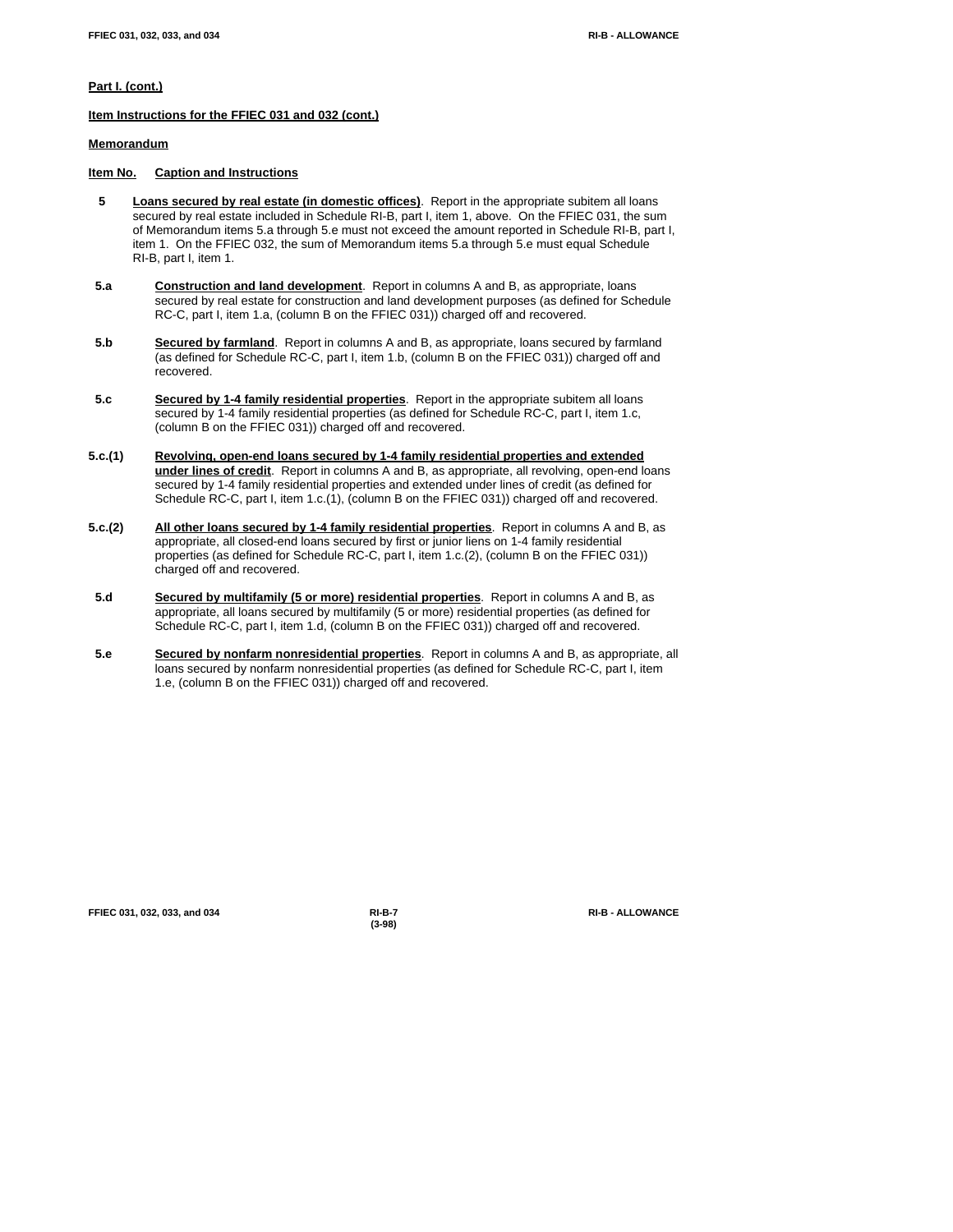## **Part II. Changes In Allowance for Credit Losses**

#### **General Instructions**

Report the reconcilement of the allowance for credit losses on a calendar year-to-date basis. On the FFIEC 034, Schedule RI-B, part II is to be completed for the report period ending December 31.

The AICPA's Audit and Accounting Guide for Banks and Savings Institutions requires the allocation on the balance sheet of the allowance for credit losses between on-balance sheet financial instruments and offbalance sheet credit exposures. For purposes of these reports, banks should allocate the allowance for credit losses on Schedule RC, Balance Sheet, consistent with their allocation methodology for other financial reporting purposes. Portions of the allowance related to off-balance sheet credit exposures that are reported as liabilities should be reported in Schedule RC, item 20, "Other liabilities," and in item 4 of Schedule RC-G. However, banks should aggregate these components of the allowance for credit losses when completing Schedule RI-B, part II. Banks are encouraged to disclose the amounts of these components in Schedule RI-E, item 9, "Other explanations."

Exclude the balances of any capital reserves included in Schedule RC, item 26.a, "Undivided profits and capital reserves," and the effects of any transactions therein.

Refer to the Glossary entry for "allowance for loan and lease losses" for further information.

If the bank has entered into a business combination that became effective during the reporting period which has been accounted for as a pooling of interests, include the recoveries, charge-offs, and provisions of the combined bank or other business for the calendar year-to-date. Report the balance as of the end of the previous year of the allowance for credit losses of the bank or other business acquired in the pooling in item 5, "Adjustments."

If the bank purchased another bank or business during the reporting period, include the recoveries, chargeoffs, and provisions of the combined bank or other business only after its acquisition. Report the amount of the allowance for credit losses of the bank or other business acquired as of the effective date of the business combination in item 5, "Adjustments."

If the bank was acquired in a transaction which became effective during the reporting period and push down accounting was used to account for the acquisition, include only the recoveries, charge-offs, and provisions from the effective date of the bank's acquisition through the end of the year-to-date reporting period. Report the change in the balance of the allowance for credit losses from the end of the previous year through the effective date of the bank's acquisition in item 5, "Adjustments."

For further information on poolings of interests, purchase acquisitions, and push down accounting, see the Glossary entry for "business combinations."

**FFIEC 031, 032, 033, and 034 RI-B-8 RI-B - ALLOWANCE**

**(3-98)**

 $\mathsf{l}$ 

 $\blacksquare$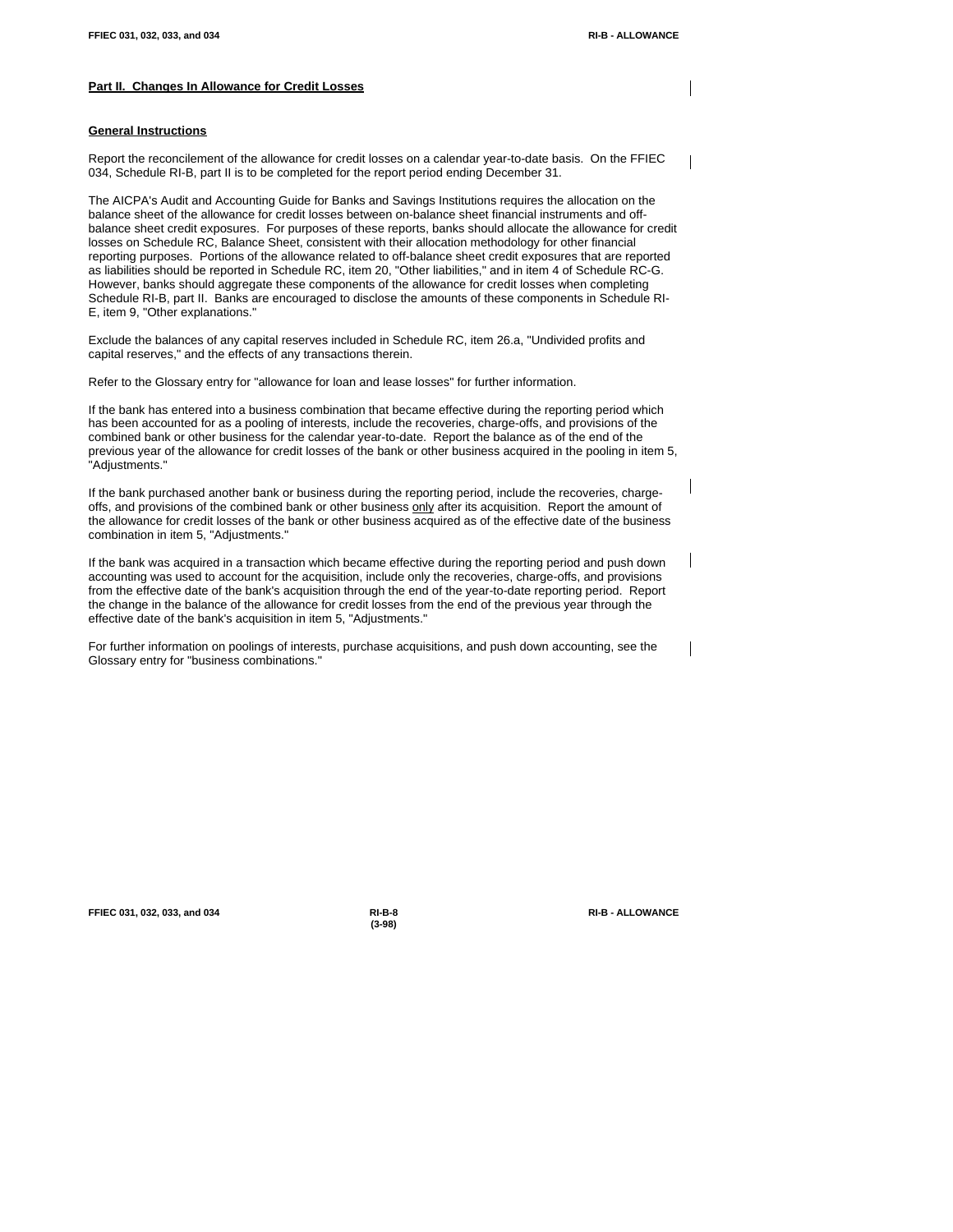## **Part II. (cont.)**

**Item Instructions**

#### **Item No. Caption and Instructions**

- **1 Balance originally reported in the December 31, 19xx, Reports of Condition and Income**. Report the balance in the allowance for credit losses from the Reports of Condition and Income as of the previous calendar year-end. The allowance for credit losses includes the allowance for loan and lease losses plus any portions of the allowance for credit losses related to off-balance sheet credit exposures. The amount reported in this item should equal the amount originally reported as the ending balance in Schedule RI-B, part II, item 6, for the previous calendar year-end before the filing of any amended report(s).
- **2 Recoveries**. Report the amount credited to the allowance for loan and lease losses for recoveries during the calendar year-to-date on amounts previously charged against the allowance for loan and lease losses. Also include amounts credited to any portions of the allowance for credit losses related to off-balance sheet credit exposures for recoveries on amounts previously charged-off against this allowance.

On the FFIEC 033 and 034, the amount reported in this item must equal Schedule RI-B, part I, item 6, column B, plus any recoveries credited to portions of the allowance for credit losses related to off-balance sheet credit exposures. On the FFIEC 031 and 032, the amount reported in this item must equal Schedule RI-B, part I, item 9, column B, (plus any recoveries credited to portions of the allowance for credit losses related to off-balance sheet credit exposures.

 **3 LESS: Charge-offs**. Report the amount of all loans and leases charged against the allowance for loan and lease losses during the calendar year-to-date. Also include the amount of losses on offbalance sheet credit exposures charged to any portions of the allowance for credit losses related to off-balance sheet credit exposures.

On the FFIEC 033 and 034, the amount reported in this item must equal Schedule RI-B, part I, item 6, column A, plus any losses charged against any portions of the allowance for credit losses related to off-balance sheet credit exposures. On the FFIEC 031 and 032, the amount reported in this item must equal Schedule RI-B, part I, item 9, column A, plus any losses charged against any portions of the allowance for credit losses related to off-balance sheet credit exposures.

- **4 Provision for credit losses**. Report the amount expensed as the provision for credit losses during the calendar year-to-date. The provision for credit losses includes the amount needed to make the allowance for loan and lease losses adequate to absorb expected loan and lease losses plus any amount provided for credit losses related to off-balance sheet credit exposures, based upon management's evaluation of the bank's current loan, lease, and off-balance sheet credit exposures. The amount reported in this item must equal Schedule RI, item 4.a. If the amount reported in this item is negative, enclose it in parentheses.
- **5 Adjustments**. Report the net cumulative effect of all corrections and adjustments made in any amended report(s) to the amount originally reported as the ending balance of the allowance for credit losses in the Reports of Condition and Income as of the previous calendar year-end.

**FFIEC 031, 032, 033, and 034 RI-B-9 RI-B - ALLOWANCE**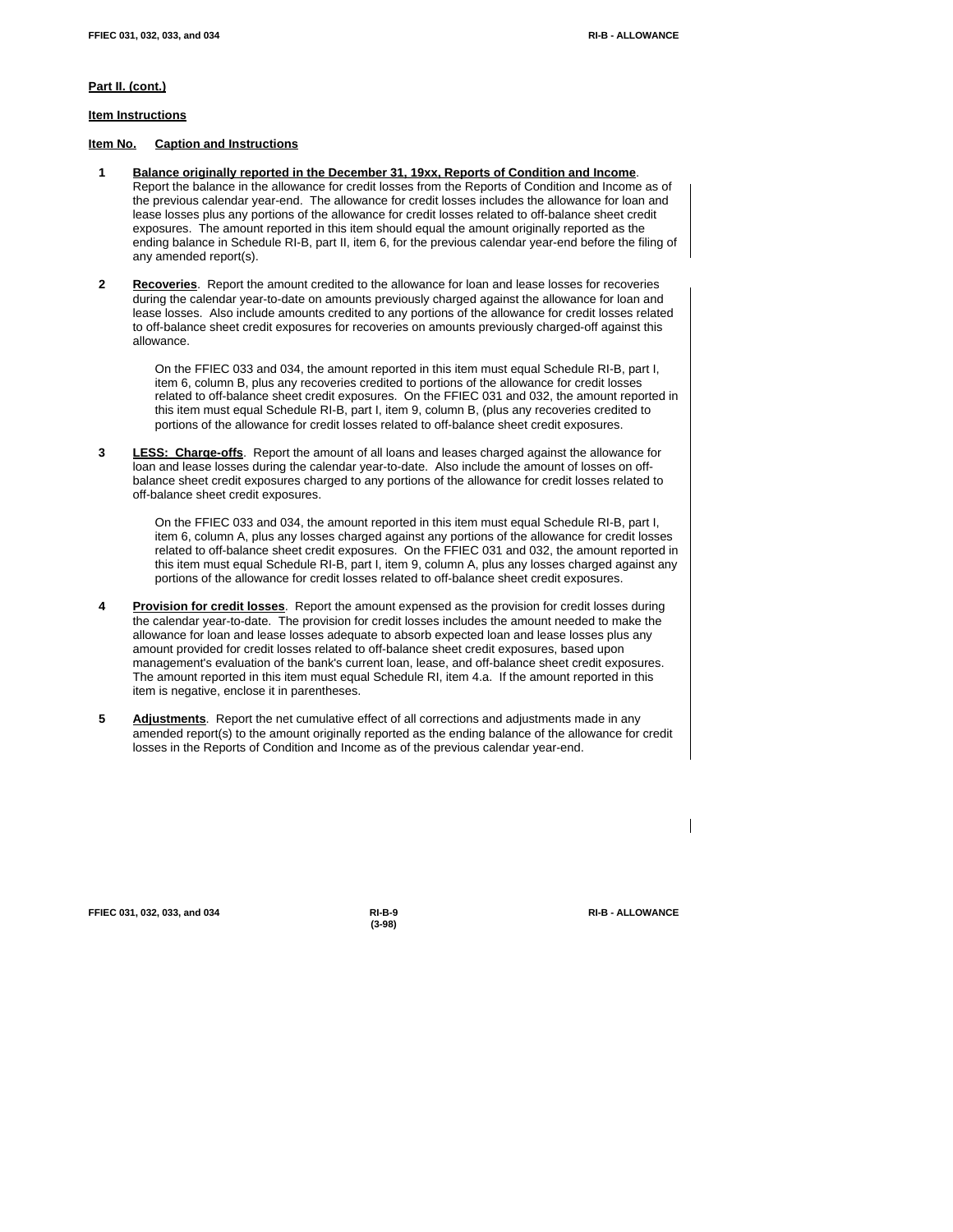# **Part II. (cont.)**

#### **Item No. Caption and Instructions**

 **5** Report the allowance for credit losses of a bank or other business acquired in a business (cont.) combination during the calendar year-to-date reporting period. Determine the amount to be reported in this item in accordance with the General Instructions at the beginning of part II.

> If the bank was acquired in a transaction which became effective during the reporting period and push down accounting was used to account for the acquisition, report the change in the balance of the allowance for credit losses from the end of the previous year through the effective date of the bank's acquisition in this item.

> For those banks required to establish and maintain an allocated transfer risk reserve, report all allowable adjustments made during the reporting period between the regular allowance for loan and lease losses and the allocated transfer risk reserve as specified in Section 905(a) of the International Lending Supervision Act of 1983, in the agency regulations implementing the Act (Federal Reserve Regulation K, Part 351 of the FDIC Rules and Regulations, and Part 20 of the Comptroller of the Currency's Regulations), and in any guidelines, letters, or instructions issued by the agencies.

For banks with foreign offices that file the FFIEC 031 report forms, report any increases or decreases resulting from the translation into dollars of any portions of the allowance for credit losses which are denominated in a foreign currency.

If the amount reported in this item is negative, enclose it in parentheses.

State the dollar amount of and describe each transaction included in this item in Schedule RI-E, Explanations, item 8.

 **6 Balance end of current period**. Report the sum of items 1, 2, 4, and 5, minus item 3. The amount reported in this item must equal Schedule RC, item 4.b, "Allowance for loan and lease losses," plus any portions of the allowance for credit losses related to off-balance sheet credit exposures. Banks are encouraged to disclose the amounts of these other portions of the allowance for credit losses in Schedule RI-E, item 9, "Other explanations."

**FFIEC 031, 032, 033, and 034 RI-B-10 RI-B - ALLOWANCE**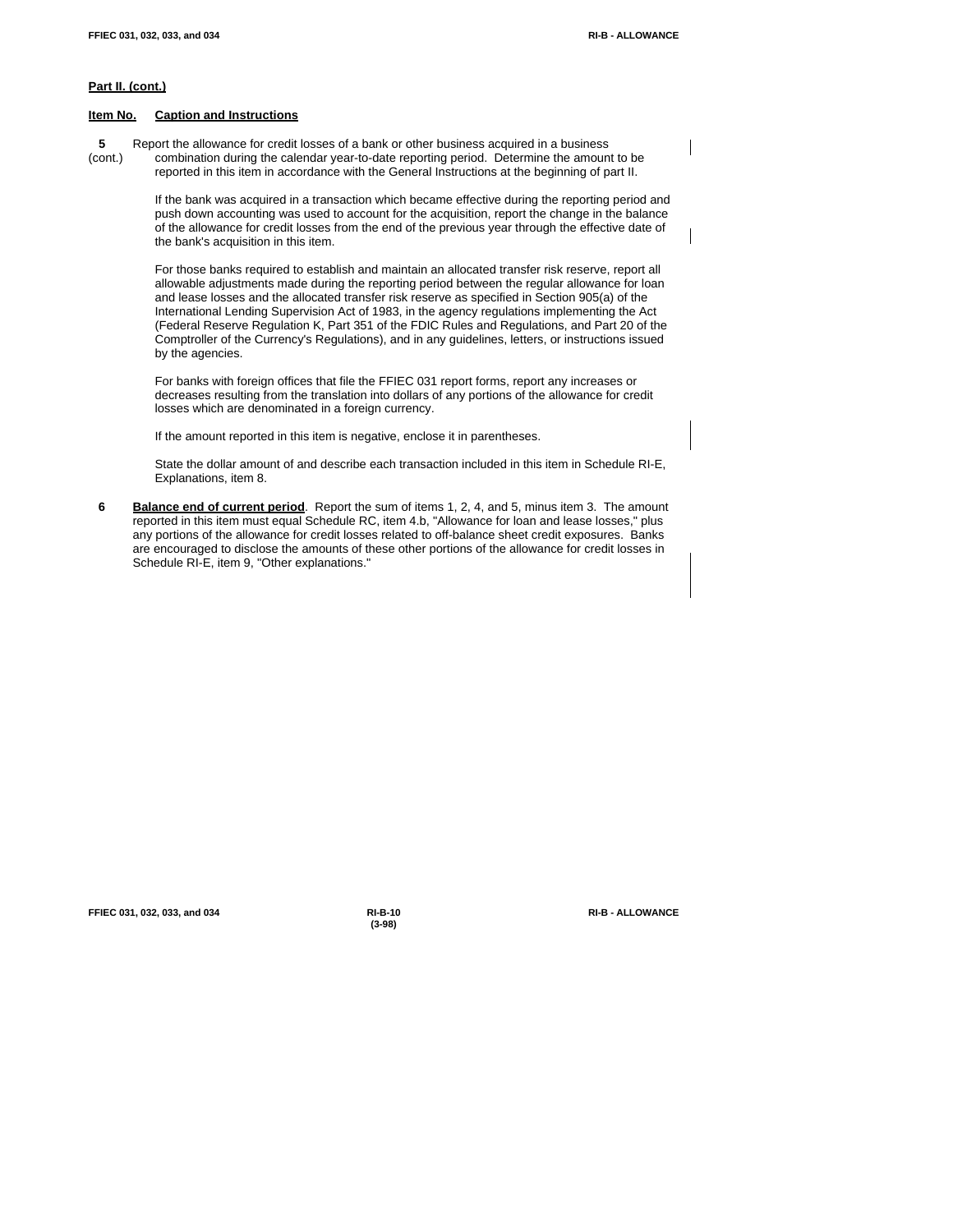- **3** If an extraordinary item or other adjustment is a loss or otherwise reduces the bank's
- (cont.) income, enclose the dollar amount reported in parentheses. If an applicable income tax effect is a tax benefit (rather than a tax expense), enclose the dollar amount reported in parentheses.
- **4 Equity capital adjustments from amended Reports of Income**. List and briefly describe in items 4.a and 4.b the dollar amount of each adjustment included in Schedule RI-A, item 2, "Equity capital adjustments from amended Reports of Income, net." If Schedule RI-A, item 2, includes more than two adjustments, report the additional adjustments in Schedule RI-E, item 9 below.

If an equity capital adjustment represents a reduction of the bank's equity capital, enclose the dollar amount reported in parentheses.

 **5 Cumulative effect of changes in accounting principles from prior years**. List and briefly describe in items 5.a and 5.b the dollar amount of the cumulative effect, net of applicable income taxes, of each change in accounting principle included in Schedule RI-A, item 9. If Schedule RI-A, item 9, includes the effect of more than two changes, report the additional cumulative effects in Schedule RI-E, item 9 below.

If the cumulative effect of a change represents a reduction of the bank's equity capital, enclose the dollar amount reported in parentheses.

 **6 Corrections of material accounting errors from prior years**. List and briefly describe in items 6.a and 6.b the dollar amount of each correction, net of applicable income taxes, of a material accounting error from a prior year that is included in Schedule RI-A, item 10. If Schedule RI-A, item 10, includes more than two corrections, report the additional corrections in Schedule RI-E, item 9 below.

If the correction of a material accounting error represents a reduction of the bank's equity capital, enclose the dollar amount reported in parentheses.

 **7 Other transactions with parent holding company**. List and briefly describe in items 7.a and 7.b the dollar amount of each type of other transaction with the bank's parent holding company that is included in Schedule RI-A, item 12 (item 13 on the FFIEC 031). If Schedule RI-A, item 12 (item 13 on the FFIEC 031), includes more than two types of other transactions, report the additional types of other transactions in Schedule RI-E, item 9 below.

If the effect of a type of other transaction with the bank's parent holding company is to reduce the bank's equity capital, enclose the dollar amount reported in parentheses.

 **8 Adjustments to allowance for credit losses**. List and briefly describe in items 8.a and 8.b the dollar amount of each adjustment to the allowance for credit losses that is included in Schedule RI-B, part II, item 5. If Schedule RI-B, part II, item 5, includes more than two adjustments, report the additional adjustments in Schedule RI-E, item 9 below.

If the effect of an adjustment is to reduce the bank's allowance for credit losses, enclose the dollar amount reported in parentheses.

**FFIEC 031, 032, 033, and 034 RI-E-3 RI-E - EXPLANATIONS**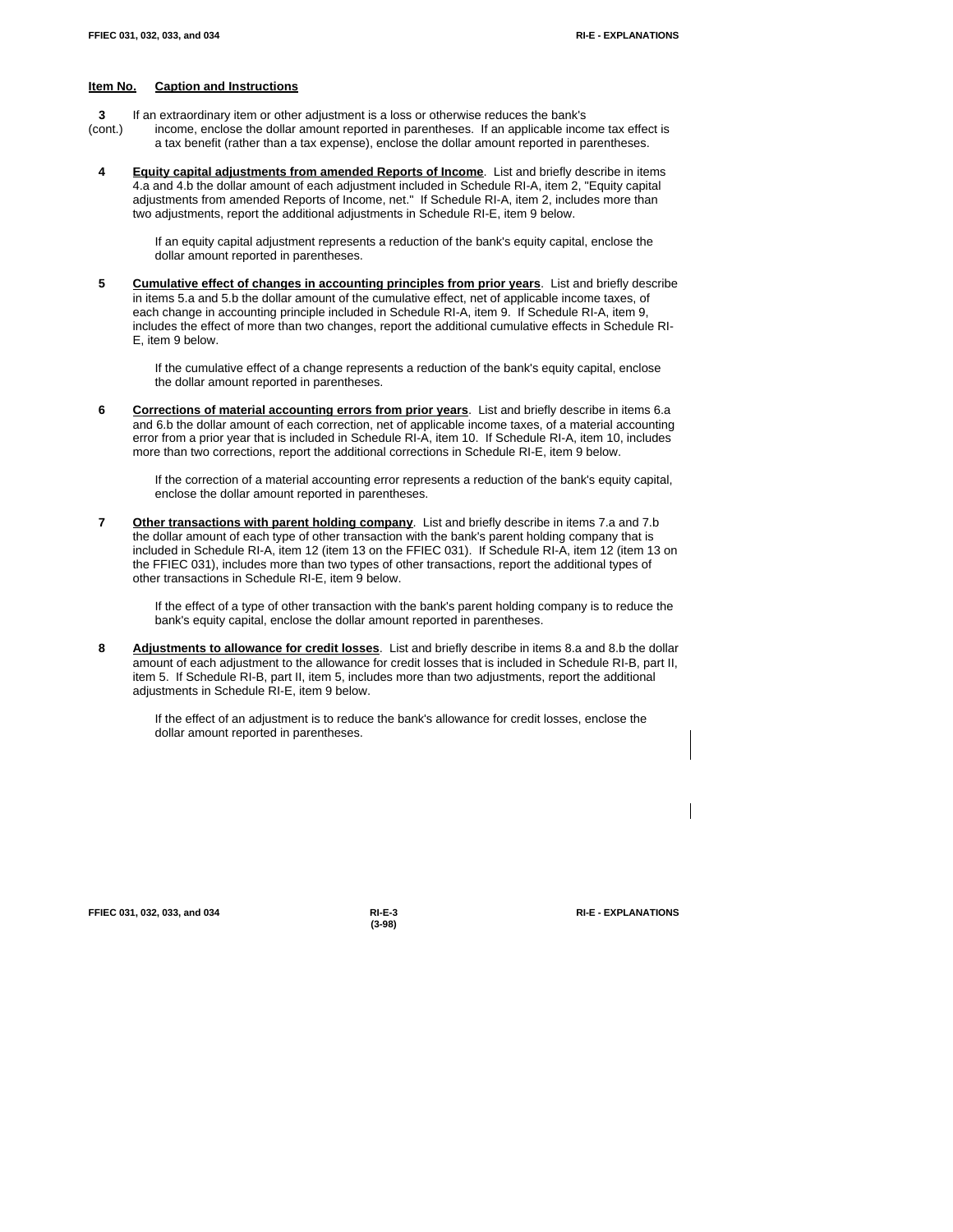**9 Other explanations**. In the space provided on the report form, the bank may, at its option, list and briefly describe any other significant items relating to the Report of Income. The bank's other explanations must not exceed 750 characters, including punctuation and standard spacing between words and sentences.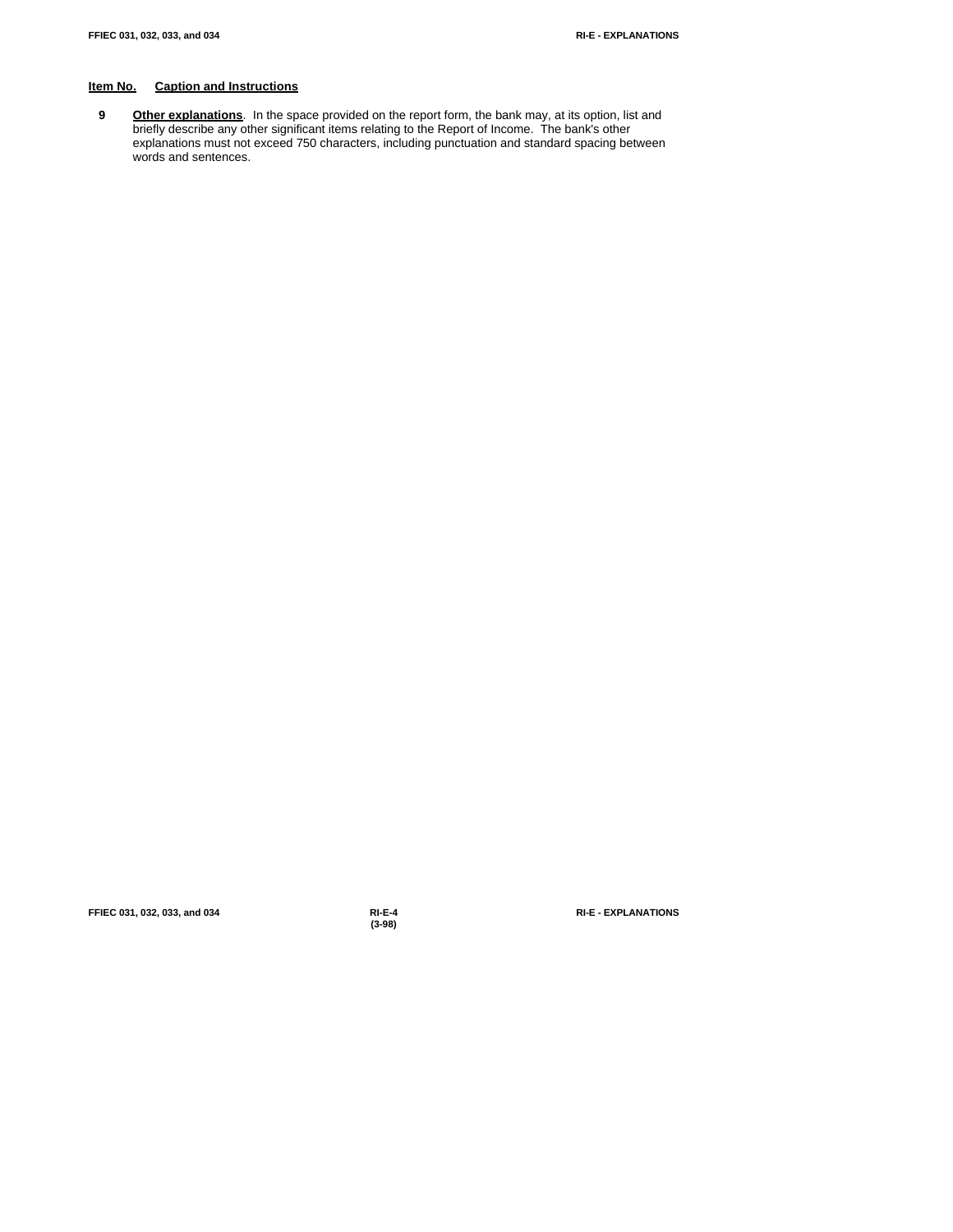## **Income Taxes (cont.):**

(2) Deferred income tax expense or benefit measured as the change in the net deferred tax assets or liabilities for the period reported. Deferred tax liabilities and assets represent the amount by which taxes payable (or receivable) are expected to increase or decrease in the future as a result of "temporary differences" and net operating loss or tax credit carryforwards that exist at the reporting date.

The deferred portion of the total applicable income taxes for the calendar year should be reported in the December Report of Income in Schedule RI, Memorandum item 12.

The actual tax liability (or receivable) calculated on the bank's tax returns may differ from the estimate reported as currently payable or receivable on the year-end Report of Income. An amendment to the bank's year-end and subsequent Reports of Condition and Income may be appropriate if the difference is significant. Minor differences should be handled as accrual adjustments to applicable income taxes in Reports of Income during the year the differences are detected. The reporting of applicable income taxes in the Report of Income for report dates other than year-end is discussed below under "interim period applicable income taxes."

Temporary differences result when events are recognized in one period on the bank's books but are recognized in another period on the bank's tax return. These differences result in amounts of income or expense being reported in the Report of Income in one period but in another period in the tax returns. There are two types of temporary differences. Deductible temporary differences reduce taxable income in future periods. Taxable temporary differences result in additional taxable income in future periods.

For example, a bank's provision for loan and lease losses is expensed for financial reporting purposes in one period. However, for some banks, this amount may not be deducted for tax purposes until the loans are actually charged off in a subsequent period. This deductible temporary difference "originates" when the provision for loan and lease losses is recorded in the financial statements and "turns around" or "reverses" when the loans are subsequently charged off, creating tax deductions. Other deductible temporary differences include writedowns of other real estate owned, the recognition of loan origination fees, and other postemployment benefits expense.

Depreciation can result in a taxable temporary difference if a bank uses the straight-line method to determine the amount of depreciation expense to be reported in the Report of Income but uses an accelerated method for tax purposes. In the early years, tax depreciation under the accelerated method will typically be larger than book depreciation under the straight-line method. During this period, a taxable temporary difference originates. Tax depreciation will be less than book depreciation in the later years when the temporary difference reverses. Therefore, in any given year, the depreciation reported in the Report of Income will differ from that reported in the bank's tax returns. However, total depreciation taken over the useful life of the asset will be the same

under either method. Other taxable temporary differences include the undistributed earnings of unconsolidated subsidiaries and associated companies and amounts funded to pension plans which exceed the recorded expense.

Some events do not have tax consequences and therefore do not give rise to temporary differences. Certain revenues are exempt from taxation and certain expenses are not deductible. These events were previously known as "permanent differences." Examples of such events (for federal income tax purposes) are interest received on certain obligations of states and political subdivisions in the U.S., amortization of purchased goodwill, premiums paid on officers' life insurance policies where the bank is the beneficiary, and 85 percent of cash dividends received on the corporate stock of domestic U.S. corporations.

**FFIEC 031, 032, 033, and 034 A-43 GLOSSARY**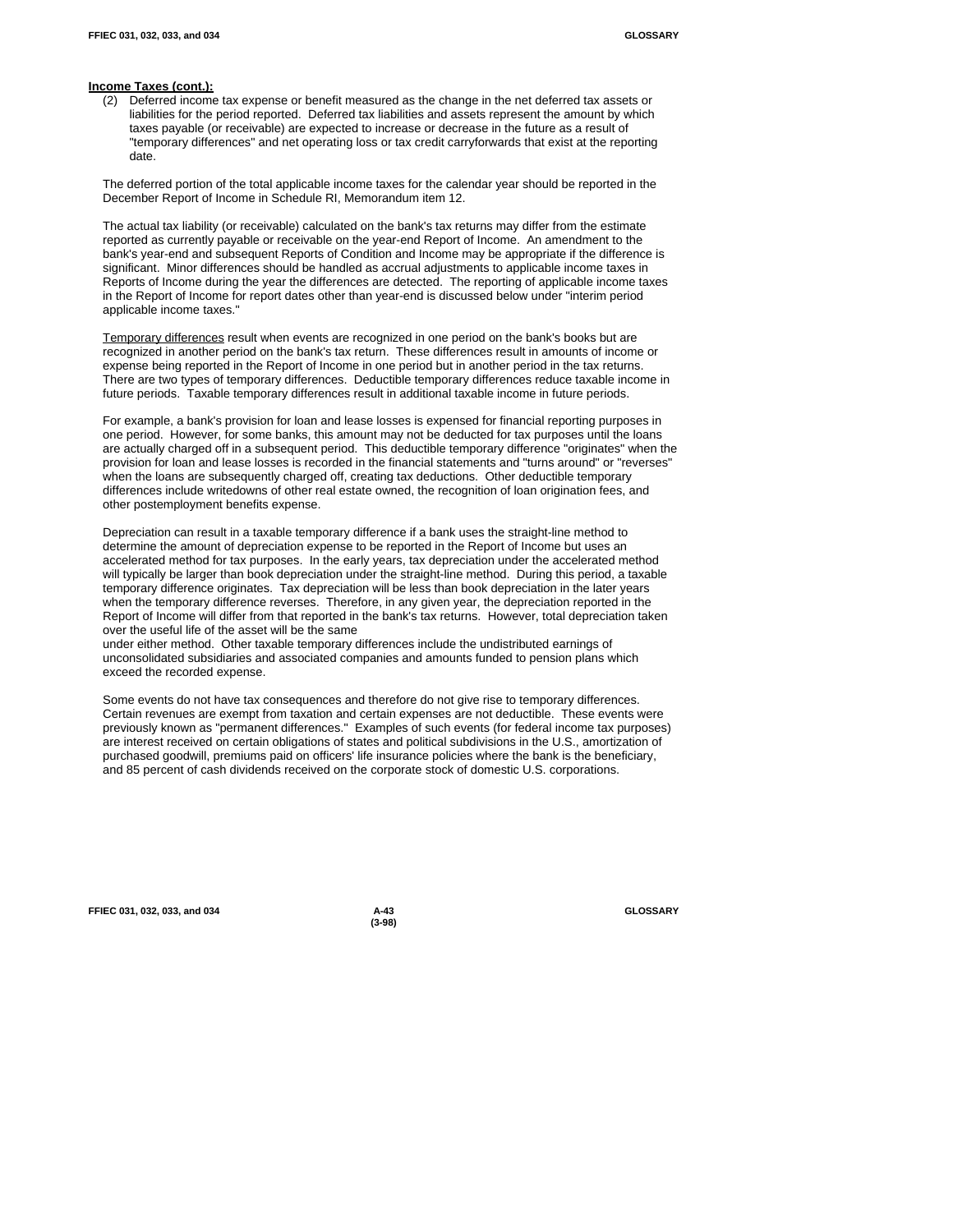#### **Income Taxes (cont.):**

Deferred tax assets shall be calculated at the report date by applying the "applicable tax rate" (defined below) to the bank's total deductible temporary differences and operating loss carryforwards. A deferred tax asset shall also be recorded for the amount of tax credit carryforwards available to the bank. Based on the estimated realizability of the deferred tax asset, a valuation allowance should be established to reduce the recorded deferred tax asset to the amount that is considered "more likely than not" (i.e., greater than 50 percent chance) to be realized.

Deferred tax liabilities should be calculated by applying the "applicable tax rate" to total taxable temporary differences at the report date.

Operating loss carrybacks and carryforwards and tax credit carryforwards -- When a bank's deductions exceed its income for federal income tax purposes, it has sustained an operating loss. An operating loss that occurs in a year following periods when the bank had taxable income may be carried back to recover income taxes previously paid. The tax effects of any loss carrybacks that are realizable through a refund of taxes previously paid is recognized in the year the loss occurs. In this situation, the applicable income taxes on the Report of Income will reflect a credit rather than an expense. Banks may carry back operating losses for two years. (For tax years beginning before 1998, banks could carry back operating losses for three years.)

Generally, an operating loss that occurs when loss carrybacks are not available (e.g., occurs in a year following periods of losses) becomes an operating loss carryforward. Banks may carry operating losses forward 20 years. (For tax years beginning before 1998, banks could carry operating losses forward 15 years.)

Tax credit carryforwards are tax credits which cannot be used for tax purposes in the current year, but which can be carried forward to reduce taxes payable in a future period.

Deferred tax assets are recognized for operating loss and tax credit carryforwards just as they are for deductible temporary differences. As a result, a bank can recognize the benefit of a net operating loss for tax purposes or a tax credit carryforward to the extent the bank determines that a valuation allowance is not considered necessary (i.e., if the realization of the benefit is more likely than not).

Applicable tax rate -- The income tax rate to be used in determining deferred tax assets and liabilities is the rate under current tax law that is expected to apply to taxable income in the periods in which the deferred tax assets or liabilities are expected to be realized or paid. If the bank's income level is such that graduated tax rates are a significant factor, then the bank shall use the average graduated tax rate applicable to the amount of estimated taxable income in the period in which the deferred tax asset or liability is expected to be realized or settled. When the tax law changes, banks shall determine the effect of the change, adjust the deferred tax asset or liability and include the effect of the change in Schedule RI, item 9, "Applicable income taxes (on item 8)."

Valuation allowance -- A valuation allowance must be recorded, if needed, to reduce the amount of deferred tax assets to an amount that is more likely than not to be realized. Changes in the valuation allowance generally shall be reported in Schedule RI, item 9, "Applicable income taxes (on item 8)." The following discussion of the valuation allowance relates to the allowance, if any, included in the amount of net deferred tax assets or liabilities to be reported on the balance sheet (Schedule RC) and in Schedule RC-F, item 2, or Schedule RC-G, item 2. This discussion does not address the determination of the amount of deferred tax assets, if any, that is disallowed for regulatory capital purposes and reported in Schedule RC-F, Memorandum item 1.

**FFIEC 031, 032, 033, and 034 A-44 GLOSSARY**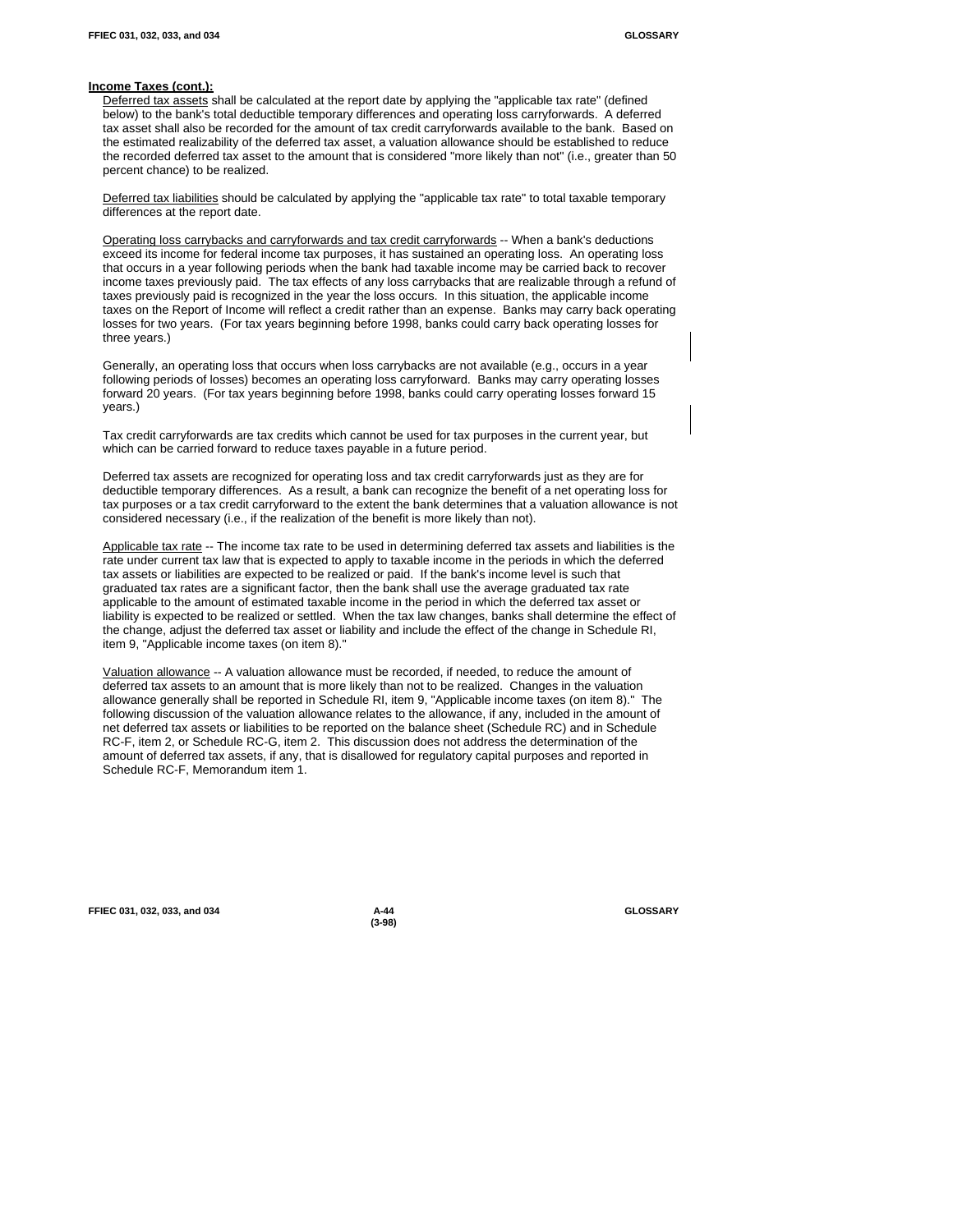**Preferred Stock**: Preferred stock is a form of ownership interest in a bank or other company which entitles its holders to some preference or priority over the owners of common stock, usually with respect to dividends or asset distributions in a liquidation.

Limited-life preferred stock is preferred stock that has a stated maturity date or that can be redeemed at the option of the holder. It excludes those issues of preferred stock that automatically convert into perpetual preferred stock or common stock at a stated date.

Perpetual preferred stock is preferred stock that does not have a stated maturity date or that cannot be redeemed at the option of the holder. It includes those issues of preferred stock that automatically convert into common stock at a stated date.

**Premiums and Discounts**: A premium arises when a bank purchases a security, loan, or other asset at a price in excess of its par or face value, typically because the current level of interest rates for such assets is less than its contract or stated rate of interest. The difference between the purchase price and par or face value represents the premium which all banks are required to amortize.

A discount arises when a bank purchases a security, loan, or other asset at a price below its par or face value, typically because the current level of interest rates for such assets is greater than its contract or stated rate of interest. A discount is also present on instruments which do not have a stated rate of interest such as U.S. Treasury bills and commercial paper. The difference between par or face value and the purchase price represents the discount which all banks are required to accrete.

Premiums and discounts are accounted for as adjustments to the yield on an asset over the life of the asset. A premium must be amortized and a discount must be accreted from date of purchase to maturity, not to call or put date.<sup>1</sup> The preferable method for amortizing premiums and accreting discounts involves the use of the interest method for accruing income on the asset. The objective of the interest method is to produce a constant yield or rate of return on the carrying value of the asset (par or face value plus unamortized premium or less unaccreted discount) at the beginning of each amortization period over the asset's remaining life. The difference between the periodic interest income that is accrued on the asset and interest at the stated rate is the periodic amortization or accretion. However, a straight-line method of amortization or accretion is acceptable if the results are not materially different from the interest method.

A premium or discount may also arise when the reporting bank, acting either as a lender or a borrower, is involved in an exchange of a note for assets other than cash and the interest rate is either below the market rate or not stated, or the face amount of the note is materially different from the fair value of the noncash assets exchanged. The noncash assets and the related note shall be recorded at either the fair value of the noncash assets or the market value of the note, whichever is more clearly determinable. The market value of the note would be its present value as determined by discounting all future payments on the note using an appropriate interest rate, i.e., a rate comparable to that on new loans of similar risk. The difference between the face amount and the recorded value of the note is a premium or discount. This discount or premium shall be accounted for as an adjustment of the interest income or expense over the life of the note using the interest method described above.

For further information, see APB Opinion No. 21, "Interest on Receivables and Payables."

**FFIEC 031, 032, 033, and 034 A-67 GLOSSARY**

<sup>&</sup>lt;sup>1</sup> For an asset acquired at a premium prior to the effective date of a bank's adoption of FASB Statement No. 91, the premium should be amortized to the asset's maturity date unless it is more conservative in its effect on current income to amortize the premium in two stages: (1) first to the call or "put" date and price and (2) then to the maturity date and par or face value.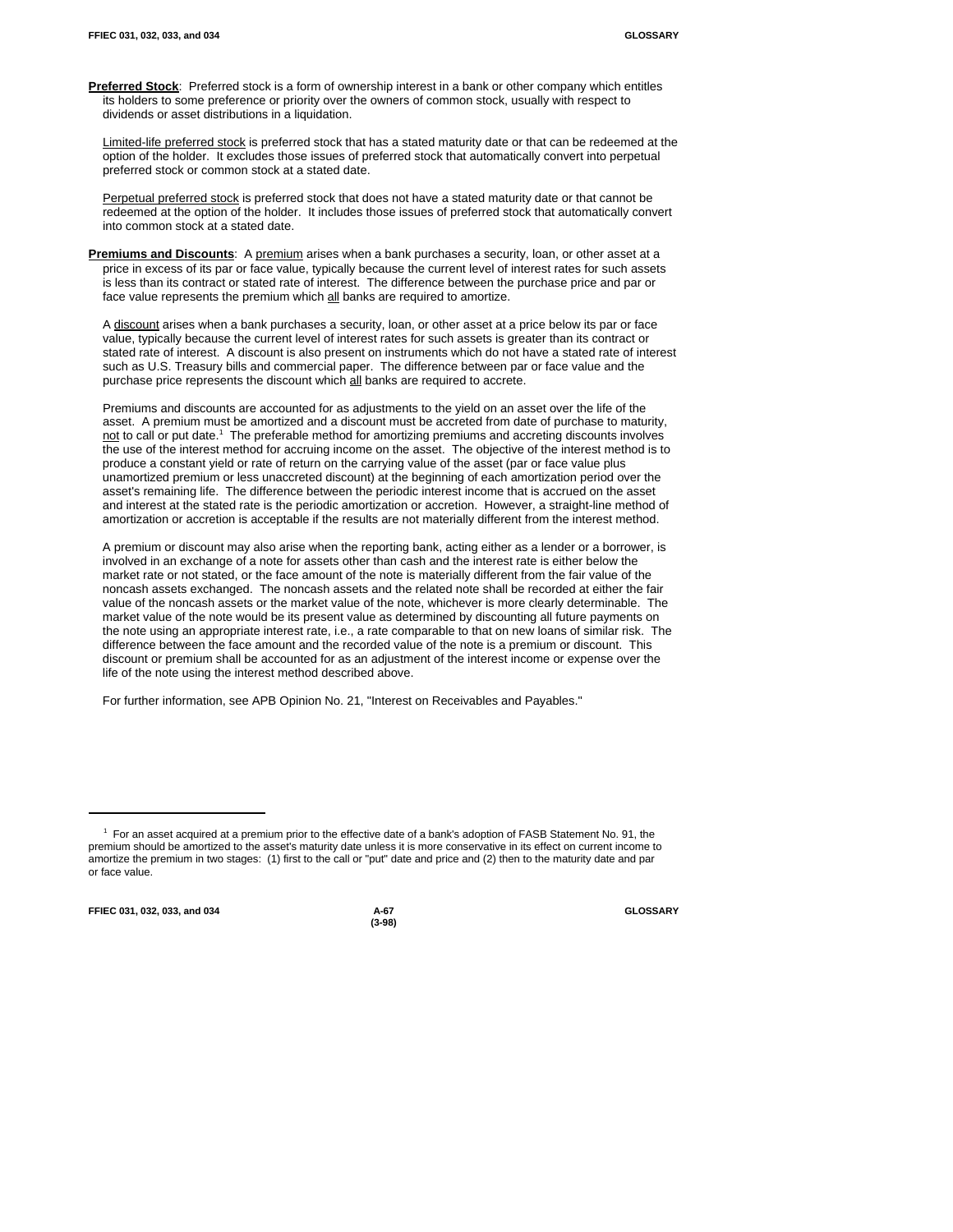#### **Purchase Acquisition:** See "business combinations."

Put Option: See "derivative contracts."

**Real Estate ADC Arrangements:** See "acquisition, development, or construction (ADC) arrangements."

Real Estate, Loan Secured By: See "loan secured by real estate."

**Reciprocal Balances:** Reciprocal balances arise when two depository institutions maintain deposit accounts with each other; that is, when a reporting bank has both a due to and a due from balance with another depository institution.

For purposes of the balance sheet of the Report of Condition, reciprocal balances between the reporting bank and other depository institutions may be reported on a net basis when a right of setoff exists. See the Glossary entry for "offsetting" for the conditions that must be met for a right of setoff to exist.

**Renegotiated Troubled Debt:** See "troubled debt restructurings."

#### **Reorganizations:** See "business combinations."

**Repurchase/Resale Agreements:** A repurchase agreement is a transaction involving the "sale" of financial assets by one party to another, subject to an agreement by the "seller" to repurchase the assets at a specified date or in specified circumstances. A resale agreement (also known as a reverse repurchase agreement) is a transaction involving the "purchase" of financial assets by one party from another, subject to an agreement by the "purchaser" to resell the assets at a specified date or in specified circumstances.

As stated in the AICPA's Audit and Accounting Guide for Banks and Savings Institutions, dollar repurchase agreements (also called dollar rolls) are agreements to sell and repurchase similar but not identical securities. The dollar roll market consists primarily of agreements that involve mortgage-backed securities (MBS). Dollar rolls differ from regular repurchase agreements in that the securities sold and repurchased, which are usually of the same issuer, are represented by different certificates, are collateralized by different but similar mortgage pools (for example, single-family residential mortgages), and generally have different principal amounts.

General rule -- Consistent with FASB Statement No. 125, "Accounting for Transfers and Servicing of Financial Assets and Extinguishments of Liabilities," repurchase and resale agreements involving financial assets (e.g. securities and loans), including dollar repurchase agreements, are either reported as (a) secured borrowings and loans or (b) sales and forward repurchase commitments based on whether the transferring ("selling") institution maintains control over the transferred assets. (See the Glossary entry for "transfers of financial assets" for further discussion of control criteria).

If a repurchase agreement both entitles and obligates the "selling" bank to repurchase or redeem the transferred assets from the transferee ("purchaser") before their maturity, the "selling" bank should report the transaction as a secured borrowing if and only if the following conditions have been met:

(1) The assets to be repurchased or redeemed are the same or "substantially the same" as those transferred, as defined by FASB Statement No. 125.

**FFIEC 031, 032, 033, and 034 A-68 GLOSSARY**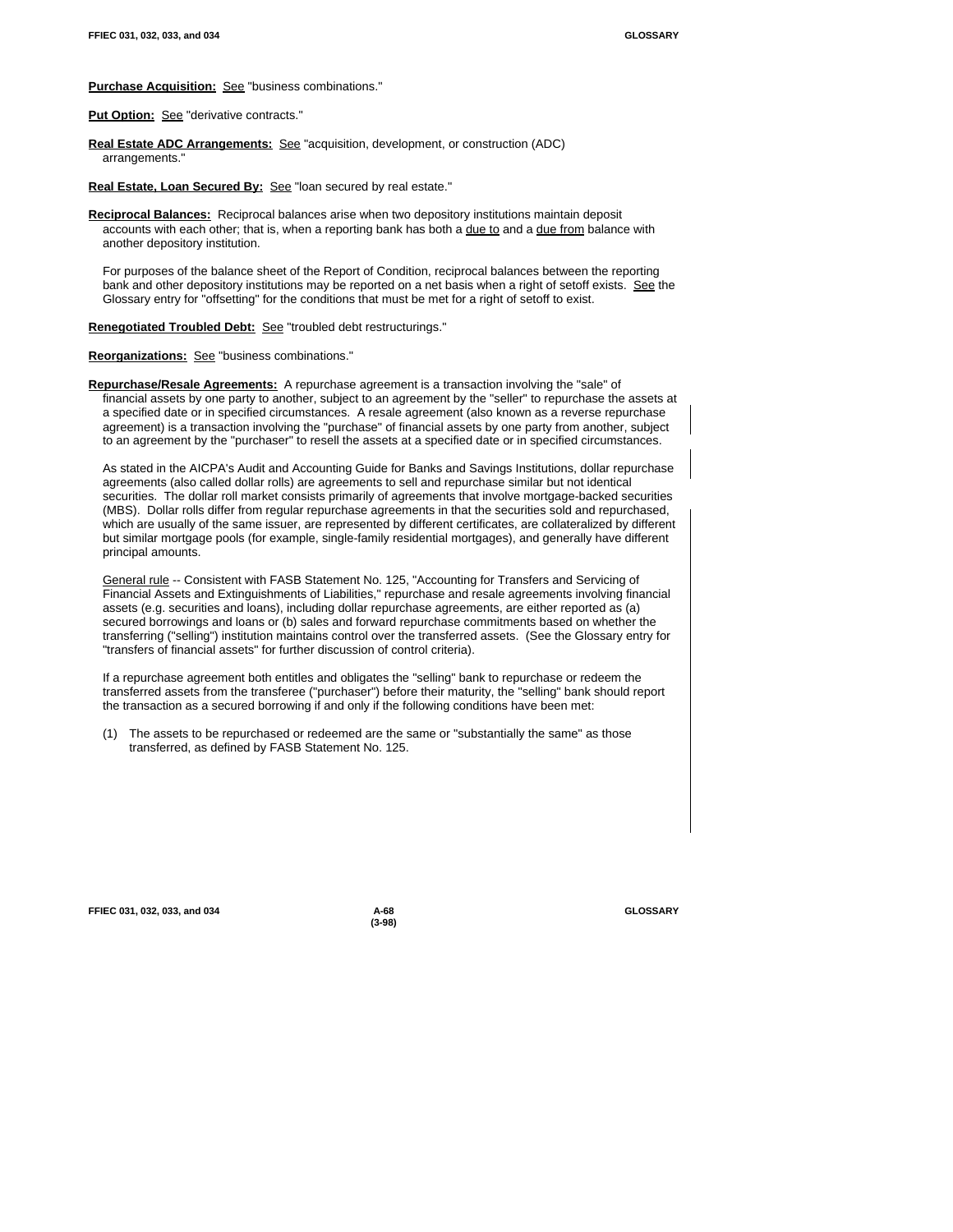#### **Repurchase/Resale Agreements (cont.):**

- (2) The "selling" institution has the ability to repurchase or redeem the transferred assets on substantially the agreed terms, even in the event of default by the transferee ("purchaser"). This ability is presumed to exist if the "selling" bank has obtained cash or other collateral sufficient to fund substantially all of the cost of purchasing replacement assets from others.
- (3) The agreement is to repurchase or redeem the transferred assets before maturity, at a fixed or determinable price.
- (4) The agreement is entered into concurrently with the transfer.

Participations in pools of securities are to be reported in the same manner as security repurchase/resale transactions.

Repurchase agreements reported as secured borrowings. If a repurchase agreement qualifies as a secured borrowing, the "selling" institution should report the transaction as indicated below based on whether the agreement involves a security or some other financial asset.

- (1) Securities "sold" under agreements to repurchase are reported in Schedule RC, item 14, "Federal funds purchased and securities sold under agreements to repurchase."
- (2) Financial assets (other than securities) "sold" under agreements to repurchase are reported as follows:
	- (a) If the repurchase agreement matures in one business day (or is under a continuing contract) and is in immediately available funds, it should be reported in Schedule RC, item 14, "Federal funds purchased and securities sold under agreements to repurchase."
	- (b) If the repurchase agreement matures in more than one business day or is not in immediately available funds, it should be reported in Schedule RC, item 16, "Other borrowed money."

In addition, the "selling" institution may need to record further entries depending on the terms of the agreement. If the "selling" institution does not have the right and ability to redeem the transferred securities or other financial assets on short notice (e.g., by substituting other collateral for the assets) and the "purchaser" has the right to sell or repledge the assets, the "selling" institution should recategorize the transferred financial assets as "assets receivable" and report them in Schedule RC, item 11, "Other assets." Otherwise, the financial assets should continue to be reported in the same asset category as before the transfer (e.g., securities should continue to be reported in Schedule RC, item 2, "Securities," or item 5, "Trading assets," as appropriate).

Resale agreements reported as secured borrowings. Similarly, if a resale agreement qualifies as a secured borrowing, the "purchasing" institution should report the transaction as indicated below based on whether the agreement involves a security or some other financial asset.

(1) Securities "purchased" under agreements to resell are reported in Schedule RC, item 3, "Federal funds sold and securities purchased under agreements to resell."

#### **FFIEC 031, 032, 033, and 034 A-69 GLOSSARY**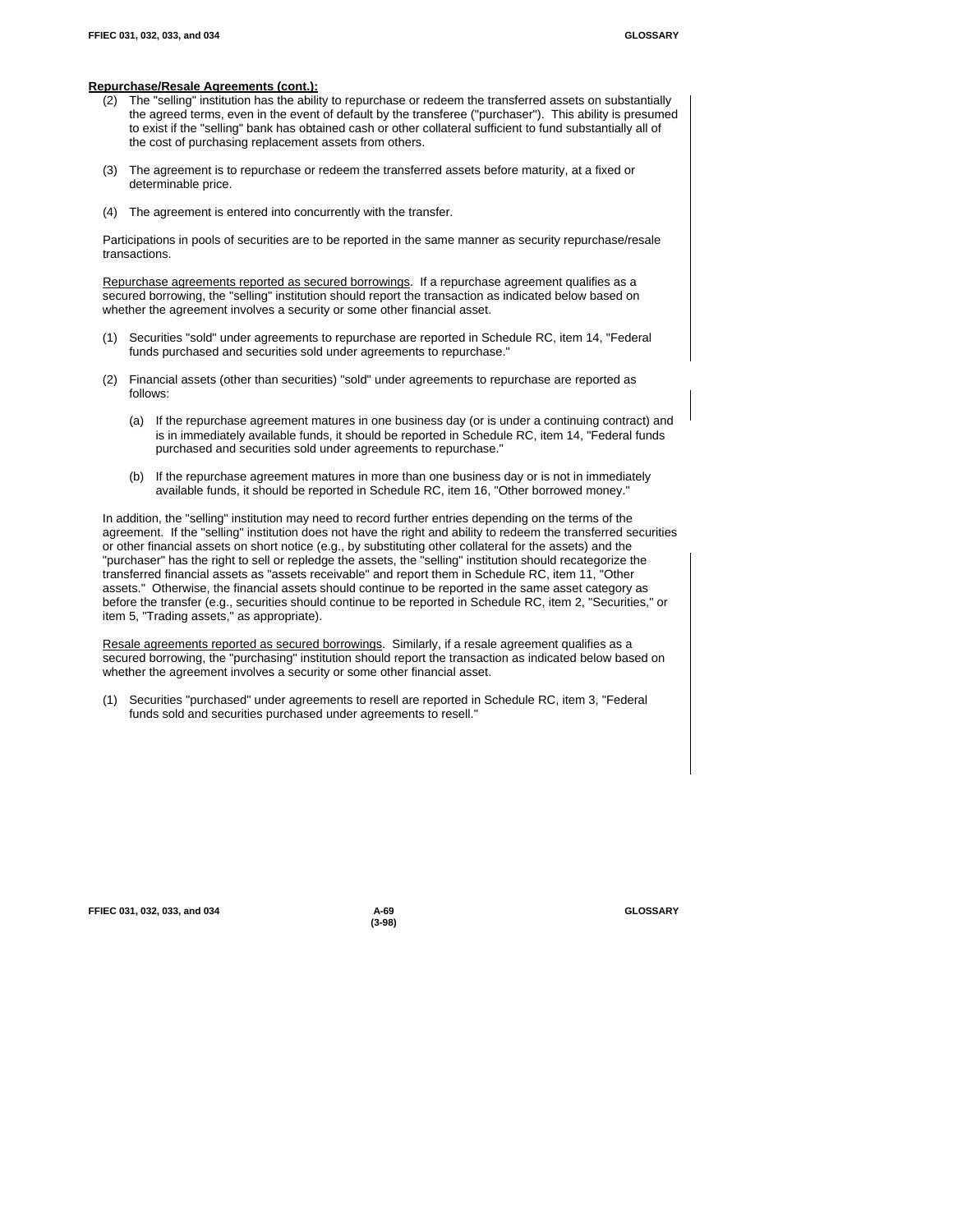#### **Repurchase/Resale Agreements (cont.):**

- (2) Financial assets (other than securities) "purchased" under agreements to resell are reported as follows:
	- (a) If the resale agreement matures in one business day (or is under a continuing contract) and is in immediately available funds, it should be reported in Schedule RC, item 3, "Federal funds sold and securities purchased under agreements to resell."
	- (b) If the resale agreement matures in more than one business day or is not in immediately available funds, it should be reported in Schedule RC, item 4.a, "Loans and leases, net of unearned income."

In addition, the "purchasing" institution may need to record further entries depending on the terms of the agreement. If the "seller" does not have the right and ability to redeem the transferred securities or other financial assets on short notice (e.g., by substituting other collateral for the financial assets) and the "purchasing" institution has the right to sell or repledge the assets, the "purchasing" bank should report the transferred financial assets on its balance sheet in the appropriate asset category (e.g., transferred securities should be reported in Schedule RC, item 2, "Securities," or item 5, "Trading assets," as appropriate) and should record a liability to return the transferred financial assets in Schedule RC, item 20, "Other liabilities." Otherwise, the "purchasing" bank should not report the transferred financial assets (i.e., the financial assets "purchased" under the resale agreement) on its balance sheet.

Repurchase/resale agreements reported as sales -- If a repurchase agreement does not qualify as a secured borrowing under FASB Statement No. 125, the selling bank should account for the transaction as a sale of financial assets and a forward repurchase commitment. The selling bank should remove the transferred assets from its balance sheet, record the proceeds from the sale of the transferred assets (including the forward repurchase commitment), and record any gain or loss on the transaction. Similarly, if a resale agreement does not qualify as a borrowing under FASB Statement No. 125, the purchasing bank should account for the transaction as a purchase of financial assets and a forward resale commitment. The purchasing bank should record the transferred assets on its balance sheet, initially measure them at fair value, and record the payment for the purchased assets (including the forward resale commitment).

#### Reserve Balances, Pass-through: See "pass-through reserve balances."

**Sales of Assets for Risk-Based Capital Purposes:** This entry provides guidance for determining whether sales of loans, securities, receivables, and other assets are subject to the agencies' risk-based capital requirements and are reportable in Schedule RC-L, Off-Balance Sheet Items, and Schedule RC-R, Regulatory Capital. For information on the reporting of transfers of financial assets for purposes of the balance sheet, income statement, and related schedules, see the Glossary entry for "transfers of financial assets."

Under the agencies' risk-based capital standards, assets sold with recourse, if not already included on the balance sheet, are risk-weighted by using a two-step process. First, the full outstanding amount of assets sold with recourse must be converted to an on-balance sheet credit equivalent amounts using a 100 percent credit conversion factor, except for low level recourse transactions and small business obligations transferred with recourse under Section 208 of the Riegle Community Development and Regulatory Improvement Act of 1994. (The reporting treatment of these specific types of asset sales with recourse is discussed in the General Instructions for Schedule RC-R.) Second, the credit equivalent amount is assigned to the appropriate risk weight category according to the obligor or, if relevant, the guarantor or the nature of the collateral.

**FFIEC 031, 032, 033, and 034 A-70 GLOSSARY**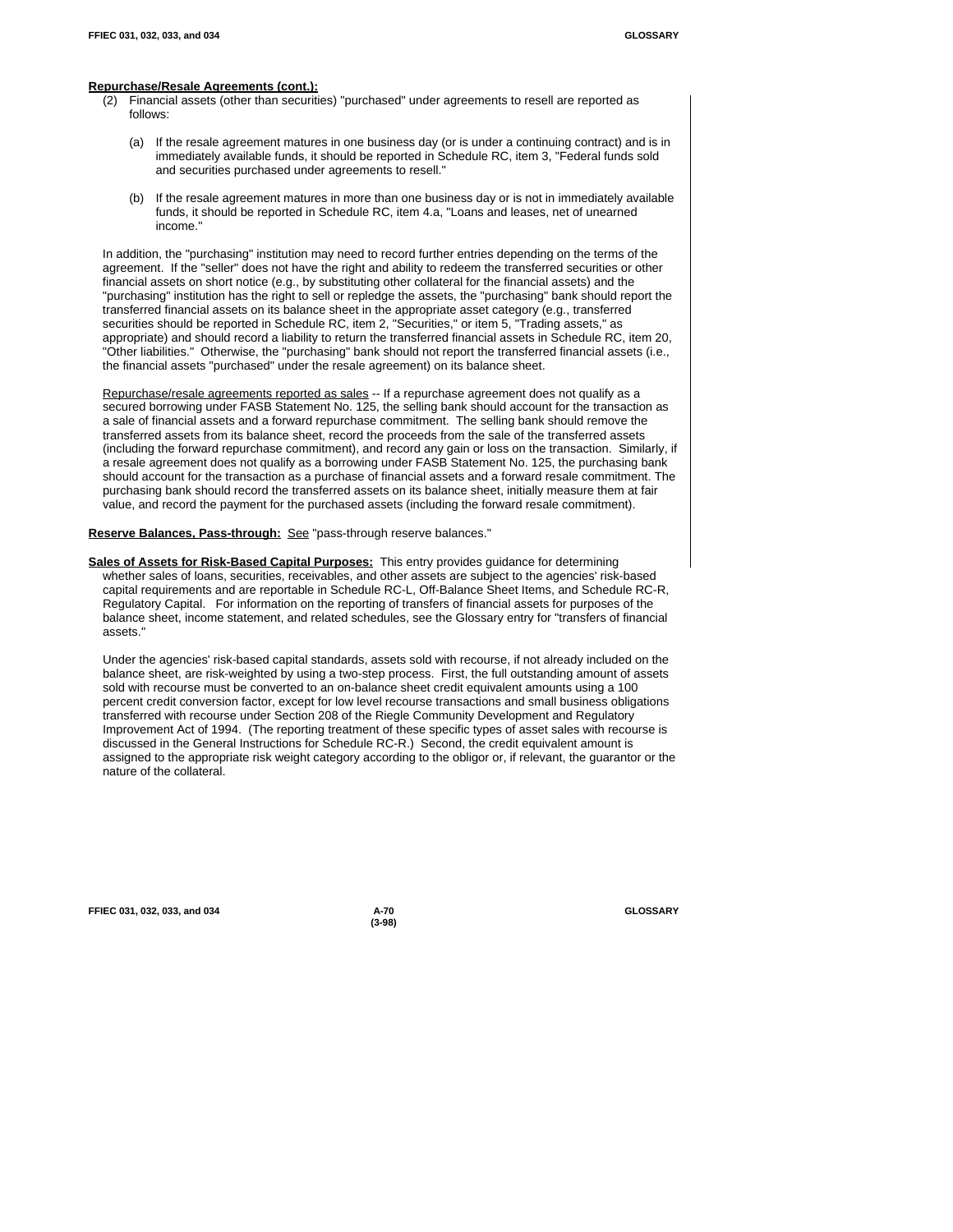#### **Sales of Assets for Risk-Based Capital Purposes (cont.):**

For purposes of reporting in Schedule RC-R, some transactions involving the "sale" of assets are not subject to the risk-based capital requirements and others are subject to these requirements and must be treated as "asset sales with recourse." Under the following general rule, the risk-based capital treatment required for any particular transfer of assets depends upon whether the "seller" retains risk of loss in connection with the transfer of the assets.

General rule -- A transferring institution should treat a transfer of loans, securities, receivables, or other assets that qualifies for sale treatment under generally accepted accounting principles as a sale of the transferred assets that is not subject to risk-based capital only if the transferring institution:

- (1) retains  $\underline{no}$  risk of loss from the assets transferred resulting from any cause and
- (2) has no obligation to any party for the payment of principal or interest on the assets transferred resulting from:
	- (a) default on principal or interest by the obligor of the underlying instrument or from any other deficiencies in the obligor's performance,
	- (b) changes in the market value of the assets after they have been transferred,
	- (c) any contractual relationship between the seller and purchaser incident to the transfer that, by its terms, could continue even after final payment, default, or other termination of the assets transferred, or
	- (d) any other cause.

If risk of loss or obligation for payment of principal or interest is retained by, or may fall back upon, the seller in an asset transfer that qualifies for sale treatment under generally accepted accounting principles, the transaction must be considered an "asset sale with recourse" for purposes of reporting risk-based capital information in Schedule RC-R. The transaction must also be reported as an asset transfer with recourse in Schedule RC-L, item 9.

Assets transferred in transactions that do not qualify as sales under generally accepted accounting principles should continue to be reported as assets on the Call Report balance sheet and are subject to the agencies' regulatory capital requirements.

Exception to the general rule -- Contractual provisions in sales of assets that

- (1) provide for the return of the assets to the seller in instances of incomplete documentation or fraud, or
- (2) allow the purchaser a specific limited period of time to determine that the assets transferred are in fact as represented by the seller and to return deficient paper to the seller

will not by themselves and in the absence of any other recourse provision or retention of risk cause the transfer to be treated as an "asset sale with recourse" for purposes of Schedule RC-R.

| FFIEC 031, 032, 033, and 034 | A-71 | <b>GLOSSARY</b> |
|------------------------------|------|-----------------|
|                              |      |                 |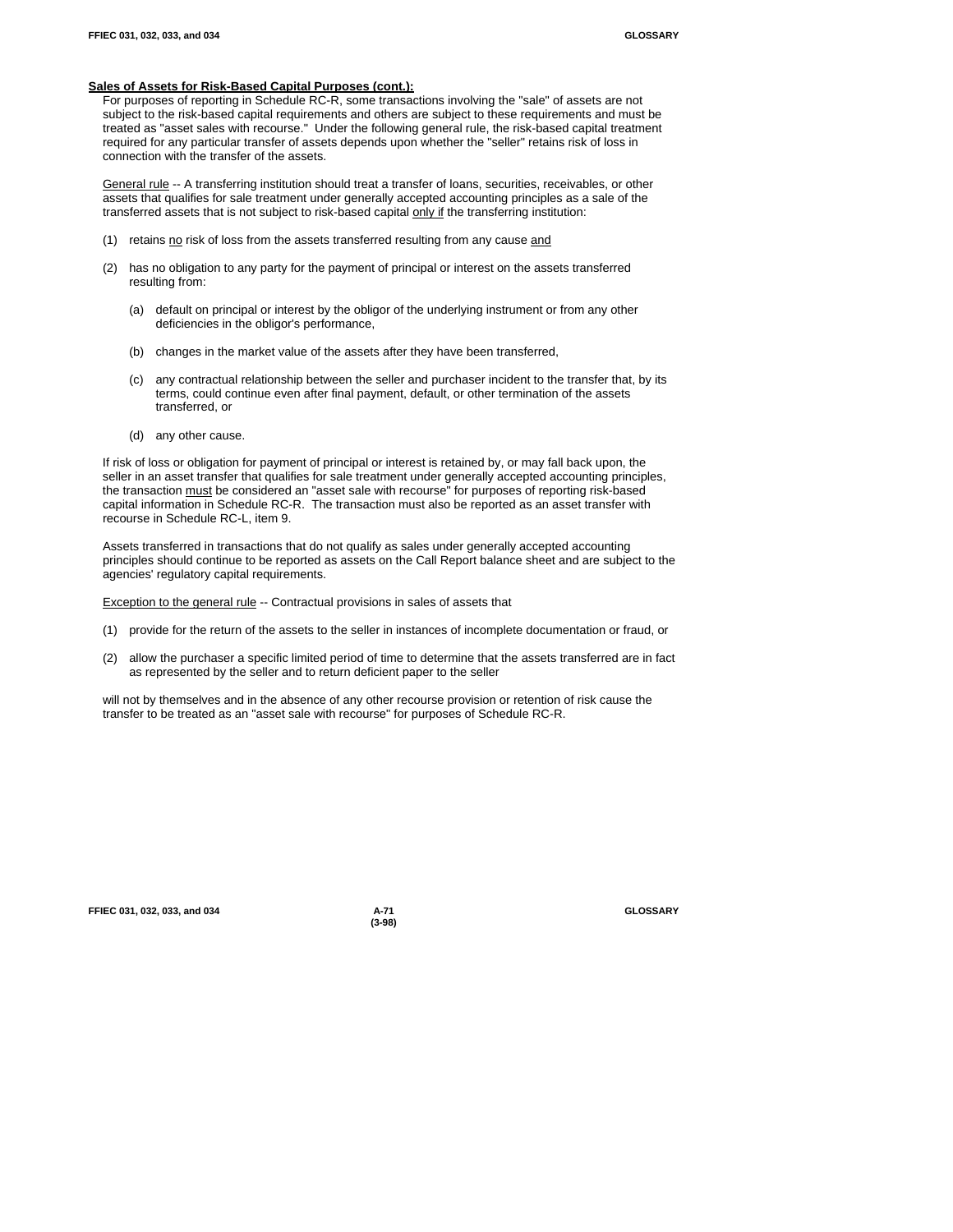# **Sales of Assets for Risk-Based Capital Purposes (cont.):**

Interpretations and illustrations of the general rule:

- (1) For any given transfer, the determination of whether risk is retained by the transferring institution is to be based upon the substance of the transfer agreement or other relevant documents or informal commitments and understandings, or subsequent actions of the parties to the transactions, not upon the form or particular terminology used. The presence of a bona fide "sale with recourse" provision would establish the transaction as an asset sale with recourse for purposes of risk-based capital and Schedule RC-R. However, the absence of a recourse provision, the absence of the term "recourse," even the presence of a statement to the effect that there is no recourse or, in the case of a participation, the use of the terms "pass-through" or "pure pass-through" will not by themselves establish a transaction as a sale that is not subject to risk-based capital. If other conditions and provisions of the transfer are such as to leave the transferor with risk of loss as described in the general rule, the transfer is an asset sale with recourse for purposes of risk-based capital and Schedule RC-R.
- (2) If assets are sold subject to specific contractual terms that limit the seller's risk to a percentage of the value of the assets sold or to a specific dollar amount, the entire outstanding amount of the assets sold represents an asset sale with recourse for risk-based capital purposes. For example, if assets are sold subject to a ten percent recourse provision (i.e., the seller's risk is limited to ten percent of the value of the assets sold), the total outstanding amount of the assets sold is subject to risk-based capital, not just the ten percent limit, unless the low level recourse rule (discussed in the General Instructions to Schedule RC-R) applies.

However, if the risk retained by the seller is limited to some fixed percentage of any losses that might be incurred and there are no other provisions resulting in retention of risk, either directly or indirectly, by the seller, the maximum amount of possible loss for which the selling bank is at risk (the stated percentage times the amount of assets to which the percentage applies) is subject to risk-based capital and reportable in Schedule RC-R and the remaining amount of the assets transferred would be treated as a sale that is not subject to the risk-based capital requirements. For example, a seller would treat a sale of \$1,000,000 in assets, with a recourse provision that the seller and buyer proportionately share in losses incurred on a ten percent and 90 percent basis, and with no other retention of risk by the seller, as a \$100,000 asset sale with recourse and a \$900,000 sale not subject to risk-based capital.

- (3) Among the transfers where risk of loss has been retained by the seller and that should be considered by the seller as asset sales with recourse for purposes of Schedule RC-R are arrangements such as the following (this list is illustrative of the principles involved in the application of the general rule and is not all-inclusive) --
	- (a) the sale of an asset with a realistic bona fide put option allowing the purchaser, at its option, to return the asset to the seller;
	- (b) the sale of an asset guaranteed by a standby letter of credit issued by the seller;
	- (c) the sale of an asset guaranteed by a standby letter of credit issued by any other party in which risk, either directly or indirectly, rests with the seller;
	- (d) the sale of an asset guaranteed by an insurance contract in which the seller, either directly or indirectly, indemnifies or otherwise protects the insurer in any manner against loss;
	- (e) the sale of a short-term loan under a long-term credit commitment (a so-called "strip participation"); and

**FFIEC 031, 032, 033, and 034 A-72 GLOSSARY**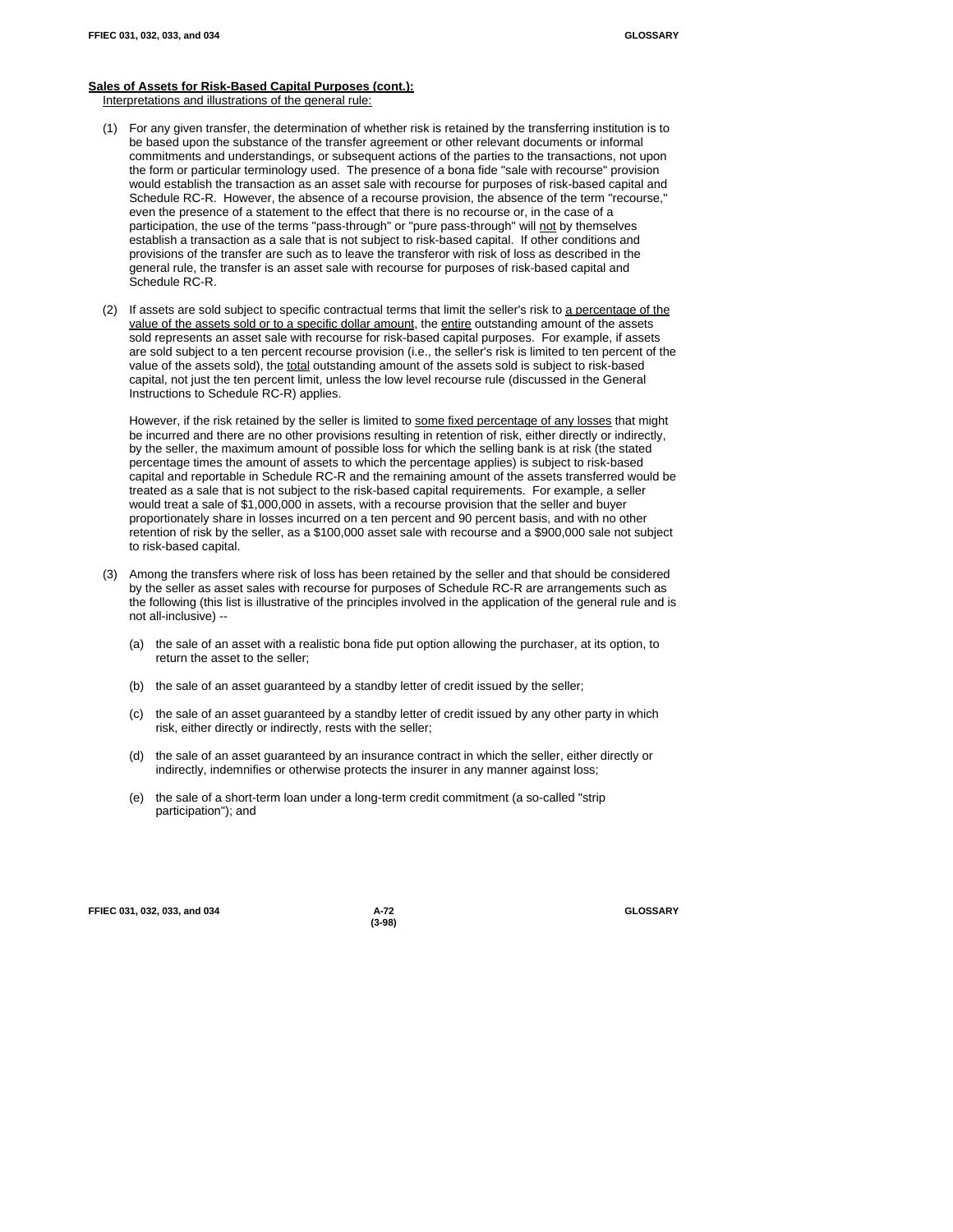#### **Sales of Assets for Risk-Based Capital Purposes (cont.):**

- (f) sales and securitizations of assets which use contractual cash flows (e.g., interest-only strips receivable and so-called "spread accounts"), retained subordinated interests, or retained securities (e.g., collateral invested amounts and cash collateral accounts) as credit enhancements. If the low-level recourse rule applies to these credit enhancements, the maximum contractual dollar amount of the bank's recourse exposure is generally limited to the amount carried as an asset on the balance sheet in accordance with generally accepted accounting principles.
- (4) A transfer where the seller retains risk as a result of a difference in terms between the instrument of transfer and the asset transferred, regardless of the other characteristics of the sale or participation, should be treated by the seller as an asset sale with recourse for purposes of Schedule RC-R. For example, any transfer in which there is a difference in maturity between the underlying asset and the instrument of transfer should be treated as an asset sale with recourse.

However, the sale of a loan or other asset subject to an agreement under which the seller will pass through to the purchaser a rate of interest that differs from the stated rate of interest on the transferred asset would not, for this reason alone, require the transaction to be treated as an asset sale with recourse for risk-based capital purposes provided (1) the seller's obligation to pass interest through to the purchaser is contingent upon the continued interest payment performance of the underlying obligor of the transferred asset (i.e., the seller has no obligation to pass interest through if the obligor defaults in whole or in part on interest or principal) and (2) none of the other characteristics of the sale or participation results in risk to the seller.

- (5) The general rule applies to all transfers of assets (other than those specifically covered in the exception), including sales of a single asset or of a pool of assets and sales of participations in a single asset or in a pool of assets (whether of similar or dissimilar instruments). In participations that are not "syndications" (as described in the Glossary item for that term), the seller of the participations should handle the transfer of shares to participants in accordance with the general rule on sales of assets for risk-based capital purposes, even though the assets being participated were acquired or accumulated for the express purpose of issuing participations and even though the participation was prearranged with the purchasers of the participations. However, the rule does not apply to the initial operation and distribution of participations in the form of syndications, since in a syndication there is no transfer of assets involved of the type to which the general rule on sales of assets for risk-based capital purposes is addressed. Any subsequent transfers of shares, or parts of shares, in a syndicated loan would be subject to the general rule.
- (6) The general rule (and interpretations and exception) is also applicable to asset transfers that are made to special or limited purpose entities that are not technically affiliated with the seller. Regardless of the legal structure of the transaction, if risk of loss is retained by the seller, either contractually or otherwise, either directly or indirectly, the seller should treat the transaction as an asset sale with recourse for purposes of risk-based capital and Schedule RC-R even if the sale to the special purpose entity is stated as being without recourse.

**Savings Deposits:** See "deposits."

**FFIEC 031, 032, 033, and 034 A-73 GLOSSARY**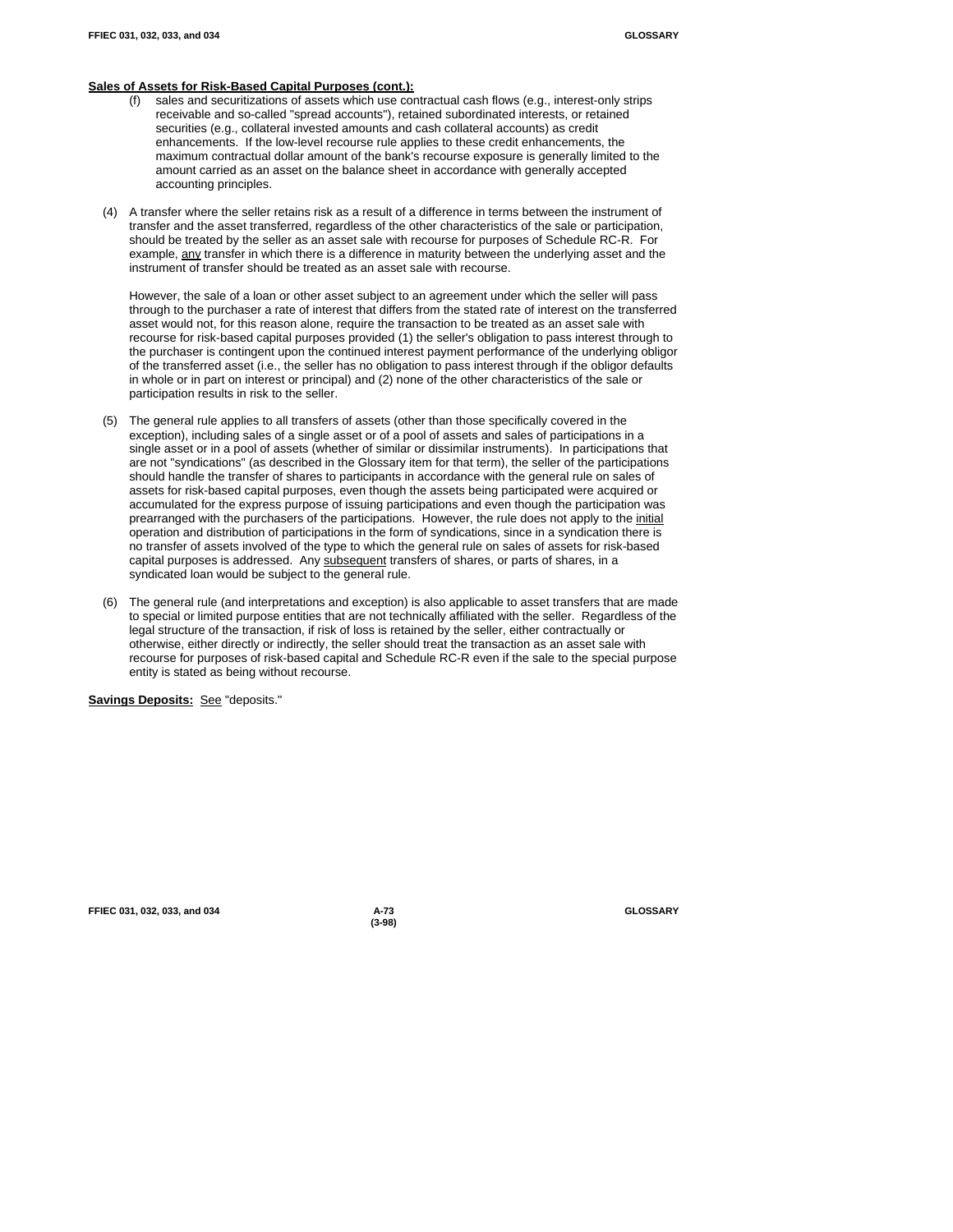**Securities Borrowing/Lending Transactions:** Securities borrowing/lending transactions are typically initiated by broker-dealers and other financial institutions that need specific securities to cover a short sale or a customer's failure to deliver securities sold. A transferee ("borrower") of securities generally is required to provide "collateral" to the transferor ("lender") of securities, commonly cash but sometimes other securities or standby letters of credit, with a value slightly higher than that of the securities "borrowed."

Most securities borrowing/lending transactions do not qualify as sales under FASB Statement No. 125 because the agreement entitles and obligates the securities lender to repurchase or redeem the transferred assets before their maturity. (See the Glossary entry for "transfers of financial assets" for further discussion of sale criteria.) When such transactions do not qualify as sales, securities lenders and borrowers should account for the transactions as secured borrowings in which cash (or securities that the holder is permitted by contract or custom to sell or repledge) received as "collateral" by the securities lender is considered the amount borrowed and the securities "loaned" are considered pledged against the amount borrowed. Securities "loaned" in securities lending transactions that are accounted for as secured borrowings should be reported in the Report of Condition like other pledged assets, as set forth in FASB Statement No. 125.

If the securities borrowing/lending transaction meets the criteria for a sale under FASB Statement No. 125, the lender of the securities should remove the securities from its balance sheet, record the proceeds from the sale of the securities (including the forward repurchase commitment), and recognize any gain or loss on the transaction. The borrower of the securities should record the securities on its balance sheet at fair value and record the payment for the purchased assets (including the forward resale commitment).

**Securities, Participations in Pools of:** See "repurchase/resale agreements."

**Servicing Assets and Liabilities:** The accounting and reporting standards for servicing assets and liabilities are set forth in FASB Statement No. 125, "Accounting for Transfers and Servicing of Financial Assets and Extinguishments of Liabilities" and FASB Statement No. 65, "Accounting for Certain Mortgage Banking Activities" as amended by Statement No. 125. A summary of the relevant sections of these accounting standard follows. For further information, see FASB Statements No. 125 and No. 65 and the Glossary entry for "transfers of financial assets."

Servicing of mortgage loans, credit card receivables, or other financial assets includes, but is not limited to, collecting principal, interest, and escrow payments from borrowers; paying taxes and insurance from escrowed funds; monitoring delinquencies; executing foreclosure if necessary; temporarily investing funds pending distribution; remitting fees to guarantors, trustees, and others providing services; and accounting for and remitting principal and interest payments to the holders of beneficial interests in the financial assets. Servicers typically receive certain benefits from the servicing contract and incur the costs of servicing the assets.

Servicing is inherent in all financial assets; it becomes a distinct asset or liability only when contractually separated from the underlying financial assets by sale or securitization of the assets with servicing retained or by a separate purchase or assumption of the servicing. When a bank undertakes an obligation to service financial assets, it must recognize a servicing asset or liability for that servicing contract unless it securitizes the assets, retains all of the resulting securities, and classifies the securities as held-to-maturity debt securities. Servicing assets result from contracts to service financial assets for which the benefits of servicing (revenues from contractually specified servicing fees, late charges, and other ancillary sources) are expected to more than adequately compensate the servicer for performing the servicing. Servicing liabilities result from contracts to service financial assets for which the benefits of servicing are not expected to adequately compensate the servicer for performing the servicing. Contractually specified servicing fees are all amounts that, per contract, are due to the servicer in exchange for servicing the financial asset and

**FFIEC 031, 032, 033, and 034 A-74 GLOSSARY**